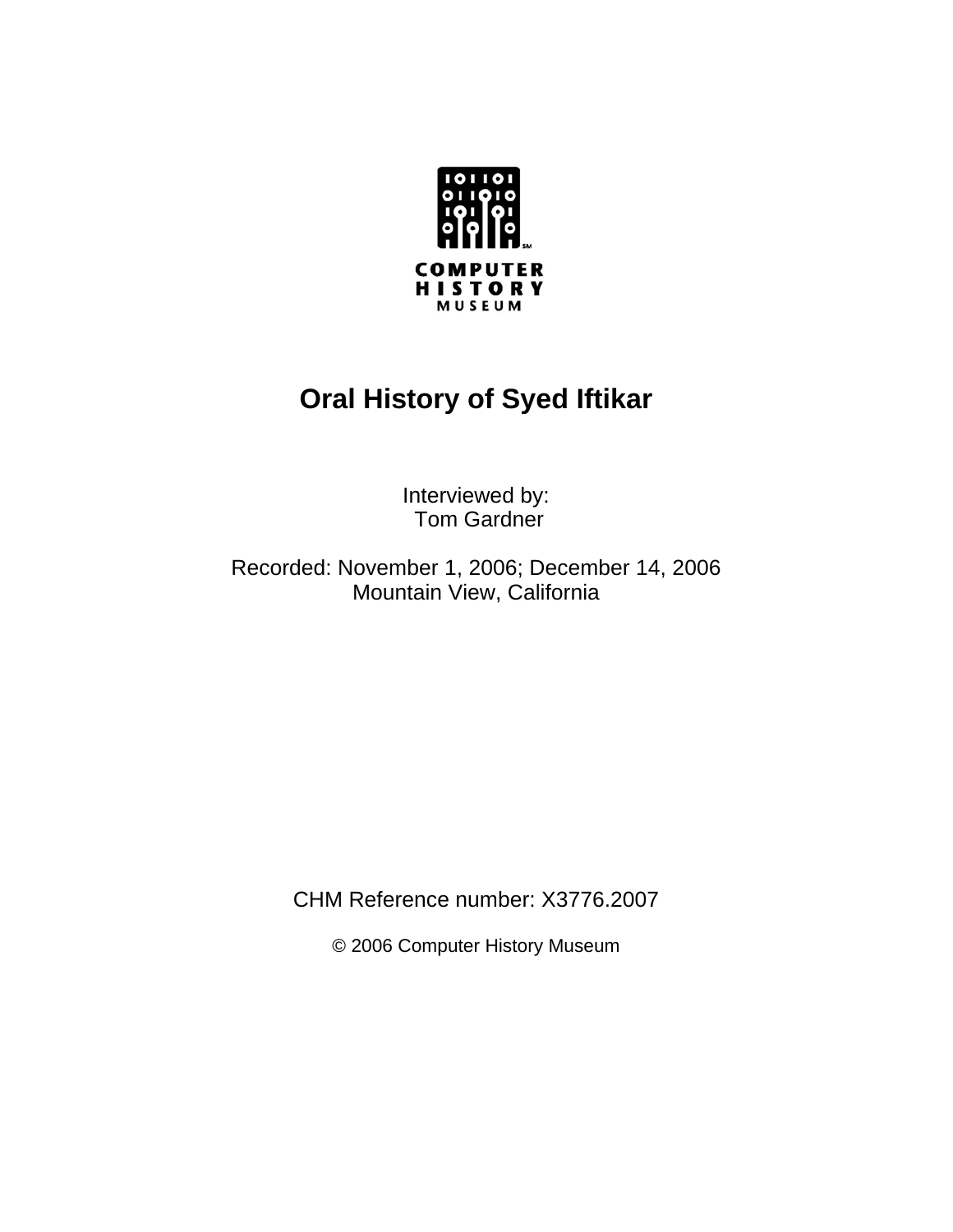### **Session 1: November 1, 2006**

**Tom Gardner:** Good afternoon.

**Syed Iftikar:** Good afternoon, Tom. Nice to be here.

**Gardner:** Syed, good to see you again.

**Iftikar:** Good to see you, too.

**Gardner:** I'm Tom Gardner, and I'm with the Computer History Museum Storage Committee, and we're here today to conduct an oral interview of Syed Iftikar. Syed is a serial entrepreneur, and serial inventor. We will cover about 35 years of his career at a number of companies in the disk drive industry, and perhaps even one in his home country of India, not a disk drive company. In interests of full disklosure, Syed and I have worked together over the years. Early on, Syed worked for me. Later on I worked for Syed. With that, Syed, why don't you tell us a little bit about yourself?

**Iftikar:** Well, as Tom says, I'm Syed Iftikar. I was born in India. At a very young age I had the fortune of being the fortunate one to take over my dad's company. So when I was about 20 years old, I got to understand and experience a lot of things associated with running a business. Some of the things I did well. Some of the things not so well. But at the same time, I went to college full time. Got my college degree. Worked in a company in India called Binny & Company in textiles. And after about a year, I decided I would rather come to the U.S. and create something new, by becoming an entrepreneur. And I joined a company called Memorex in 1970. Prior to that, I went to UC Berkeley, and got a master's degree in mechanical engineering. And after I got my degree, my first job was at Memorex in 1970.

**Gardner:** There is a rumor, Syed, that you came to the U.S. on advice of a professor in India. Is there any truth to that rumor?

**Iftikar:** Yes. When I decided to go to the U.S., I wanted to specialize in mechanical engineering, mainly machine tools. And I went and asked my professor, Professor Doctor Modi, M O D I, what field should I specialize in, once I got to the U.S.? Professor Modi had great foresight. Back in 1967, he told me, "You know, young man, 20 years from now, computers will be everywhere, at home, on the desk top, everywhere you can imagine. So if I were you, I would take computer courses, everything you can lay your hands on at Berkeley, and then make sure you join a computer-related company." That was the best advice anyone can give you, looking back.

**Gardner:** Why don't you briefly tell us the companies you worked for, then I'll go back through each of the companies in a lot of detail. The one point I would make, which I forgot to make earlier, is Syed's already given an oral history with regard to the introduction of metallic media into the disk storage industry. So we won't cover that in much detail here, but we will cover the rest of his experiences. So a brief summary of the things, places you have been.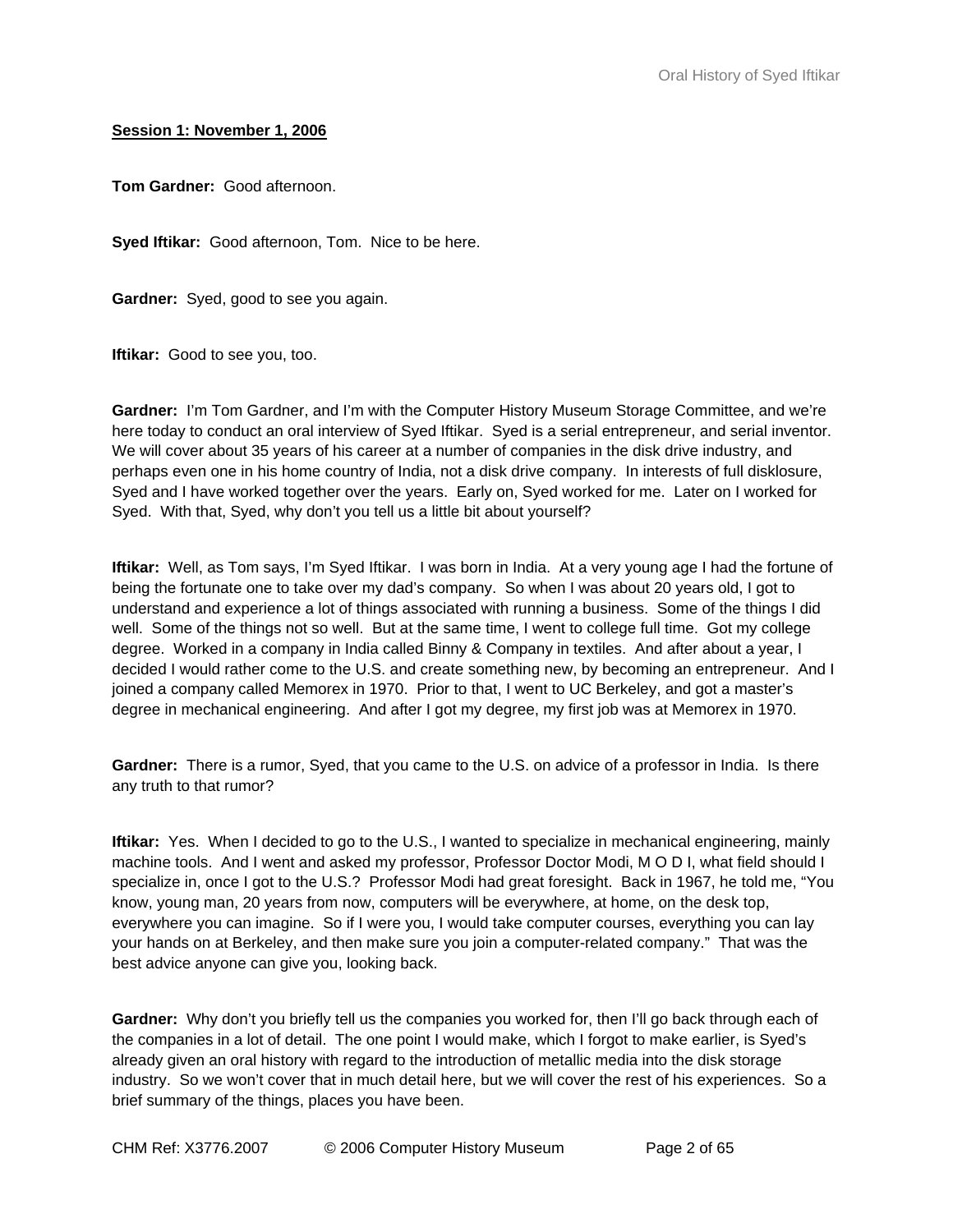**Iftikar:** My first company was Memorex. Actually I applied to three companies right out of Berkeley. One was IBM. The second one was Memorex, and the third was Control Data Corporation. Those are the only three companies I applied to. And I did get admitted into the IBM Work Study Program, where I would be a part-time PhD student. And the other part-time I would work at IBM. Memorex was a full time job. So I went back to my professor, and I said, "You know, I had these two opportunities. Which would he recommend that I do?" So Professor Modi asked me, "If I enjoy being a teacher, where I could teach in a college? Or would I like being a business manager running a company?" I mentioned to Professor Modi that I would like to be a general manager. And then he said, "I don't see the point in you doing your PhD. Why don't you join Memorex?" And that's how I joined Memorex. At Memorex, I met one of the best, friendliest, creative people that I can ever imagine, that anyone can imagine. And they taught me a lot of things at work and at play that made it challenging, fun, and sort of like a family. So I worked at Memorex for 10 years, on just about every hard drive program.

And after Memorex, I decided I would go off and start my own company. And I remember the first time I tried that. I went to a venture capitalist that was investing in television industry. And there were three of us, and we talked to him. It wasn't a positive meeting. Basically he said, "Syed, you're a great mechanical engineer." And the other two people, one of them was a great electrical engineer, read-write. And the third one was a great servo guy. But he says, "You really don't have experience of running a company. You may be great in running a department, but you're not good as general manager. He didn't even spend too much time talking to us. That was a big let down. But that did not stop us. So we continued to talk to people. And then Al Shugart, who also used to work at Memorex, talked to me about joining a new venture called Shugart Technology. And I thought that was a pretty good business, bcause Shugart's technology business was to miniaturize the disk drive and to move the disk drive into a computer onto the desk or the desk top. And we figured the market was going to be very large compared to all the rest of the market, so I decided that was a great opportunity for me. I took a big salary cut with a family of two young children. My in-laws were against the move, but I chose it anyway, and Shugart Technology went on to become very successful.

And when Seagate became pretty big, and I still had the itching, the inclination to start something as an entrepreneur with my hands, so I decided to start a second company called "SyQuest", which follows my name "Syed's Quest." And at SyQuest, we decided to design for the first time, removable cartridge drive with a hard disk inside it. And nobody had done a removable cartridge in high volume before. When SyQuest went into the business, I believe there was a company called DMA and one other company, Iomega but SyQuest was the one that really made high volume product and made it successfully. I was at SyQuest for about 14 years. And we had some of the best times at the company, but due to a competitor's product, which was introduced in 1995, affected the complete SyQuest business. So I left SyQuest to start my third company. The third company was called Castlewood. Castlewood was also a removable drive company that focused more on the high capacity CD /DVD type of removable storage. This company stayed in business for about eight years. We started the company in 1996 and closed the company in the year 2004, I believe. So these were the three companies, Tom.

**Gardner:** Certainly a serial entrepreneur. I said serial inventor, because by my count, I found 27 patents in your name on the patent database and one of them is so old it didn't make the database. So 28 patents by my count. Does it agree with your account?

**Iftikar:** I haven't kept track of it, but I do believe what you say is true.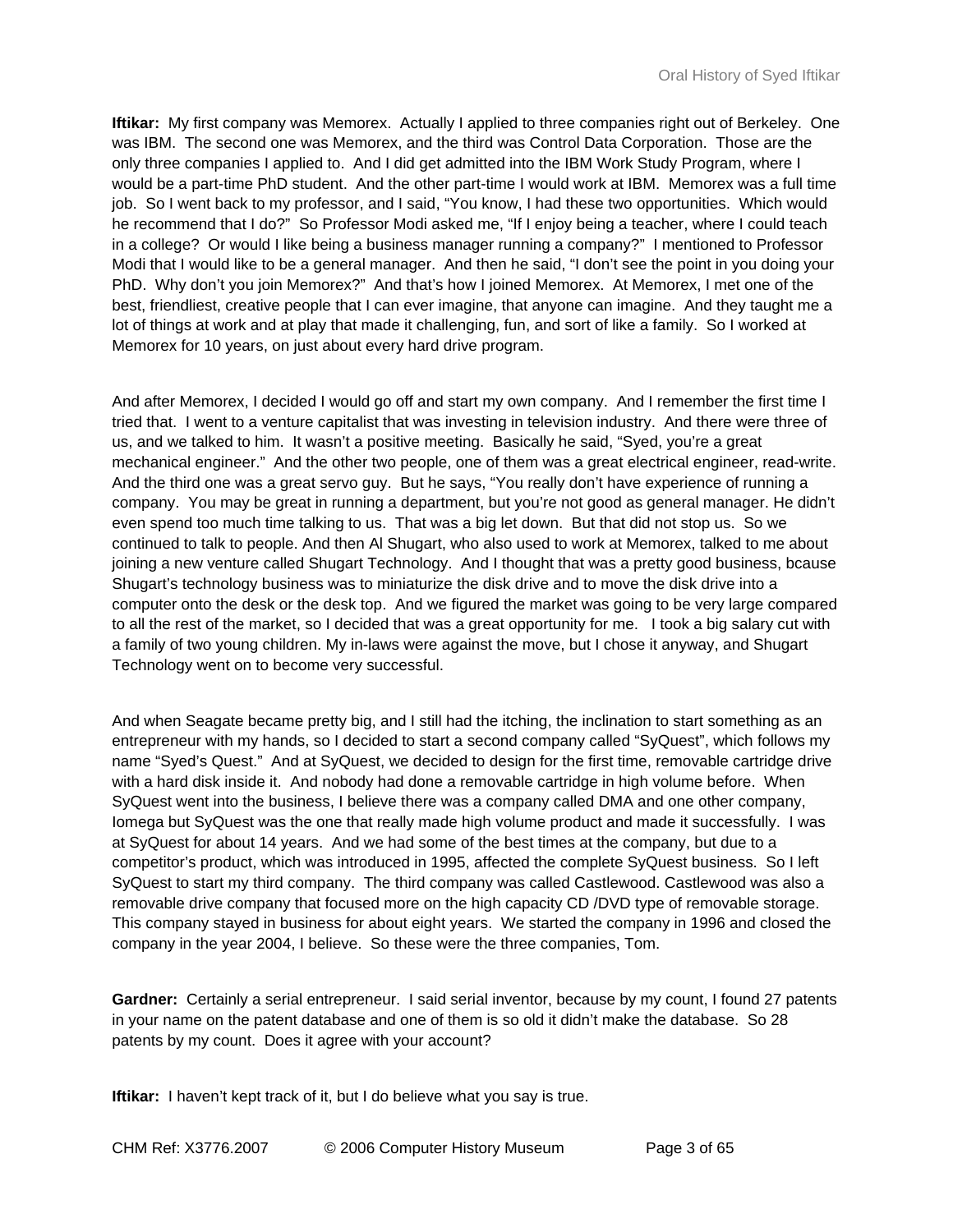**Gardner:** It's as good as the databases are today. Let's talk about your 10 years at Memorex. The first product you worked on was the Memorex 3670?

**Iftikar:** Yes. My very first product was 3670, and it was an IBM compatible disk drive. And I was recruited into this new program to come up with some advanced concepts. At Berkeley I had specialized on computer programming and finite element math modeling. This made it easy for me to simulate all the mechanical components without actually fabricating those components. This was new to Memorex at that time. I would simulate most of the mechanical components, and predict the structural strength, the vibration, the weight and the cost. And so the 3670, at least from my side, had a lot of mechanical simulation. And my first component design was an aluminum base plate that I showed the management by simulation that for the new product this would be ideal. And it turns out when they did see the IBM base place, it was very similar in width and depth and the structure of the base plate was very similar. So two designers had independently designed a very heavy, deep structure that would withstand the higher vibration and heavier loads.

**Gardner:** Are you sure about that, Syed?

**Iftikar:** Yes.

**Gardner:** My recollection is Memorex was a C beam, and the IBM was more like a flat plate.

**Iftikar:** IBM was six inches deep, similar to us. So we went from 3330, I believe, or 3310, that had two inch deep or thick base plate to a deeper section of base plate. So the IBM 3330 is very deep.

**Gardner:** Really.

**Iftikar:** Deeper than the Memorex base plate.

**Gardner:** The Memorex was sort of a C-beam approach.

**Iftikar:** Memorex was a box section. I designed the box section.

**Gardner:** Really.

**Iftikar:** It's a closed box section with thick beams on the top to raise the center of gravity of the base. The center core was a closed box section. And IBM was also a big box section. [Ed. note: As installed the beams faced upwards forming a channel into which the voice coil motor and carriage mechanism were mounted.]

**Gardner:** What other parts of the 3670 did you work on?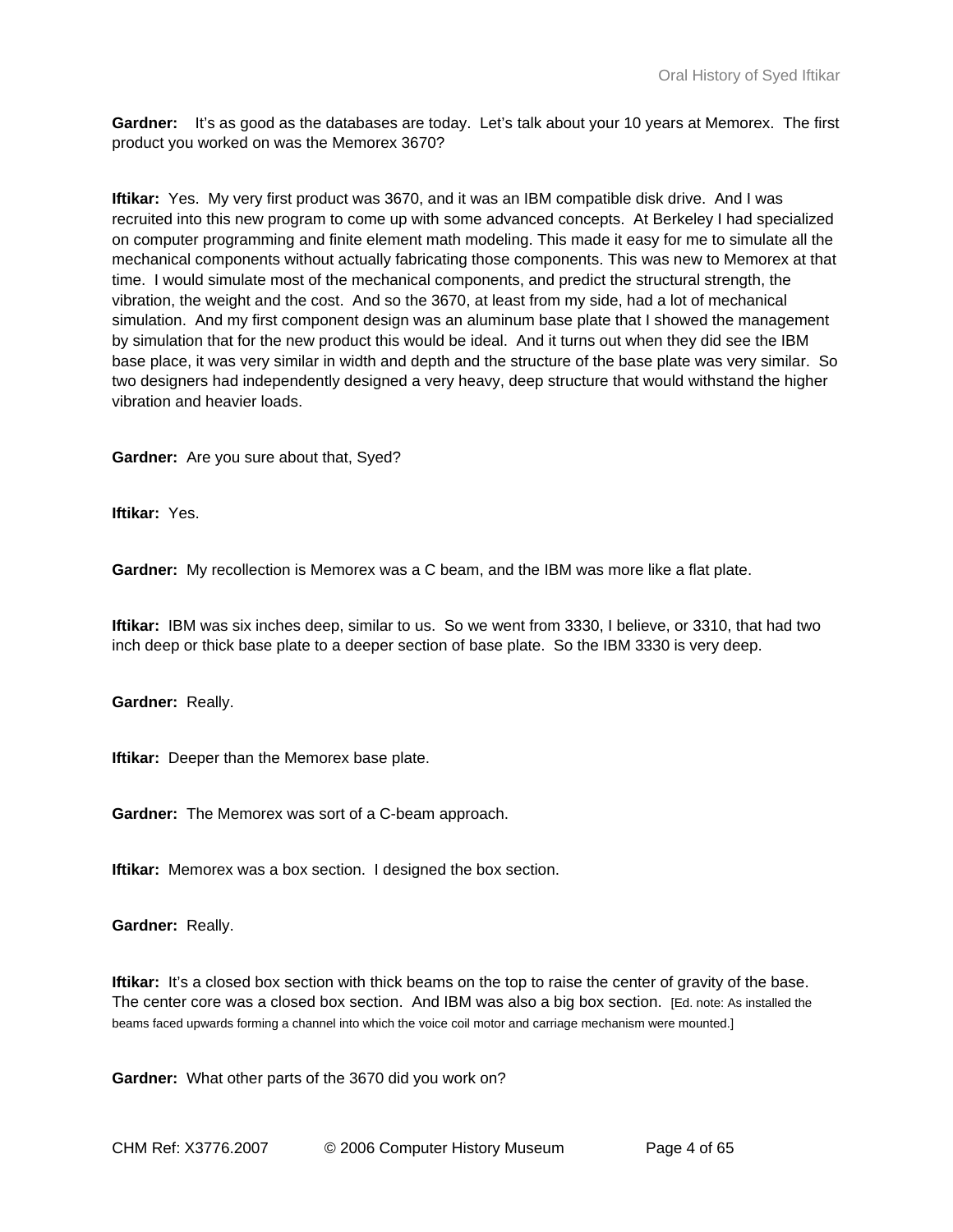**Iftikar:** Well, I was always hungry to want to learn as much about the drive as possible. So from the base plate I nagged my boss to give me just about everything on the base plate, the entire HDA.

**Gardner:** That boss was Roy Applequist or Don Massaro?

**Iftikar:** No. The first boss was Roy Applequist, but when the program was organized as the 3670, my boss was Brent Nilson. And the program director was Don Massaro. So after the base plates, I got involved with the spindle, 'cause the spindle wasn't stable enough and would vibrate. I had to design a counter ballast to make the spindle more stable and reliable. Ironically IBM had a better spindle, and the ballast simulated the longer IBM spindle to make it more stable during vibration caused by seeking, so the data would be more reliable. After that, I got involved with the head design.

**Gardner:** So the IBM was stable because it was a taller spindle? It had the bearings further apart?

**Iftikar:** Yes. The spacing between the two bearings was further apart, and almost doubled the distance of the Memorex spindle. So I had to add a ballast on the counterweight on the bottom to balance the disk pack on the top of the spindle. This counter ballast effectively simulated the larger spacing of the bearing.

**Gardner:** As an aside, one of my first overseas trips for Memorex was installing that spindle, that counterweight, on some of the first production 3675s that were shipped to a company called BBC, Brown Boveri Corp, in Baden, Switzerland. I spent two weeks in Switzerland ripping out spindles and installing Syed Iftikar's counterweight on the bottom of those spindles. The product then worked fine. But it was on the 3675, which was the next generation double density product.

**Iftikar:** The 3675 was double density. Memorex was the first one to have a double density disk drive.

**Gardner:** Memorex was the first plug compatible company to ship, but IBM did ship the higher capacity version on that product, on the 3330 class.

**Iftikar:** Right. And I was involved in a major way in the head design. I made a flexure design, so the servo head is quite different from the read-write head, whereas the original designs on the Memorex drives and the IBM drives have very similar read-write heads and servo heads. Whereas in the Memorex design, we came up with a unique servo head in order to minimize the vibration -- head vibration. And I have a patent on that design.

**Gardner:** What did you do?

**Iftikar:** Well, the original flexure was mounted, on the arm at two points. And this would make the flexure a little unstable at certain vibrating frequencies. All we did was add a third point support, like the three legs of a chair, you see, would have three points, or a stool with three points. So we welded one pivot point in the front and two in the back. This would give the flexure a three-point support. It wasn't easy -- as easy as it sounds, because the vibration got worse. And so we had to work on the flexure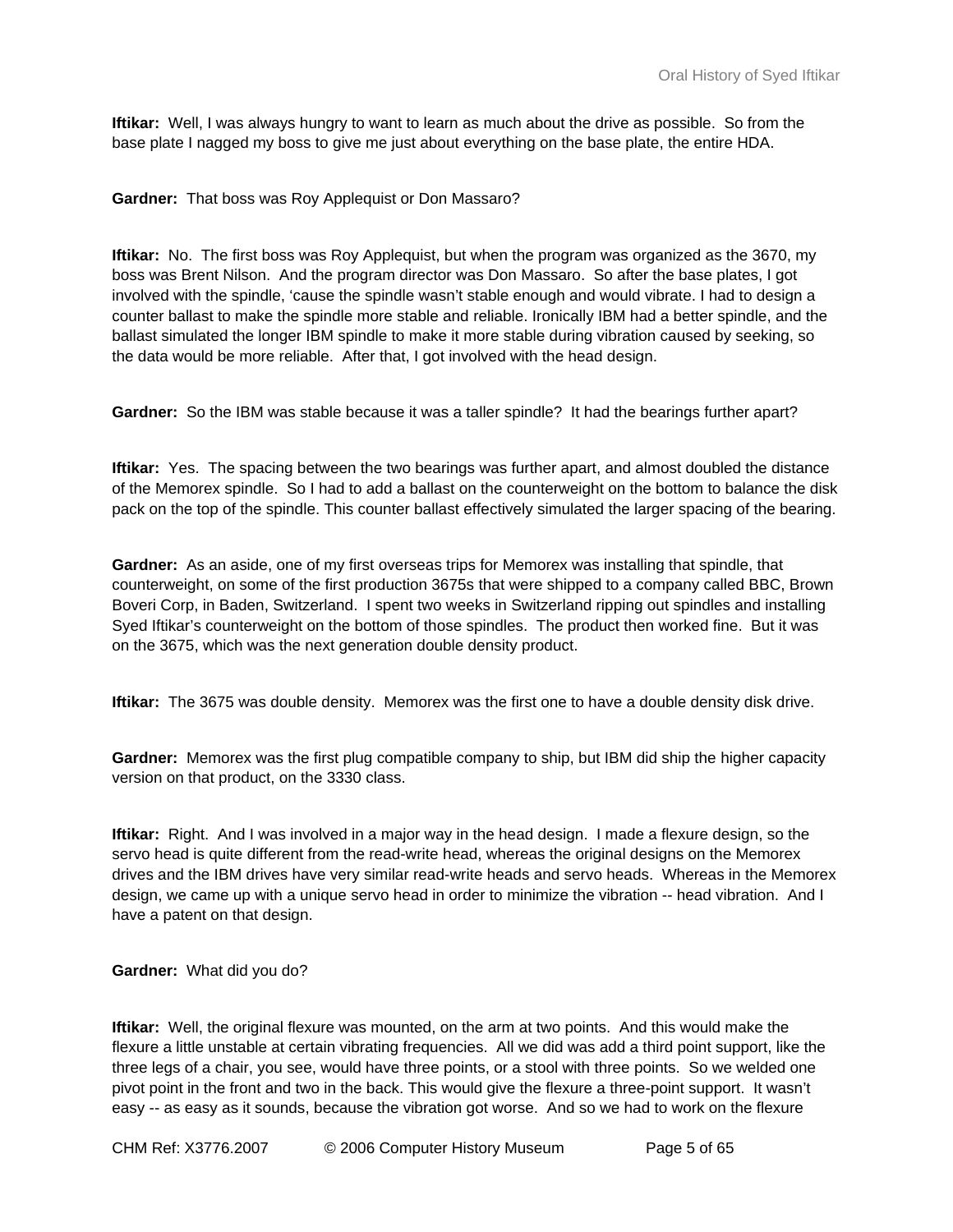design, the thickness of the flexure, the shape of the flexure and the box section of the arm to finally get it to work the way we wanted. And I think that was our first achievement and for me it was my first patent at Memorex.

**Gardner:** After the 3675?

**Iftikar:** After the 3675, we were involved I believe in the 3652.

**Gardner:** 3650 I think was the first one. That was 317.5 megabytes in an HDA. But weren't you also involved in helping out the folks over in the disk pack group with their data modules?

**Iftikar:** Yes. While I was there, I was called on by different groups. In the data module group we had to work on the disk coating. At Memorex we had a fixed drive where the heads would land and take off from the disk, and we found that the particular composition of the coating had too much silicon, or silica, and this would damage the heads. After we did some start-stop tests and run the HDA for awhile, we noticed that the heads would be severely damaged. I worked with the media group to identify the cause of the problem, and was also able to show people at Memorex that Dysan disk had very little silica, and the ferric oxide paint that they used to coat the disk would be better and more reliable. Dysan supplied me some disks and I showed Memorex that disks with less silica would be more reliable. Tests again showed that they were better. I give myself credit for forcing the change. Based on those results the GM asked that the formulation of the disk media be changed to reflect the new specification.

**Gardner:** Get in any trouble for bringing Dysan disks into Memorex?

**Iftikar:** Yes, I did. So, you know, when you have this "not invented here" syndrome, and you bring some media from the outside, or any component from the outside, it does tend to ruffle the feathers of the people inside the company who are chartered to do that. We did give them time. We said, "You know, if Dysan Media can work so well, we will help you mimic the Dysan Media". And that is exactly what the Memorex group eventually did.

**Gardner:** That is on the 3650. The next one was the double density, the 3652, which shipped pretty much just before you left Memorex, actually. What was your involvement in that area?

**Iftikar:** Well, I was the design manager for the group. And all the components that went into the 3652.

**Gardner:** For the entire group or just the mechanical portion?

**Iftikar:** For the mechanical group, as well as approving the heads and the media. So I had the responsibility based on my prior experience that I had to approve the new media and the heads that would go into the 3652. And it turns out that the heads were also in a similar shape. The heads that were made by the in-house team were not reliable, so I had to go to NMI, outside, to purchase heads. I brought in NMI manganese zinc heads, that had a little different contour. The taper on those heads had a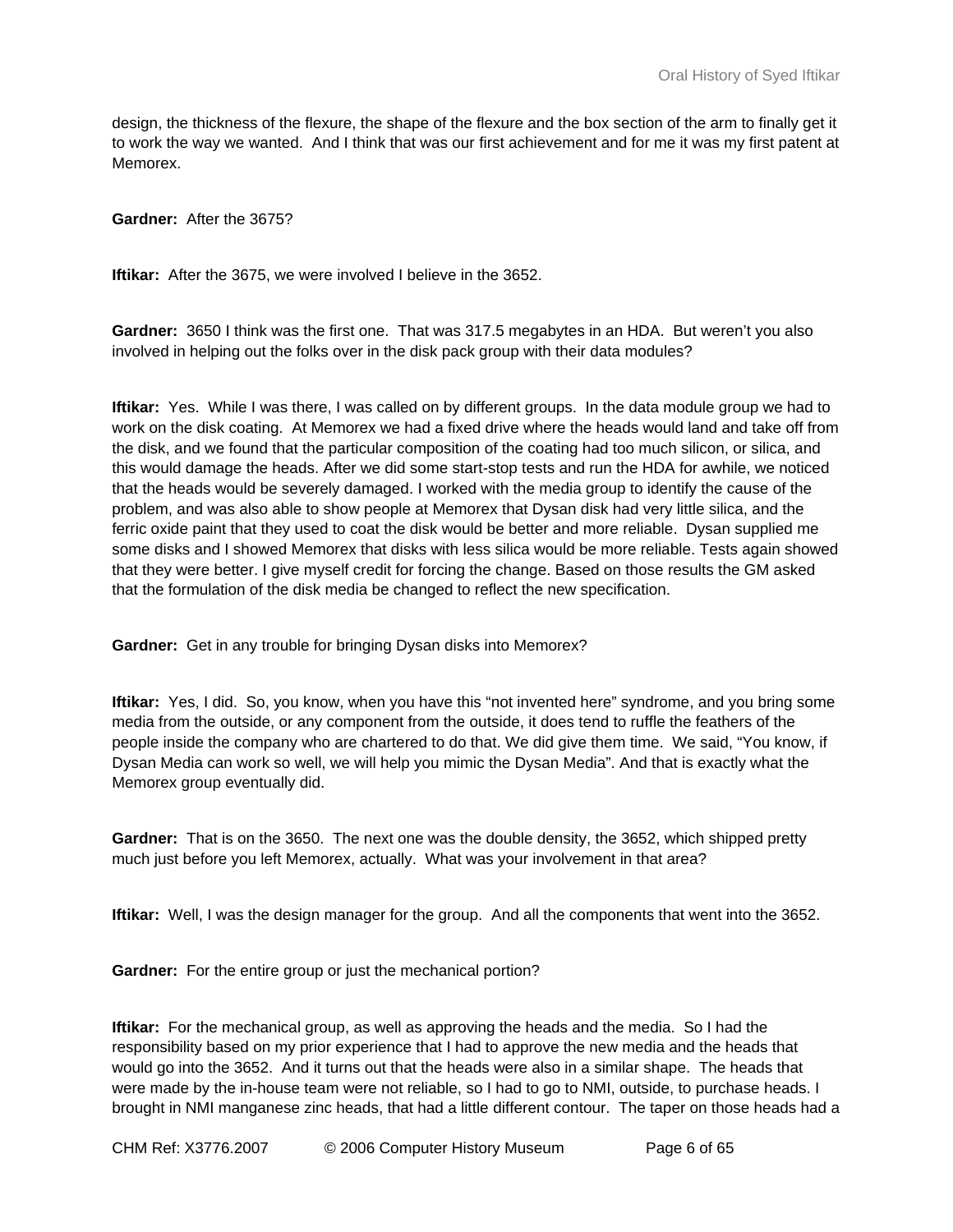60 degree angle, as opposed to the 45 degree angle that everybody was used to. That was unique, because they minimized the side fringing with the steeper 60 degree angle. Again, I also was the first one to bring in heads from the outside, from NMI and Panasonic later on.

#### **Gardner:** Again, get you in trouble?

**Iftikar:** Again, I got into trouble. But what came to my defense was I could show the skeptics that the heads brought from outside were more reliable, performed better, and that was what saved the day for me.

**Gardner:** It turns out the 3652, the Memorex product, the double density product, was never done by IBM. That is the one generation where IBM did not do it, and that product, for both Memorex and StorageTek, turned out to be an extremely successful product for both companies in part because IBM did not do it, and in part because IBM's follow on product, the 3380, slipped. So there was a window in the late '70s, early '80s, when that product, the 3652, and its equivalent from STC, dominated the market and made a lot of money for both StorageTek and Memorex. But you left. Why'd you leave?

**Iftikar:** Well, before I left, there's a little story on the 3652, Tom. I was a champion for the 3652. Nobody really wanted to do the 3652. And so I wrote up the specs, a simple write up on the 3652. And I presented it to the general manager of the group. There were many skeptics including the general manager, I recall the CEO….

**Gardner:** Do you recall the names of these people?

**Iftikar:** Yes. The CEO asked three people to attend **a** meeting and to interview me, and to determine if this product was viable. One was Frank Gibeau. The other one was a man from ISS, Frank Sordello. The third person could be you , Tom. I am not sure. I started to make the presentation. About 45 minutes into the meeting, (the presentation was supposed to be an hour and a half.) Frank Sordello gets up and says, "Look, let's stop. I think we are wasting Syed's time and our time. Syed has everything under his control. He knows what he is talking about. I think we should go ahead and do the program." And that's how the meeting ended. And Sordello talks about that once in awhile when he sees me.

**Gardner:** I don't recall that meeting.

**Iftikar:** It may have been somebody else, a third person.

**Gardner:** I would recall. I hired you both. I may have been at Stanford when that happened.

**Iftikar:** There was a third person.

**Gardner:** Or may have been on litigation.

CHM Ref: X3776.2007 © 2006 Computer History Museum Page 7 of 65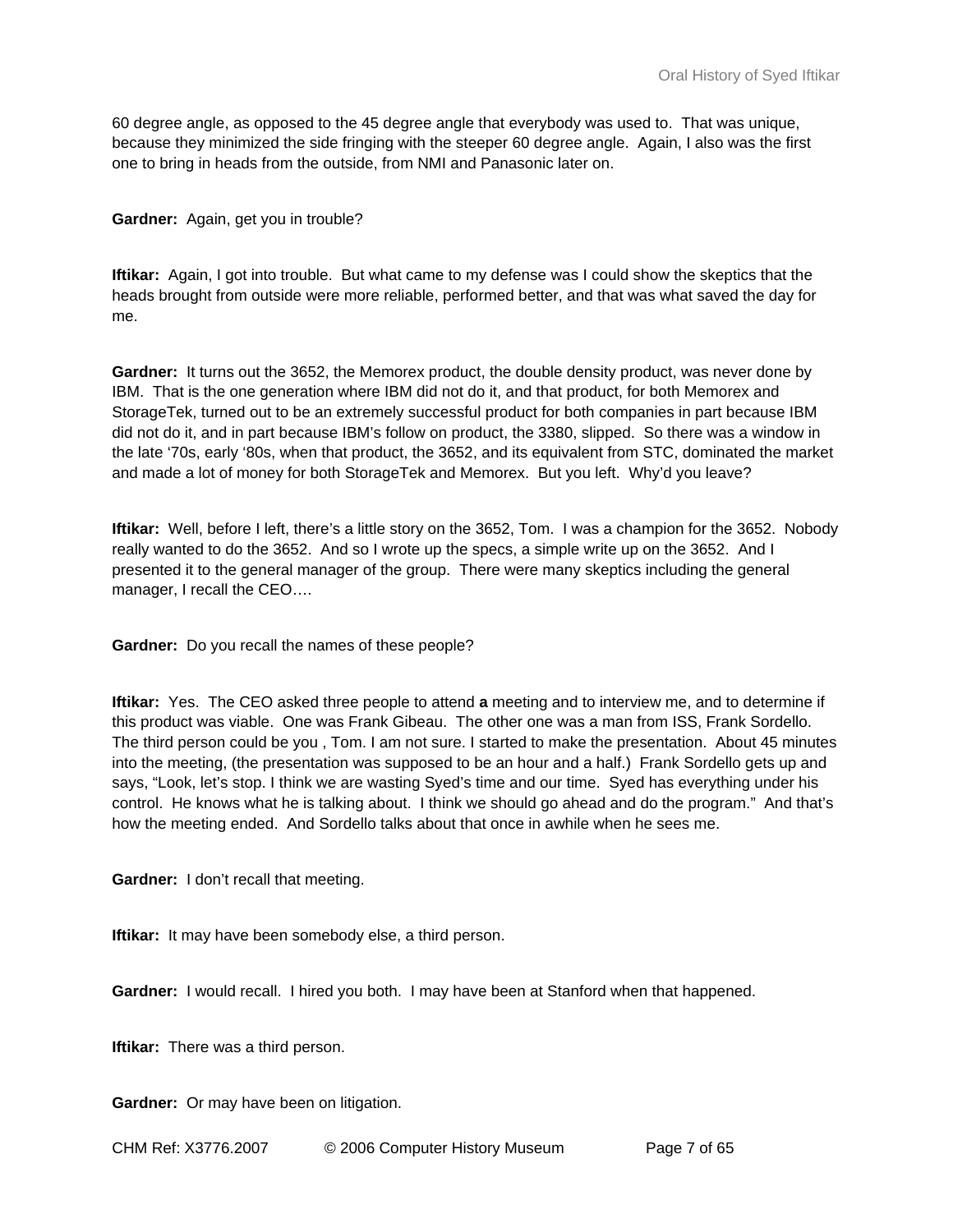**Iftikar:** My memory with you is vague. That's why I say I think it was you. There was a third person, but I don't recall who. It was Frank Gibeau, Sordello, and a third person I thought was you.

**Gardner:** Personally I have very vague recollections of the 3652 starting, which means I was out of engineering twice when you were there. Once I was off working in the lawsuit area, and once I was off at Stanford. So it could have been Ward Ellis? It could have been Al Wilson.

**Iftikar:** No.

**Gardner:** Big round later, but that would be too late.

**Iftikar:** That would be too late.

**Gardner:** Jack Clemens.

**Iftikar:** Could be Clemens.

**Gardner:** Jack Clemens or John Keivel.

**Iftikar:** Yeah. I don't recall exactly. But anyway, there were three.

**Gardner:** I am sure if I had been there I would have also said you were correct, Syed.

**Iftikar:** Yes. I am sure you would. But anyway, I did champion the 3652. Then coming back to the last question you asked, Tom, why did I leave Memorex? Looking back 10 years of my life at Memorex. During the early part we had a great team. Camaraderie was great. We worked very hard at the office. But we also had fun together with this group of guys and their families outside the office, we would go skiing -- water skiing, snow skiing, hiking and kayaking. These outings brought out the team spirit. And we worked well together as a team, such a team that I cannot imagine one could come across, at least I haven't. The second reason was management. The early managers were entrepreneurs. They knew that in order to come up with new ideas, new products, and time to market, you have to take some risk. So all it took was a presentation on my part, or even a conversation, and they would come back and say, "Syed, that sounds great. Let's do it." There was no trouble getting the requisitions signed and building the product. And if it worked, great; if it didn't, we would modify it until it worked. That was entrepreneurship. Later on, as the professional -- so-called professional managers came in, they became bureaucrats, and we had to justify every little idea or concept or a design that we wanted to work on. As a result, it got to be deflating for our enthusiasm when you get up with the idea and people tell you go back and justify why we have to spend this money. So we spent more time on the financial analysis of the product, and some of them are truly assumptions, 'cause we are not sure if the financial analysis was right. After maybe like six months some products or some ideas would still not be decided on. And that got to be frustrating, especially for people like me who like to create things quickly, even if you had to model something, as we call it Mickey Mouse something, to see it work, and then improve on it. These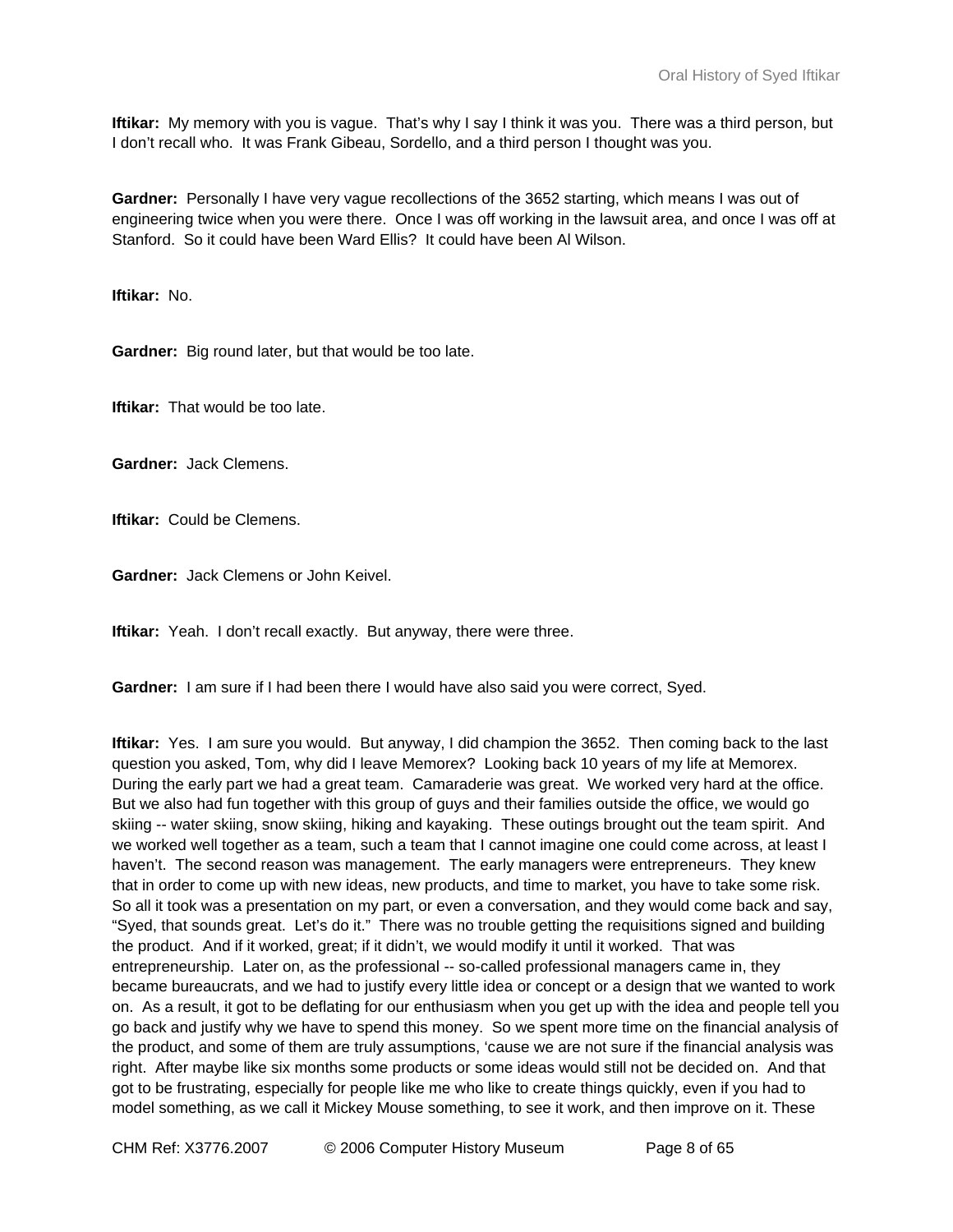ideas got stifled. So we decided it wasn't -- I decided it wasn't fun anymore to work at Memorex. So we started looking around to see if venture people could back us to start companies. So that's when I started talking to Al Shugart, and we started Shugart Technology.

**Gardner:** It was a controversy. A couple more follow up questions on Memorex. The CEO who called that meeting was Bob Wilson?

**Iftikar:** Bob Wilson called the meeting, but he did not attend the meeting. He delegated the three people to give him a recommendation whether to continue the 3652 or to cancel the program. And the cancellation was a question because IBM did not have the product. In the past Memorex used to follow IBM. This product was unique. Memorex proceeded on its own and, as you said, it turned out to make a lot of revenue and profit for the company.

**Gardner:** Oh, huge success for both Memorex and StorageTek. A lot of people made a lot of money on that project.

**Iftikar:** The third person could have been Fred Jackolat the marketing guy. I just recalled his name. But Jackolat, I think, was the marketing person.

**Gardner:** I have a pretty good memory. I honestly don't recall that sort of meeting. And I think I would have recalled it, particularly.

**Iftikar:** It's probably not your day.

**Gardner:** Frank Sordello was an impressive person.

**Iftikar:** Yes.

**Gardner:** He was an interesting and impressive guy. There was a controversy at Memorex over who would make HDAs. Were you involved in that?

**Iftikar:** Yes. That's about the time that Bob Wilson joined the company. And when Wilson joined the company, his first act as most CEOs do, was to reorganize the company. And in the reorganization, I found that the HAD, head disk assembly, was assigned to the media group. At Memorex we had many groups. We had the disk drive group that designed the drives, drives meaning from the base plate, the spindle, the actuator, the electronics, the enclosure, the packaging etc, all that came from the disk drive group. The media group, previously were chartered to do tape media and disk media, but their involvement would stop as soon as they built the finished product, which would be media, either tape in a cassette, or a disk which would come in disk caddies. But for the first time, the entire HDA or the module was given to the media group, and it became their responsibility. I thought that was a bad idea. Having worked with the media group when they could not formulate the proper silica content on the oxide, I felt taking it a step further, designing a spindle, designing the bearings, the base plate, the whole actuator,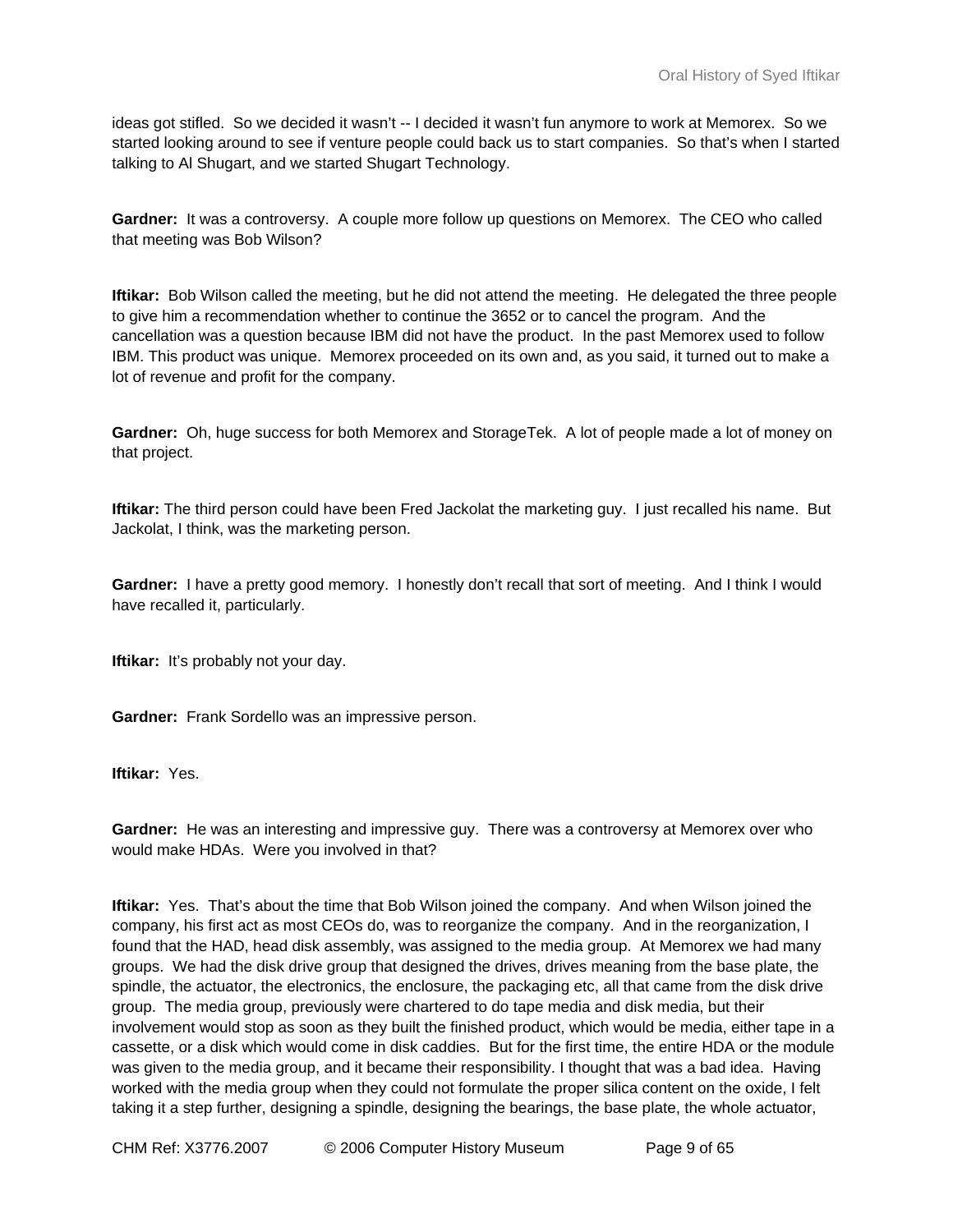and the packaging, would be beyond their capabilities and expertise. So I still remember writing a twopage letter to the CEO telling him that as much as I acknowledge and respect the right he has as CEO to reorganize, that he was making a mistake by assigning the HDA to the media group. I took the letter and handed it to the CEO's secretary thinking it probably would be thrown into the dust bin. But two days later, I got a call from the CEO, and he asked me to come see him. So I went and saw him. And this is the first time I have ever met the CEO of Memorex, let alone sit at a table and talk to him face to face. And I was really worried that he was going to fire me. But he put me at ease. He asked me about my oldest son, who had just been born, if he had gone past his 2:00 o'clock feeding time and other things that put me at ease. Then we discussed the subject that I had written about this HDA being transferred. And he informed me that his staff had strongly recommended this was the right thing to do, and he saw a conflict within his staff's recommendation and mine. And as a new CEO, and not knowing me, he had to follow the advice of his staff, but he promised me an interesting thing. He said, "You know, Syed, we'll try it for six months. At the end of six months, we'll review if my decision is right or wrong. If it's wrong, I'll make some adjustments." And six months later he did call me and said he made a mistake, but he couldn't change the setup. But, he said, "You have the authority to specify and change anything on the HDA, and you could go directly to the general manager, Bill Sousa, and talk to him, and Sousa will listen to whatever you have to say." So that's the change he made.

**Gardner:** In the end, it was transferred back.

**Iftikar:** Yes. By that time I had left the company.

**Gardner:** You joined Seagate in January, 1980. But on your resume you said December '79. I think in December '79 you were still working at Memorex.

**Iftikar:** Yes. And we cleared it with the lawyers. As long as I am not an officer I could consult with the product that was not in conflict. We cleared with the law firm of Wilson Sonsini. Technically I was recruited in 1979, and I started the design five days before Christmas, I mean, after Christmas. So between Christmas and New Years, when Memorex was closed for the holidays, the first ST-506 mechanics was completely designed under five days.

**Gardner:** Five days.

**Iftikar:** In five days. I woke up at 5:00 in the morning. I went to bed at 2:00. My wife had to turn the lights off at 2:00 o'clock in the morning. Anyway, on the first day at Seagate, I asked the founders to attend a design review. The day was January  $2^{nd}$  1980. They came to the conference room and what they saw in the conference room was wall-to-wall blueprints. At that time I had a drafting board. We did not have the AutoCAD. I borrowed a drafting board and had all these drawing -- detailed drawings of all the mechanical components of the disk drive hanging from the wall. A surprised Al Shugart says, "My God, Syed, where did you steal these drawings from?" And that's how the Seagate ST-506 was born.

**Gardner:** And actually as I understand it, you were consulting even before you started doing the drawings.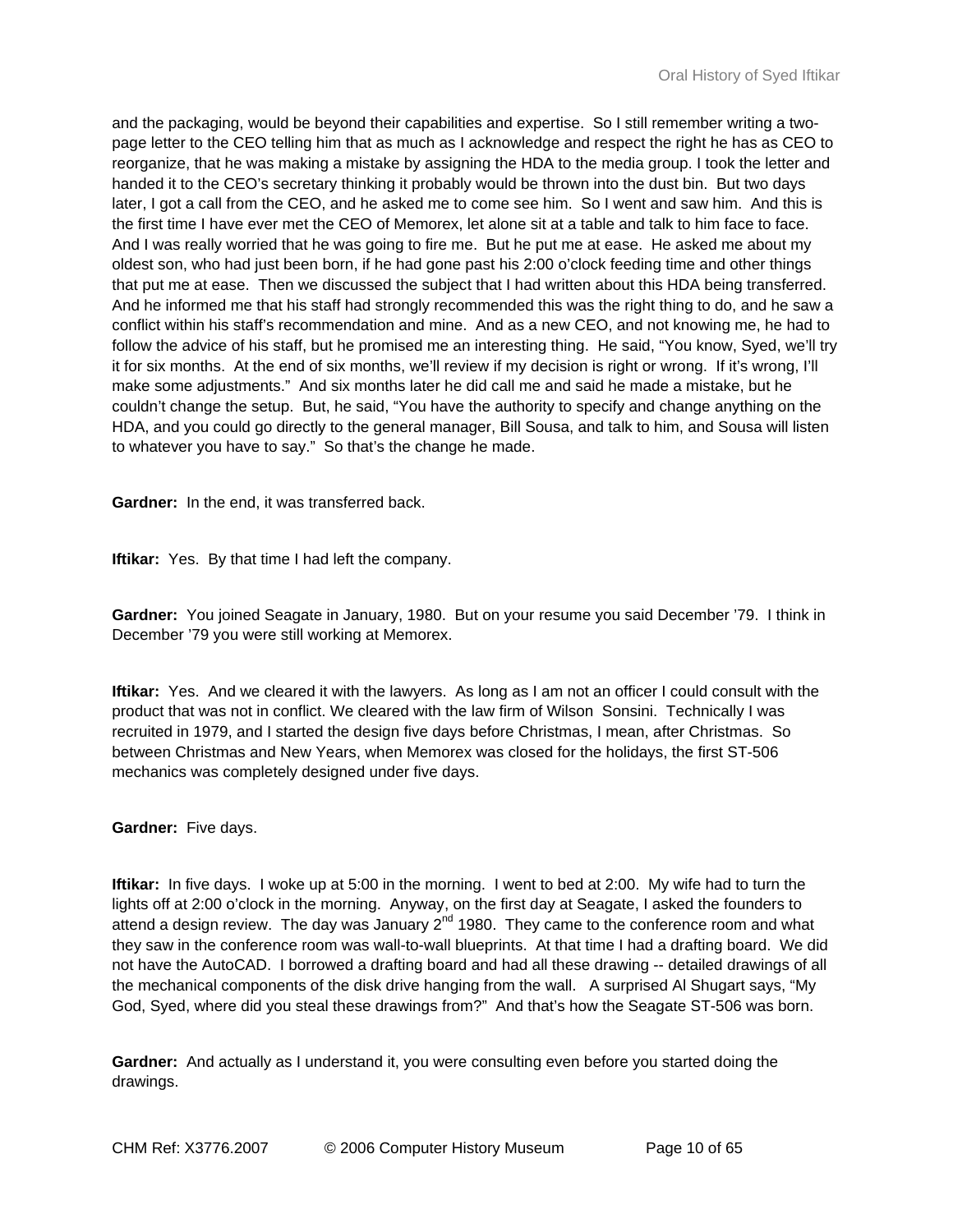**Iftikar:** Yes.

**Gardner:** Let me put on this tape something I shared with you a little earlier. Jack Harker, one of our committee members, who has a long, distinguished career at IBM, considered the ST-506 to be a breakthrough in cost and performance. When he saw it in the early 1980's he realized that IBM just couldn't duplicate it.

# #### End of Iftikar\_Syed\_1.oral\_history.2006.102657980\_1.mp3 ####

**Gardner**: As we broke, we were starting into the design of the ST-506. I understand you worked on it actually in your spare time when you were at Memorex, and, since you came up with the design in five days after Christmas,1979, what was your inspiration? How'd you come up with such a low-cost design?

**Iftikar:** When we started Shugart Technology which later on became Seagate Technology, we realized, as a group, that in order to be successful, we had to have a very low-cost, highly reliable disk drive that could function on the top of a table. At that time we felt there were maybe 5.5 billion people in the world. If everybody would get a computer, that'd be a lot of computers. And in order to do that, we had to make it affordable. I got to give credit to Finis Connor. He brought a floppy disk- a 5 1/4 floppy disk drive, and threw a challenge at me. He said," Syed, you have to come close to the floppy disk cost. That's your challenge". In general, a floppy disk drives are technically not that sophisticated. They don't have the high performance, but they are low-cost. He gave me a floppy drive, and said, "See if you can match the cost of the floppy drive." With this in mind I started the analysis, design and drawing of the hard drive in November 1979. My stock certificates were issued in November, so I started to consult then. But I did not get any salary at that time. I looked at the SA 1000 hard drive, and evaluated each item by item. I started off again with the base plate. I looked at the floppy disk drive, and said, "There's really no reason why I could not match the floppy base plate." I look at the motor. The SA 1000 motor was a huge expensive AC motor that was running with a belt and I thought I could do better. Al Shugart had given me some brochures from Pabst and a few other brushless DC motors which I reviewed, and I said, "I think it's time to be the first ones to design a brushless DC motor." . I called Pabst, and Bernard Shuh came to see me. He gave me a large brushless DC motor and in order to simulate airflow, I said, "Hey, I need something quick. I cannot wait for a new design for a brushless DC motor." So, he dug in his satchel and pulled out a fan motor for me. I said, "That's good enough for a simulation." So, I used the fan motor from my calculation, airflow studies and even mocking-up the first prototype. My DC motor came in at much lower cost than the SA 1000 motor. One by one, I compared each floppy component with that of my drive and set a target cost of \$201. And when the design finally was done, and the parts were procured, we actually came in at exactly the same target price. What motivated us was obviously the market. The second was also a personal reason. Much against the wishes of my family, especially that of my fatherin-law, I left a stable job at Memorex to go into a startup. Statistics say that maybe 9 out of 10 startups fail, and I didn't want to fail. All the five founders would do whatever it took. We wanted to make sure that our company would be successful with the limited money we had. Our initial funding was only half a million dollars from Dysan. We had to design and manufacture a prototype for the \$500,000. We had a lot of motivation, personal, marketing, and our own desire, to introduce a product that nobody could compete with, and that's what drove us.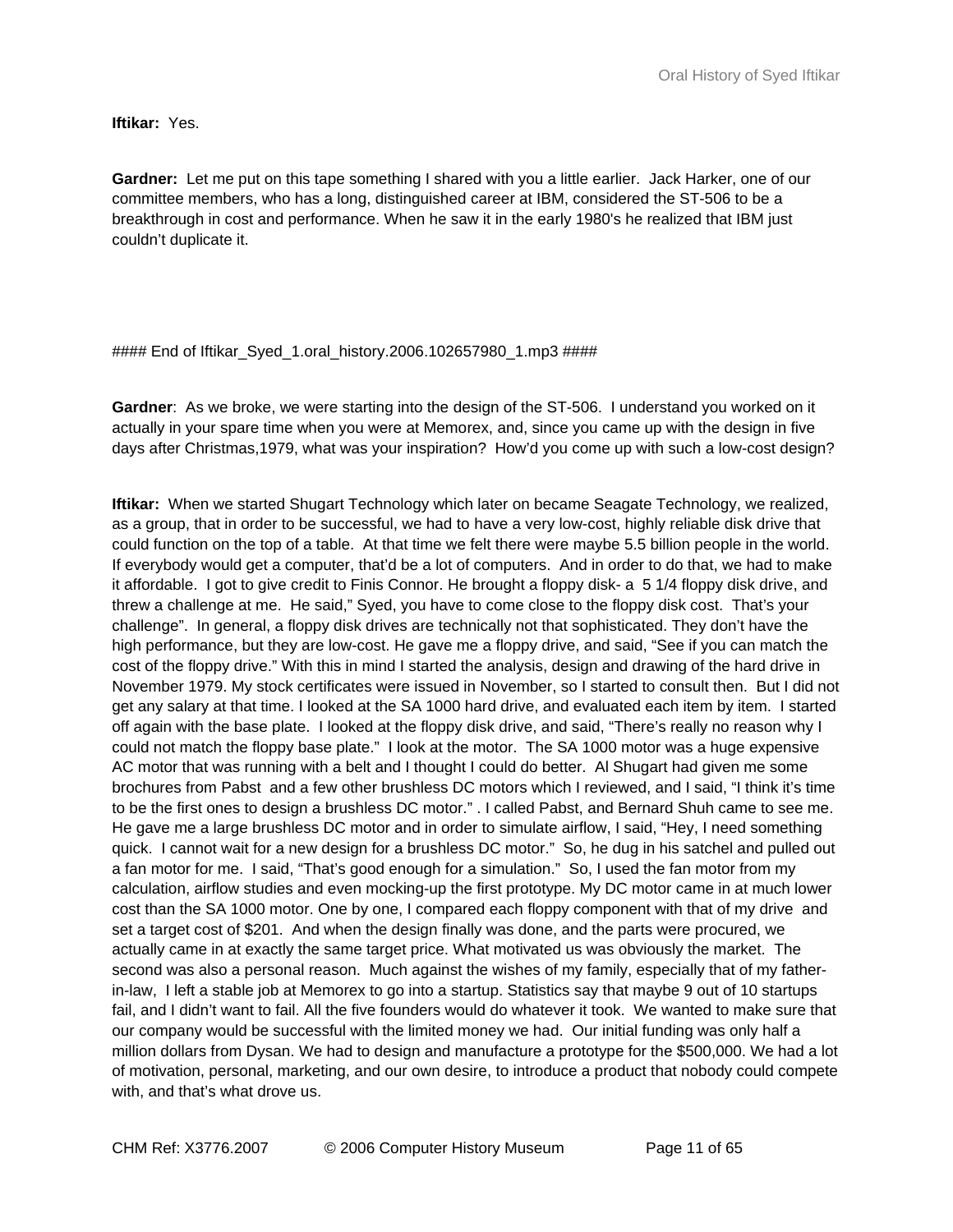### **Gardner**: Were you familiar with the Memorex 101?

**Iftikar:** Yes, I was. I had not seen it while I was at Memorex. I think it was being worked by Dr. John Scott, but I did not see it because it was pretty much a secret project under John Scott. When I left Memorex and joined Seagate, we took our first product to Apple Computer. Apple Computers showed me the Memorex product, and that's the first time I saw the Memorex product. And I knew, just looking at it, there was no way we were going to fail even without testing the Memorex product. Just looking at the size and the way the Memorex product was designed, I knew that we would succeed at Apple.

**Gardner**: You said part of your concept came from a floppy. But a floppy is mostly a flat plate. You implemented a bowl for your disks. That's sort of un-floppy like.

**Iftikar:** Yes and no, Tom. The floppy that I received had a flat plate and three side walls. The floppy has a flat plate. However, look at the floppy. It has a base. We have a base. But the floppy also has two channels on either side and a load-unload mechanism and a cover. So, if you assemble Seagate's drive, okay, as an inverted dome and a cover, it was pretty much the same cost as a floppy. When I compared the two side plates of the floppy with the loading mechanism, and the cover, our costs are very comparable. In fact, we were lower cost than the floppy. My design didn't have all the mechanism that the floppy drive had.

**Gardner**: The floppy you looked at was the Shugart 400, the five and a quarter?

**Iftikar:** I don't recall exactly the model number, Tom, but it was a five and a quarter inch Shugart Associates' full height floppy -- exactly this height.

**Gardner**: That would be the Shugart 400 or 400L, but that doesn't matter.

**Iftikar:** Yes.

**Gardner**: As it turns out, the bowl gives you a certain rigidity that some of your competitors didn't have. Also, you adopted two rails, a two-rod system for the carriage. I have the patent picture here which I think basically you have a carriage riding on two rods. Where'd that idea come from?

**Iftikar:** As I compared the Shugart Associates hard drive with ours, we wanted our cost to be lower. Their carriage had six bearings- I'm sorry, the IBM Winchester drive had six bearings. I came up with a carriage with three bearings, but they are actually grooved bearings, so the outside raceway is not flat. It's grooved. Two cylindrical rails go between the two grooves on either side, one side faces two bearings and the other is spring-loaded with an opposing force. The idea is great. But anytime you come up with a creative idea, I think it is risky to design the product on time and could, probably, be the end of the company and for me to go look for another job. So it turns out that the carriage -- I learned later on it life that three points do define a circle, but that's when the three points are clean without contamination. However, if there is a particle of dust or dirt, contamination, or grease that gets embedded, then, the three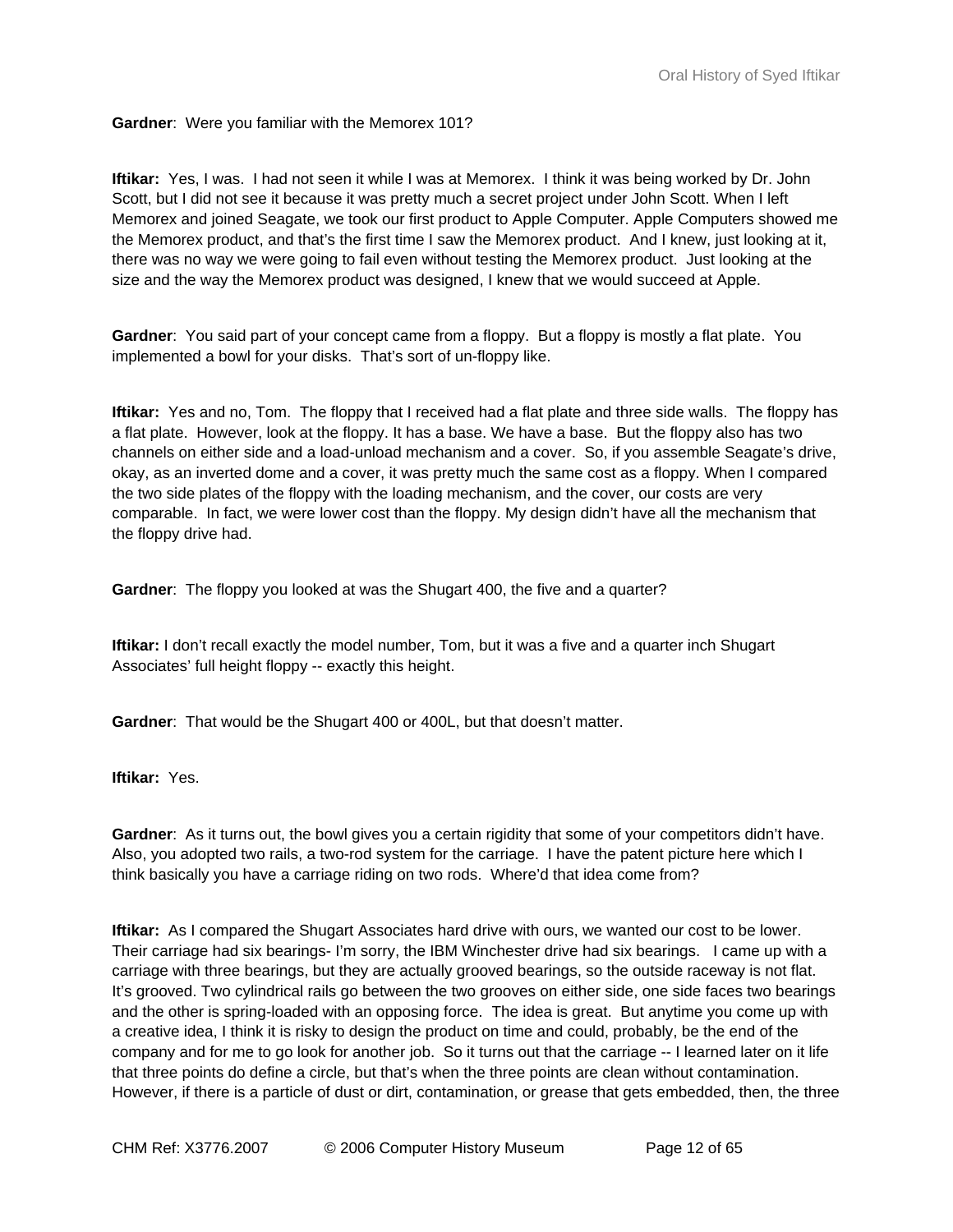points now become three new points. Now the old circle defined by the three points is a different circle. This introduces all kinds of positioning problems. And so the three-bearing concept had that problem. This made the carriage very unstable. The carriage head stack is supposed to be perfectly vertical, as it traverses from the outside diameter to the inside diameter, it has to be perfectly vertical. Unfortunately, the carriage pitched forward as it went forward and pitched backward as it went backwards. The read/write heads would be miles away from the data. This created a joke in the company, relished by the co-founder in charge of manufacturing. He would say, "The carriage has an attitude problem, and, you know, it must come from the designer." I worked really long hours, most of the time, I would leave Seagate at two in the morning from the engineering lab to my house in Fremont. I worked until 2 AM in the morning almost every day. When I started leaving Seagate at 2 AM, my wife put a sleeping bag in the trunk of the car in case, she said, if I felt tired, I should sleep at the office. Most of the days I would be sitting in the lab, around 2 o'clock, in front of the laser system watching the carriage pitch forward and backward. And, try as I might to stabilize it with all my finite element theories and all my experiments, I couldn't get it to do it. One particular night, for some reason, I thought of my former manager at Memorex, Bill O'Sullivan. He had given me a personal file that had some of his experiences. I decided to read his file. In one particular project, he had some great advice. The bottom line is – "if you tried everything, and everything seems to fail, you stop, and do the exact opposite. You will find, it will work." So, at two in the morning, it flashed on me to try something opposite. I stepped back, and I asked myself, "What am I trying to do?" I realized that I was trying to prevent it from tipping back and forth. So, I said, "Okay. I'll do the opposite." Instead of trying to prevent it from tipping, I said, "Let's start off tipping it to begin with." I modeled a simple design that moved the central mass of the capstan so the carriage would always be biased tipped forward. I could either pick forward or backward. I said, "Heck, it's easier for me to tip it forward." So, I moved the capstan forward. Instead of being right in the center of the bearing spacing, I tipped it -- I biased it so it could never tip any other way but forward. This was done at two o'clock in the night. I was able to make this modification, and run the positioning laser. Normally, without this modification, we would be off by thirty tracks in each direction - forward and back. With the modification, the laser repeated within one micro inch, back and forth. Even after a million seek cycles, the carriage never moved more than one micro inch off-course. I used to like Tarzan movies when I was young. I got on top of the table - I don't have a big chest and pounded my chest, and let out a Tarzan cry. I knew I'd saved the company and also saved my job. That was the carriage design at Seagate.

**Gardner**: In the middle of 1980, early 1980?

**Iftikar:** 1980.

**Gardner**: You hadn't shipped yet.

**Iftikar:** No, we hadn't shipped yet. It was the middle of 1980 because we had prototypes.

**Gardner**: June or July of '80.

**Iftikar:** July was the first revenue month according to the prospectus.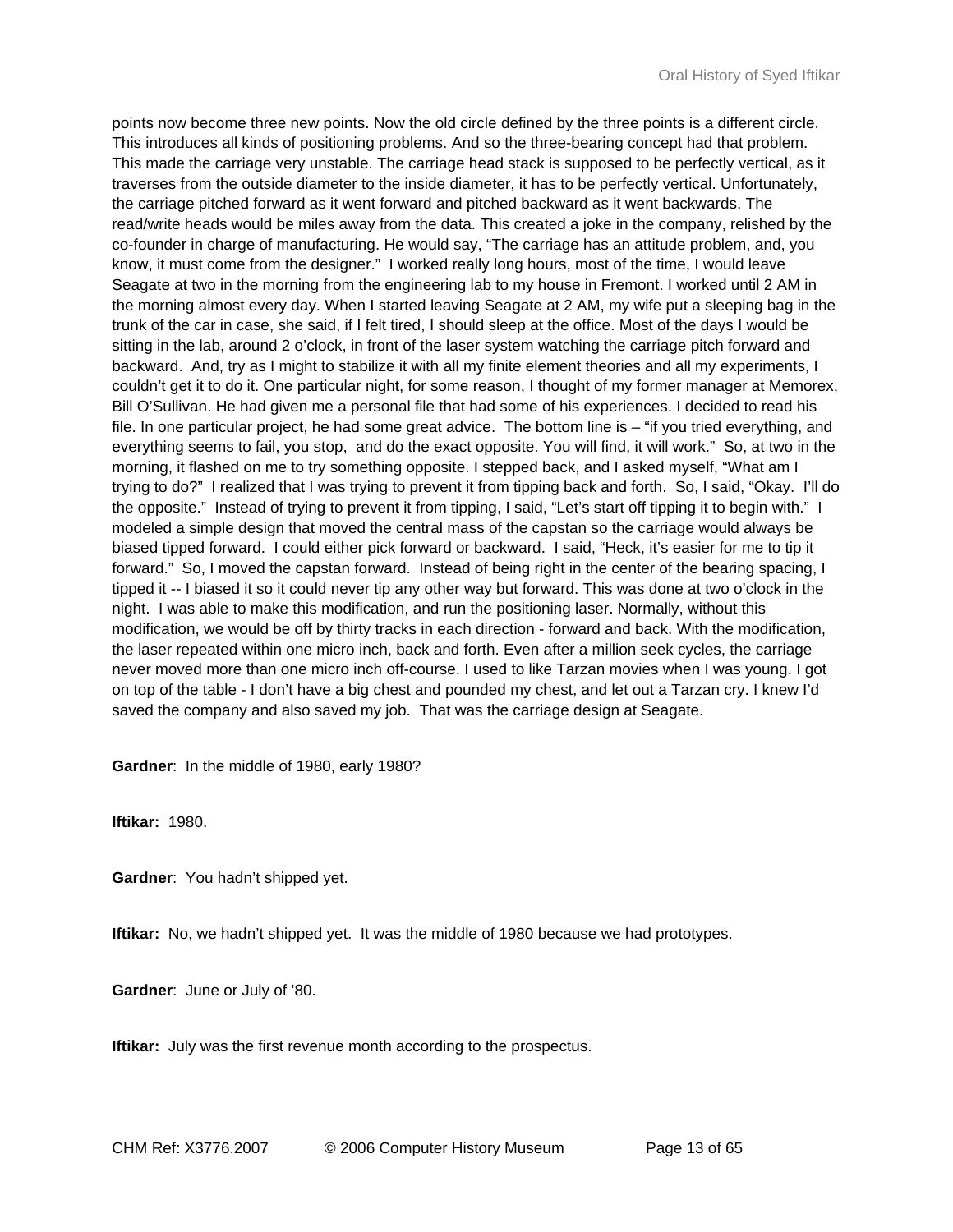Gardner: By the way, for the reference, we were looking at figures two and three of Syed's patent 4,323,939 and the actual ST506, which is from the museum's collection. Sounds like that was an exciting time. How about thermal? Do you have any interesting thermal experiences?

**Iftikar:** Yes. Tom, you seem to know all the details of the product's development. Yes. I remember every detail of this

**Gardner**: I know it's burned me in the past, Syed.

**Iftikar:** Yes. We had thermal problems. I looked up the catalogs to see which capstan material had the lowest coefficient of expansion, and we found out that Zirconium had the least coefficient of an expansion. So, when the rest of the industry had capstan made out of aluminum- all the floppy drives did not have such stringent requirement, Seagate drives had Zirconium capstans. In addition to the Zirconium capstan, the split band of the actuator was designed to compensate for the thermal expansion. In all the Seagate drives, you will find that the capstan is not made out of aluminum.

**Gardner**: Were you involved in the financing of Seagate?

**Iftikar:** No, it turns out we had a unique way to finance Seagate. When we first started, as I said, we were not known. Even Al Shugart, although he was the vice president at Memorex, he hadn't really run a company. So, when he went to the VC's, they saw that Al, Finis [Conner], and all of us lacked the experience to run an independently financed company. We had a tough time raising money. In fact, I remember Al Shugart going to Vegas and talking to people that I thought, had shady names. And I would tell Al, "Al, listen. If you're going to get money from Vegas from all these people with white shirts and white shoes, I'm not interested in joining the company." This is true. Al Shugart did go to Vegas because he showed me some of the business cards of some of the casino owners. In other words, it was tough to raise money back in those days. So we went to see Norm Dion of Dysan. One of the conditions that Norm had was that if Al had a good team, then Dysan would fund the initial money of half a million. Norm knew that prior to this, Al Shugart was forced to leave Shugart Associates. I'm not saying anything out of line, but Norm felt that Al had spent too much money at Shugart Associates, and the VC felt that Al over ran the budget. Norm wanted to make sure the team would develop the prototype within the budget although half a million was not that much money. He wanted to make sure we would have a prototype to show him. When Al Shugart hired me, Tom Mitchell and Doug Mahon, Norm said yes, he felt comfortable after talked to us. Our first funding came from Dysan for half a million. This was enough to develop a prototype but we still had a problem to raise additional money. Finis then came up with a very creative idea. He said, "Syed, if you can get the prototype done quickly, before we run out of money, I can use that prototype to show that the product is ready and try to get a license." And the deal was -- or the idea was, to find big corporations with money that had snarled management and bureaucratic problems that would prevent them from succeeding. Our main criterion was that we did not want competition. So, we went to Texas Instruments. We also went to Shugart Associates. And Shugart Associates told us, "I don't think Syed can design the product in six months or even a year." Even though they did see the product, they didn't think it was producible. Shugart Associates turned us down. I think Shugart Associates could have been a big competition to us had they acquired a license. But, luckily, we changed our strategy and went to Texas Instruments and received a \$5 million license fee. Then we went to Honeywell Bull in France and sold a license for \$5 million. So, technically, other than Dysan's half a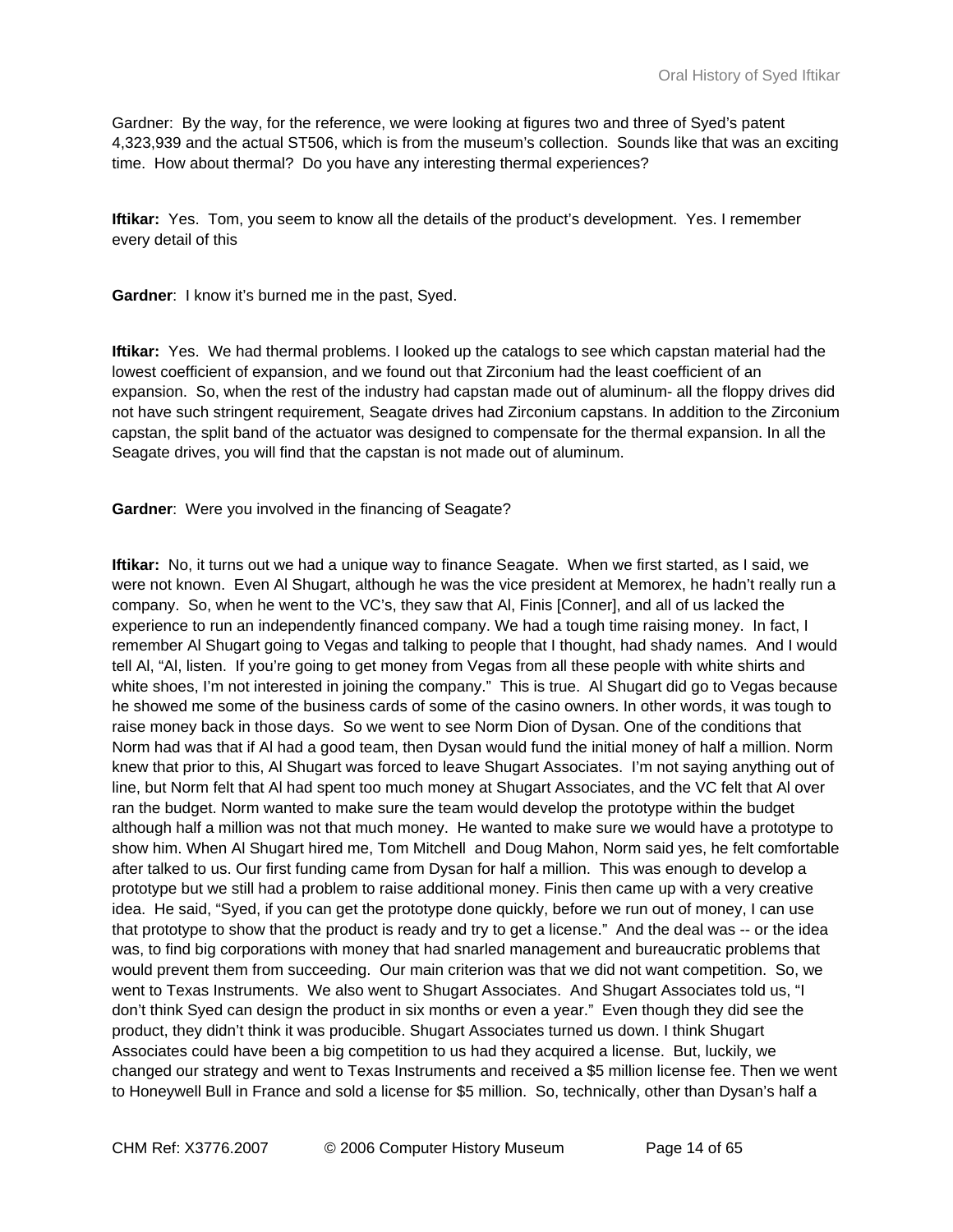million, we did not need outside funding. We were able to do the whole project and began to ship the product. Just as we were shipping, and I believe maybe six months before the public offering, we raised two million for marketing, computer shows and all that. Frankly speaking, we did not need that money. That's how we were involved with the funding.

**Gardner**: The criterion was companies that had money but couldn't execute.

**Iftikar:** That's right.

**Gardner**: The product shipped in the summer of 1980. I'm sure there were exciting manufacturing ramp issues that occurred over the next year-and-a-half. Are there any you'd like to share with us?

**Iftikar:** Yes, Tom. This clearly highlights some of the entrepreneurial things that we would do. So, when the drawings were technically done in five days, and I presented the drawings on January  $2^{nd}$ , Tom Mitchell says, "You know, Syed, we should take this and get it tooled without even doing the modeling." So, he says, "How confident are you in your design?" In those days I was young and pretty egotistical about my performance and my capabilities, so I would shot my mouth off and said, "Yeah. Look, Tom. I don't think you'll ever see a change, so let's go and hard tool the thing up." So, we go to Los Angeles to a die casting shop on the third day, which would be January  $4<sup>th</sup>$ , or whatever that day was, with my drawings and started the tooling. But in order to speed up the process, the die caster suggested that we get the mold made locally in order to get the casting done in 4 to 6 weeks. I've never heard or seen anyone do that. He gave us the name of the mold maker. I give Tom Mitchell credit. The founders were all superstars. Tom says, "Yeah, we'll do it." The next day we drive to Los Gatos, to meet the mold maker. The guy was very good, but he had a problem; a drinking problem. And so, whenever he got drunk, the work did not get done. This put us in a bind. This was the best guy, but he had a problem. So what did Tom do every day? He'd get a six-pack every day with him. After 6 PM, Tom would jump in his car and go to Los Gatos, and tell the guy, "Look, after six, we'll drink together, but before that, I don't want you to touch anything." And he was able to talk him into it. The six-pack did the trick. So, the guy would be sober 'til six PM or later, and he got the mold done real fast. We'd go to Los Gatos every so often to make sure the mold was okay, and we took the mold over to the die caster to get it done. So, these little things -- special things that we did made things happen quickly. I remember another thing. I had to measure the particle count inside the drive for contamination. We had a Royco particle counter. I don't know what happened, but when the casting came in, and I had the air particles filter ready, the fan motor was spinning inside and I was ready to measure the contamination inside when I realized that the Royco particle counter was broken. I called the manufacturer who happened to be in San Jose to have it fixed, and the manufacturer tells me, " It'll take us two weeks. You're in the queue." Tom says, " Syed, let me take it to them." So Tom Mitchell, again, I give him a lot of credit, picks up the Royco particle counter, drives his 280Z, goes to the back door, talks to the people in the shipping area and tells them he has a real serious problem with his real, mean, ugly boss. That if he doesn't get it fixed, he'll get fired. There's probably nothing wrong with that particle counter, but if he doesn't fix it, he and his two kids will be out on the street. The sob story worked. The shipping clerk or whoever he was, opened the back door for him. Tom goes and talks to the people who repair it, and they found that all that was broken was the bulb, a laser bulb, so they put a new laser bulb. Tom was back in three hours. That's when I realized the power of being an entrepreneur. Never say no. Get things done. In a regular company, we would've waited two weeks as we moved up the queue. These are just a few examples of the things we got done. The third thing that comes to my mind when I said we raised the two million dollars -- the final one, we had to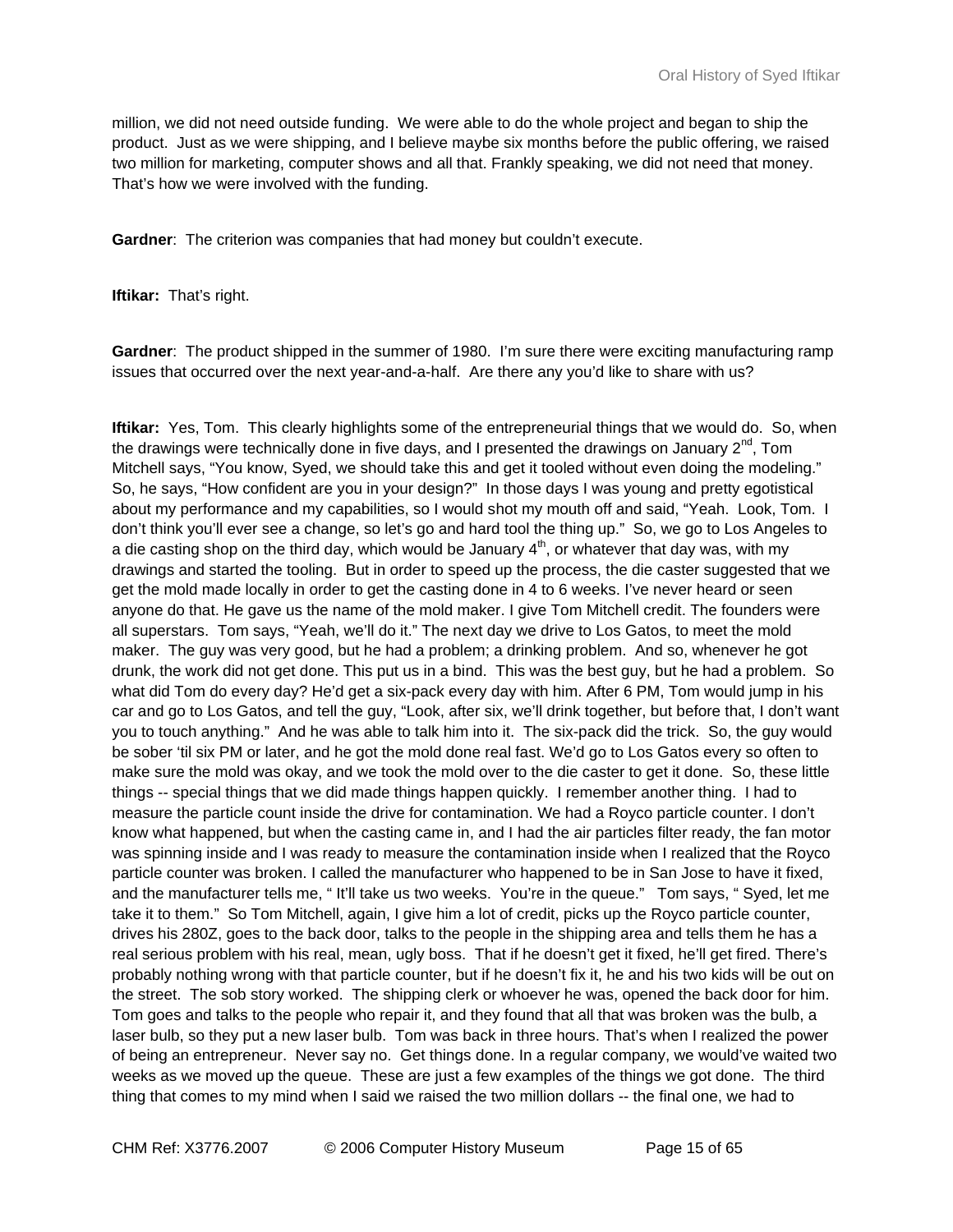create a good image for the venture capitalists. Finis had an artist's sketch made of a new building for Seagate which actually became the first Seagate building. I don't know how much Finis paid him. Tom's job was to hire a tractor driver for \$100 for one hour. We couldn't afford that much. So, when the VC's came in to the conference room, Tom would call the tractor driver to drive the tractor back and forth and create a lot of dust to show that the construction has started. And, boy, did he created a sandstorm in front of the venture capitalists! Tom told them that we had already started work on a new building. They saw that we were going to build a new building. We had no money for the building. In fact, the building wasn't being built, but we created an aura that we had the money and had started the work on the building. Our building owner actually financed the building. We had to do a few things like these during the early days.

**Gardner**: This was in Scotts Valley?

**Iftikar:** In Scotts Valley.

**Gardner**: Were you there when the 412 came out? The next generation is the ST412.

**Iftikar:** Yes, during the prototype phase.

**Gardner**: Any interesting challenges in doubling the capacity?

**Iftikar:** Yes, again, the carriage became a problem because of the longer stroke. We had biased the carriage, as I talked to you previously, off the center. Now, with the larger stroke, it came back into an unstable position and started to have the same problem. But, I still stuck to my three carriage design because it was inexpensive.

**Gardner**: Three bearing design.

**Iftikar:** Three bearing design -- Three point three bearing design. We had to go through this again. (I had left Seagate at this time and others completed the work on ST 412). Work was done on the base of the carriage to put low coefficient of expansion material. The stepper motor was changed to a micro stepper so it could step in between the teeth. So those are the enhancements, and, obviously, we had to change the heads. But, I think the biggest challenge was the ST506. In the case of the ST412 - At least, we knew what problems we would run into. So, in production, we never encountered serious problems similar to ST506.

**Gardner**: How'd you like getting sued by Xerox, or at least threatened to be sued?

**Iftikar:** Actually, you know, Tom, we anticipated it, and we planned for it. It's funny that I should say that. Remember, earlier I said that Shugart Technology did not have a name. Even though Shugart Associate did have a name, but Al Shugart, himself, technically, did not have a name. Prior to joining or forming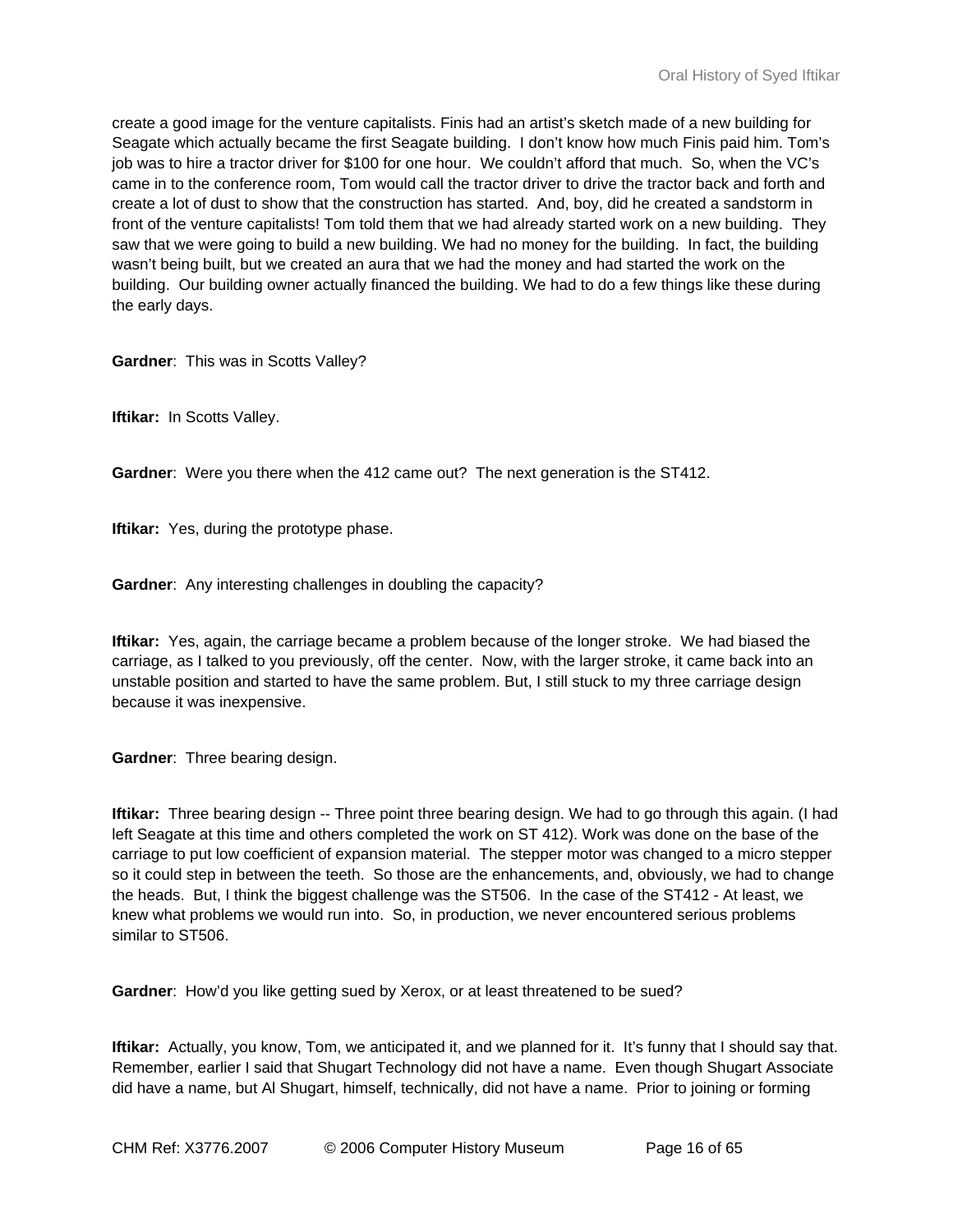Seagate, Al Shugart lived in Aptos, I believe, and running a bar in Santa Cruz. He was managing a bar for his friend. And, for five years, he was out of the disk drive business.

**Gardner**: Rumor was always he sold fish at the end of a pier, but I never could validate it.

**Iftikar:** Yes, he was. He did have a bar. He was actually helping his friends manage the bar, I guess. So, when he started this, you know, people were kind of skeptical. Forgive me, I have lost the train of my thought.

**Gardner**: Seagate was originally Shugart Technology

**Iftikar:** Right.

**Gardner**: Shugart Associates was owned by Xerox; Xerox threatened a lawsuit.

**Iftikar:** Right. And, so, when we formed the company, Al Shugart and Finis said, " A little publicity won't hurt us." We knew they would sue us. So in order to create recognition we decided to start with the Shugart Technology name. Xerox had acquired Shugart Associates, and the names were very similar, as well as the products. They also had a hard-drive product, or they were working on one. We told ourselves it doesn't matter. If it gets too dangerous or uncomfortable, we'll change our name. Shugart Associates also felt that we would not succeed even after seeing the product. They didn't think we would ship in July since they felt they couldn't design one and ship so quickly. They had convinced themselves that we would not succeed. But when they saw us ship in July, they realized we are for real, and decided on a lawsuit. We got a letter threatening a lawsuit. We gladly changed the name. The new name was also interesting. At that time, Watergate was getting pretty negative publicity and was notorious. So Al comes up with the name and says," Let us call it Seagate". We all looked at him like," Hello, you must be out of your mind coming up with something that rhymes with Watergate". And then Al said, "Guys, it'll work on you, give it time. Initially, it doesn't sound good, but watch it, after awhile, it'll work on you." Seagate came from the letters in his name -- SGT, Shugart. That's how the name was created. Rita, his wife, was the first one to tell me. And just as he said, over time, the name became well recognized.

**Gardner**: Biggest disk drive company today.

**Iftikar:** Today, it's the largest, the biggest and most successful company. Yes.

**Gardner**: So, you left then in early '82. Why'd you leave?

**Iftikar:** In general, I don't like to work for a boss. This is because most of the time I think I am smarter than my boss. I mean, that's the demeanor I have. And, I think the boss felt that way too. But, in Seagate's case, it wasn't that case. Al Shugart was one of the best bosses I could ever have. He never questioned my actions. He had implicit faith in my design. During the startup phase, we had many design problems, and they were all mine. I did not have that many engineers to delegate, so most of the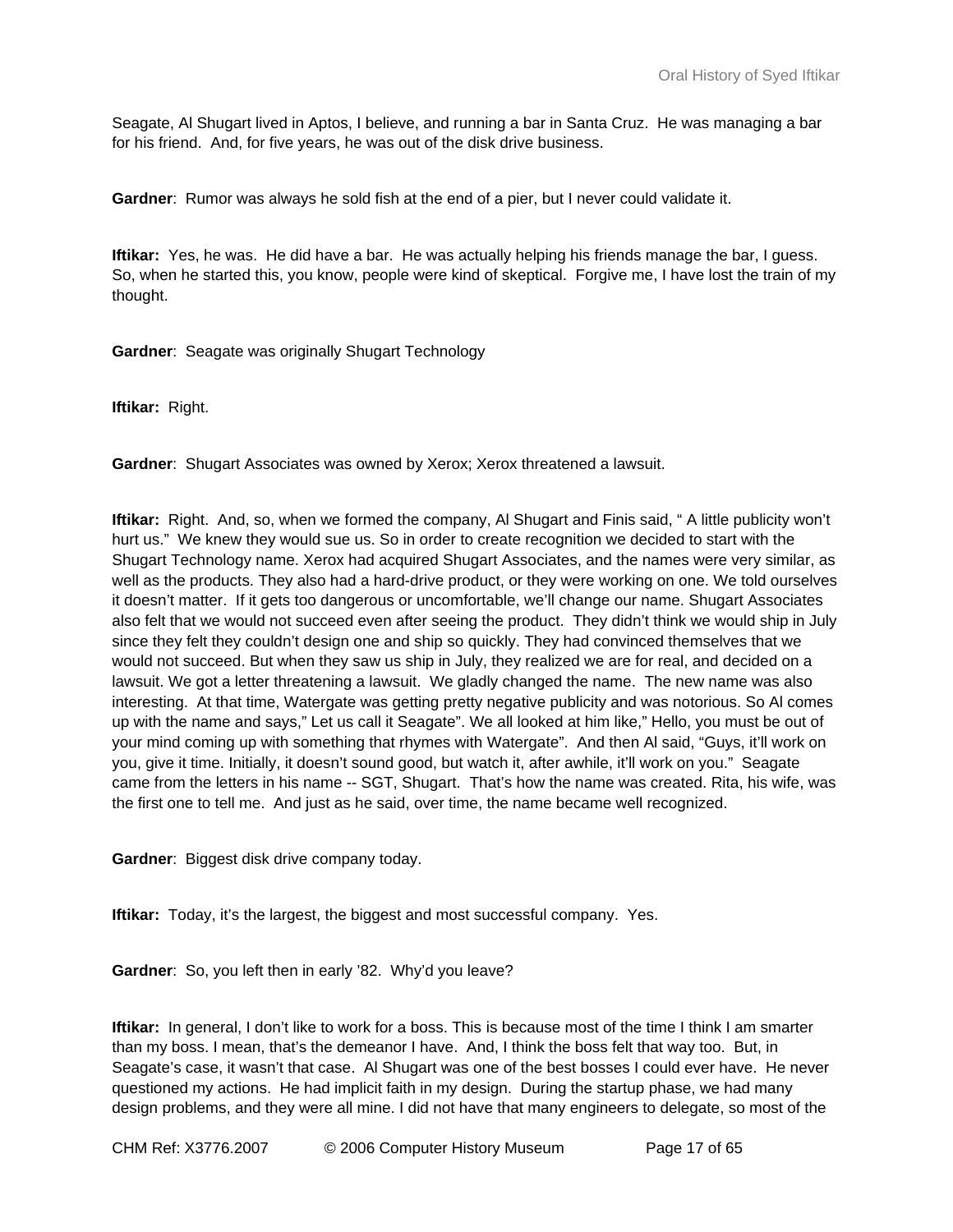mechanical design -- in fact, all the mechanical design, other than the side rails that David Reek did, I did myself. So, whenever there was a problem, it was my problem. Everyday, I would walk down the assembly line fixing these problems. In fact, I worked two shifts. During the first shift, I would do design. During the second shift, I went into the manufacturing floor and actually spend about five to six hours looking at every assembly station. I would sit there and watch the operator, or help the operator, through every station task. I looked at each station yields. My goal was to get every station yield over 99% and when the yields dipped below 60%, I stopped the line. This was in conflict with the manufacturing guy who had to idle all these people. Managing assembly cost was his responsibility, so when I said, "Stop the line," he refused to do it. I would say," Okay then, let's go talk to the boss". As soon as I said, "Let's go talk to the boss," he'll get on the intercom system and stop the line because he knew that our boss would support me. We thought alike, you know, and he have implicit faith, so there's no point in talking to the boss 'cause the boss delegated that responsibility over to me. So, anyway, I stopped the line three different times. And each of those times, for a minimum for one week. There was a lot of concern - and rightly so, from the manufacturing vice president and founder that a week's production would be lost. How is he going to make this up? And I would assure him that with higher yields, by the end of the month, we would either equal or better the plan, with a better-quality product. Well, the first time, he was skeptical, but I proved that with the yields going from 60% to 99%, he easily make up the lost time. I actually stopped the line during the first three months of our production ramp up schedule. In fact, I stopped the line every month. I think the longest period was ten days. But, each time, we met the schedule. So those were the kind of things we went through during the startup ramp-up phase.

**Gardner**: The manufacturing guy is Tom Mitchell?

**Iftikar:** The manufacturing guy is my friend, Tom Mitchell

**Gardner**: Okay. Just for the record, earlier on, you talked about this group of advanced technology folks at Memorex.

**Iftikar:** Yes.

**Gardner**: Probably ought to name them all and say a little bit about what they did returning back to

**Iftikar:** You mean, people like Frank Sordello?

**Gardner**: No, I was thinking about the folks that worked with Roy

**Iftikar:** Oh, yes. Yes.

**Gardner**: That group. The one you partied with.

**Iftikar:** Yes. My first boss at Memorex was Roy Applequist, of course, and he was also a great boss. As I mentioned earlier, I don't like working for a boss. I guess I don't like working for bosses that breathe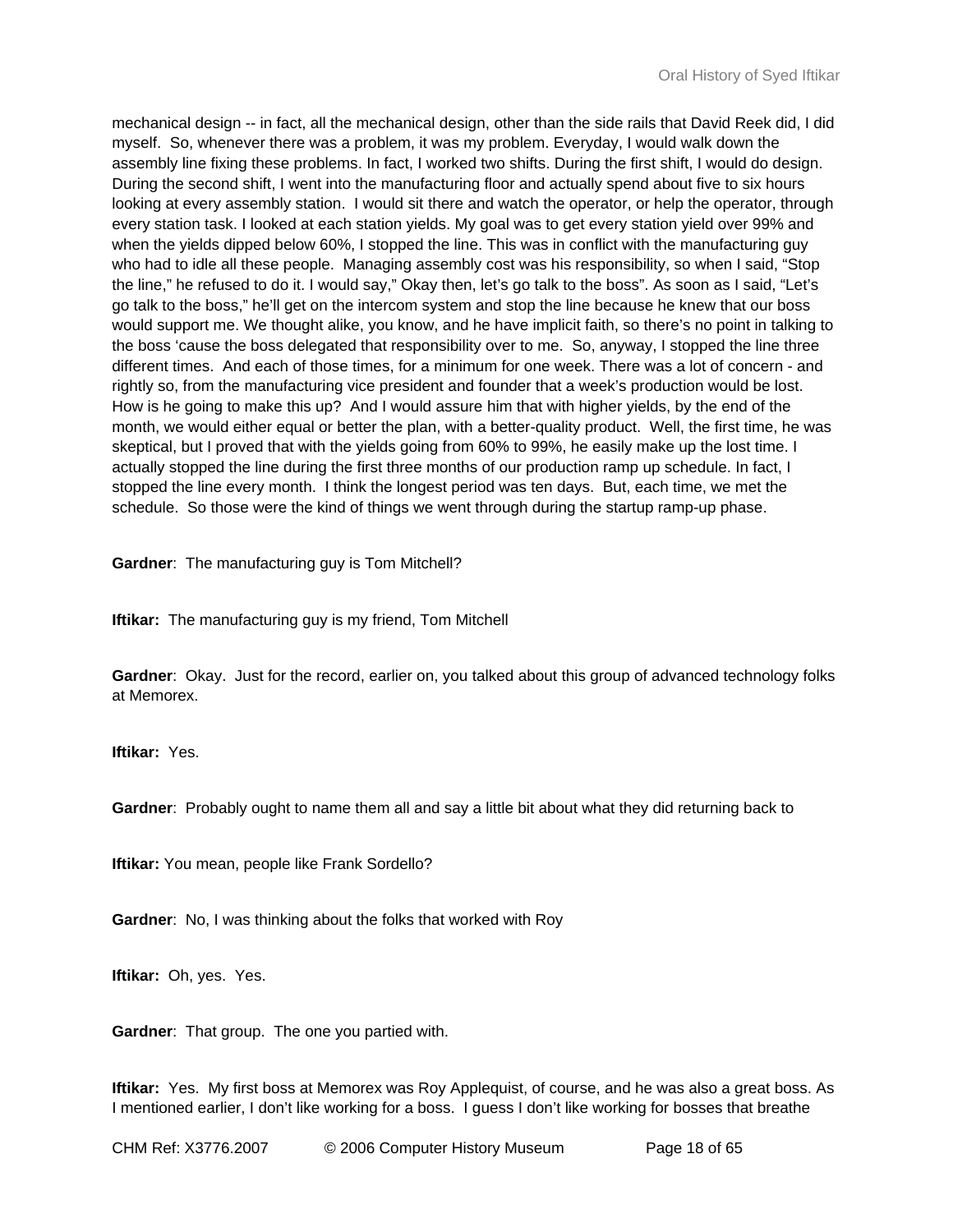down your neck and tell you what to do. Roy Applequist pretty much said, "I don't understand the concept of finite element in design but I am pleased with your design." Roy Applequist, of course, was a very experienced practical engineer from IBM that had very clever ideas. So, whenever my theory did not work, he was a good adviser to go talk to in his office. And he had a lot of suggestions-- He was involved with the IBM RAMAC actuator systems. He was an older man compared to us, and he regarded me like a son. I remember the time we went to Angels Camp one day during one of our trips, and I had beer for the first time. And I was feeling nauseous. It was dark and foggy that night. I started walking just to freshen up, clear my mind, in this one-horse town, on one-lane street in the dark. As I was walking, I could distinctly hear footsteps following me, but every time I turned in the darkness, I couldn't see anyone. I walked for awhile, turned around and came back, and ran right into Roy. Surprised, I asked Roy, "What are you doing, Roy?" And he said" Syed, you're like my son to me, and I want to make sure you are safe and give you the space you need to clear your head." The point I am making is that he really cared for me. The second person, not in that order, was Terry Johnson. Terry also came from IBM. Terry was in charge of the servo of the disk drive and the resonances. Because of this, I would get involved with Terry and ask him questions about how the velocity and position servos worked. In fact, my second patent on velocity servo, came about by Terry giving me a lot of feedback, pardon the pun, on how the position and velocity servos worked. With these concepts, I came up with a PID (Proportional, Integral and Derivative) servo scheme. He was a great friend with a great family that kind of adopted me like their son. So much so that his young kids thought I was one of their older brothers. That was Terry Johnson. I had a third friend called Bill Krajewski -- A brilliant and extremely hard-working person. He encouraged me to learn computer programming so that I could write device drivers to test the drive. I didn't have go and ask other people to do the drive test for me anymore. I started to write my own test programs and drivers and had the results printed out. He encouraged me to write machine level programming. I was able to do system level testing of the drive before I handed the drive over to the system group. Of course, besides Roy there was also another practical engineer called George Toldi. He made all my harebrained ideas work. I give George a lot of credit, in fact, I would joke with George that the awards and accolades that I got really belonged to him because he made them work!

**Gardner**: Was Pat Mercer in that group?

**Iftikar:** Pat Mercer was also in the group, and he worked for Bill Krajewski.

**Gardner**: How about Steve Jackson.

**Iftikar:** Steve Jackson was a digital engineer that worked for Bill Krajewski. Yes, they're also my friends and were part of this 'family'.

**Gardner**: Okay. I think we're about to start on the SyQuest Technology part, so this may be a good time to take a break.

**Iftikar:** Okay. Thank you.

#### End of Iftikar\_Syed\_1.oral\_history.2006.102657980\_2.mp3 ####

CHM Ref: X3776.2007 © 2006 Computer History Museum Page 19 of 65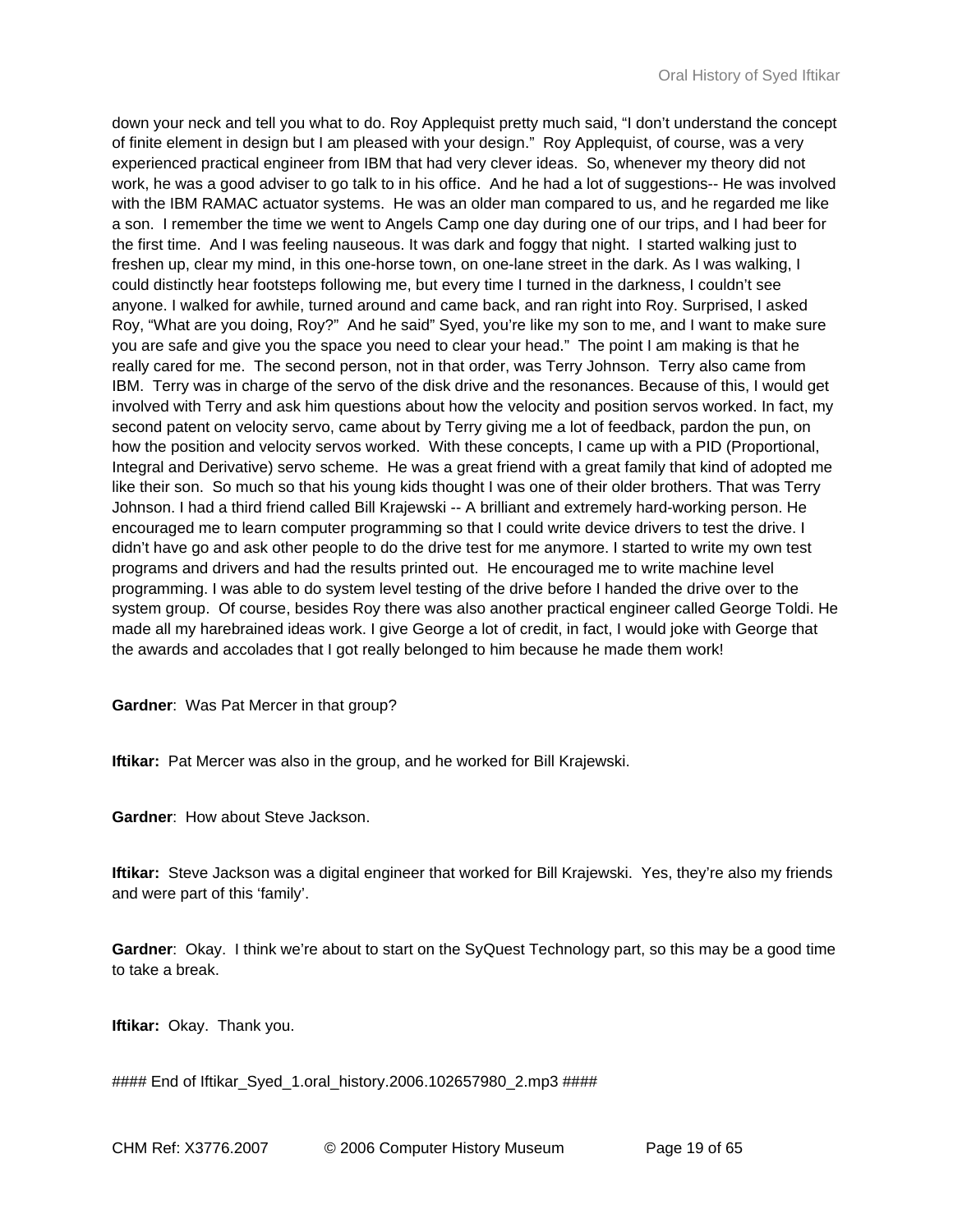**Gardner:** So Seagate goes public in '81, and in '82 you feel the entrepreneurial spirits calling you, and you move on to form SyQuest?

**Iftikar:** That's right.

**Gardner:** What was it like having four walls and an empty building?

**Iftikar:** You know, it's a great feeling at times. When we first started SyQuest, we moved into a small building. There was nothing there. Six months later we moved into a 'spec' building. I got a sheet of paper and started drawing a sketch of where the different offices should be and the people that I was going to hire. I spent maybe a week or so doing the initial planning. Going back, I missed this at Seagate. We started Seagate with few people—my department had three people, including me. I had three mechanical engineers, and I was one of them. We grew from three. By the time I left we had like 60 people or so, in my group as well as in manufacturing engineering that I managed. I had three directors running their own different projects. I really missed the creative ideas and hands on design work. Therefore, starting SyQuest was great. As you say, it was an empty building, and we -- my wife and I had to actually clean the office, at least for one week until we got the janitor signed up. To do a lot of hands on work, and then watch it grow is exciting. You see a plan grow and bear fruit -- I missed that at Seagate. So that's why I started SyQuest.

**Gardner:** Self-funded? Or did you raise money?

**Iftikar:** I had an advantage at SyQuest. I did not need venture capital help on the funding. I initially funded \$3 million to get the prototype, which is a far cry from the Seagate's half a million-- but the product was more complicated and we had all kinds of problems.

**Gardner:** That's only two years later. I mean inflation doesn't move that fast.

**Iftikar:** More of that -- but we had -- I mean the product was more complex and we had to design the cartridge as well as a drive, because the concept was a removable cartridge drive; whereas, Seagate was a fixed hard drive. You are right, inflation did not take that much. But it did cost us about \$3 million. We also went to our first Comdex. You have some of the datasheets. At Comdex we made a very big impression with the removable product, we were the first in our class. So…

**Gardner:** Was this Comdex, Fall, '82?

**Iftikar:** Fall, '82. And a lot of venture capitalists came to knock on my doors, with the tables reverse, sort of. What's interesting -- at Seagate they asked us who we were, what experience did we have, etc. At SyQuest, well, those questions did not come up -- because I did have an officer's title. We had started a company called Seagate, which went public. We now had a name, a reputation and experience. So the VCs came to me, and they all wanted to invest-- I said I needed \$4 million to finish off the design and go into production. Each one of them offered \$4 million and wanted to be the sole investor in the company. I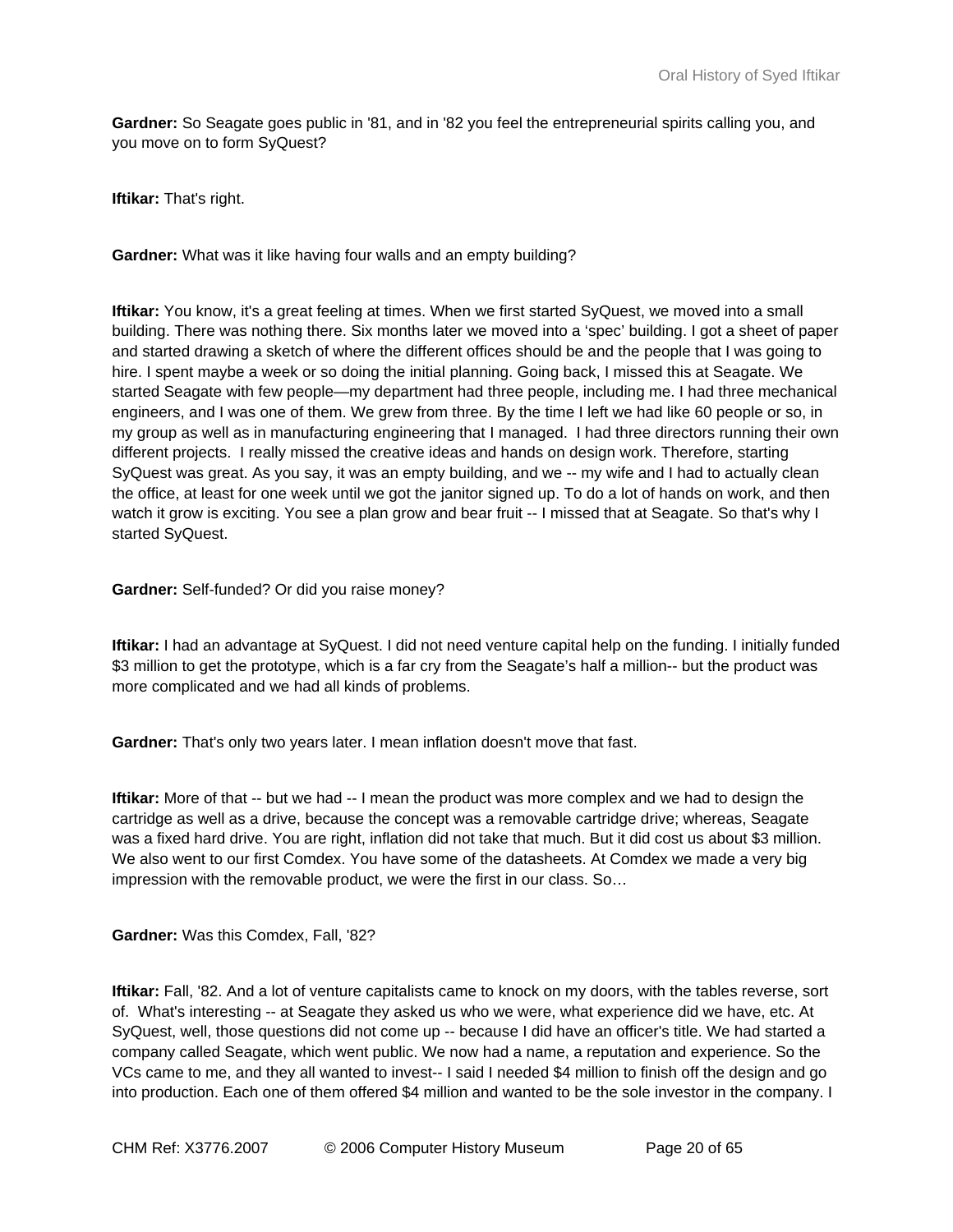said, "No. Just to be safe, I would rather have four investors in the company rather than one." I took a million dollars from Kramlich of N.E.A . I took a million dollars from Jean Deleage of Parabas Fund, I believe. And I took one million from Robinson Stevens and one million from Dicky Yujuico, who managed a Philippine's fund -- probably was Marcos's money. And I'm glad I did that, in hindsight. Because, as it turned out, by the time the company -- SyQuest went public, I had to raise a total of \$32 million. Out of the \$32 million, \$8.5 million came from my personal funds and my family's funds. The rest came from the venture capitalists. So having four venture capitalists did help me raise the additional money that I needed later on.

**Gardner:** Did all four stay with you through the period from the time you founded the company until you went public?

**Iftikar:** No. It turns out we had some very trying times as...

**Gardner:** We'll get into that.

**Iftikar:** Yes. So one of them left because I asked him to.

**Gardner:** I know Kramlich and N.E.A. stayed with you.

**Iftikar:** Yeah. The three of them stayed with me until the company went public.

Gardner: Okay. Another incredible time to market -- if I count the numbers, the company was founded, incorporated in January and demonstrated a product in July. That sounds like another six months. How'd you do it?

**Iftikar:** Well, Seagate itself took us six months. And we felt that starting a second company -- second time around -- things should be easier. Some of them were truly easy. For example, the spindle motor was already a brushless DC motor. I did not have to start from an AC motor fan going to a DC motor. The motor was available. The head assemblies were available. Since most of the items were common-- we used the common components -- we were able to go to Comdex with a working prototype. But we miscalculated -- Unfortunately, after the working prototype were subjected to long-term testing, we found we had a lot of contamination issues that we really had clean up and get the drive acceptable to the OEMs. Although we went to Comdex in the fall and we had drives that could read and write -- the drives did not have long-term reliability as published.

**Gardner:** How long until that was achieved?

**Iftikar:** It took us a long time. And at times it got to a point -- the board of directors did not feel that I had the technical capabilities or the management skills to manage their funds and get the product out in a reasonable enough time. We went through six rounds of financing until the product was fully approved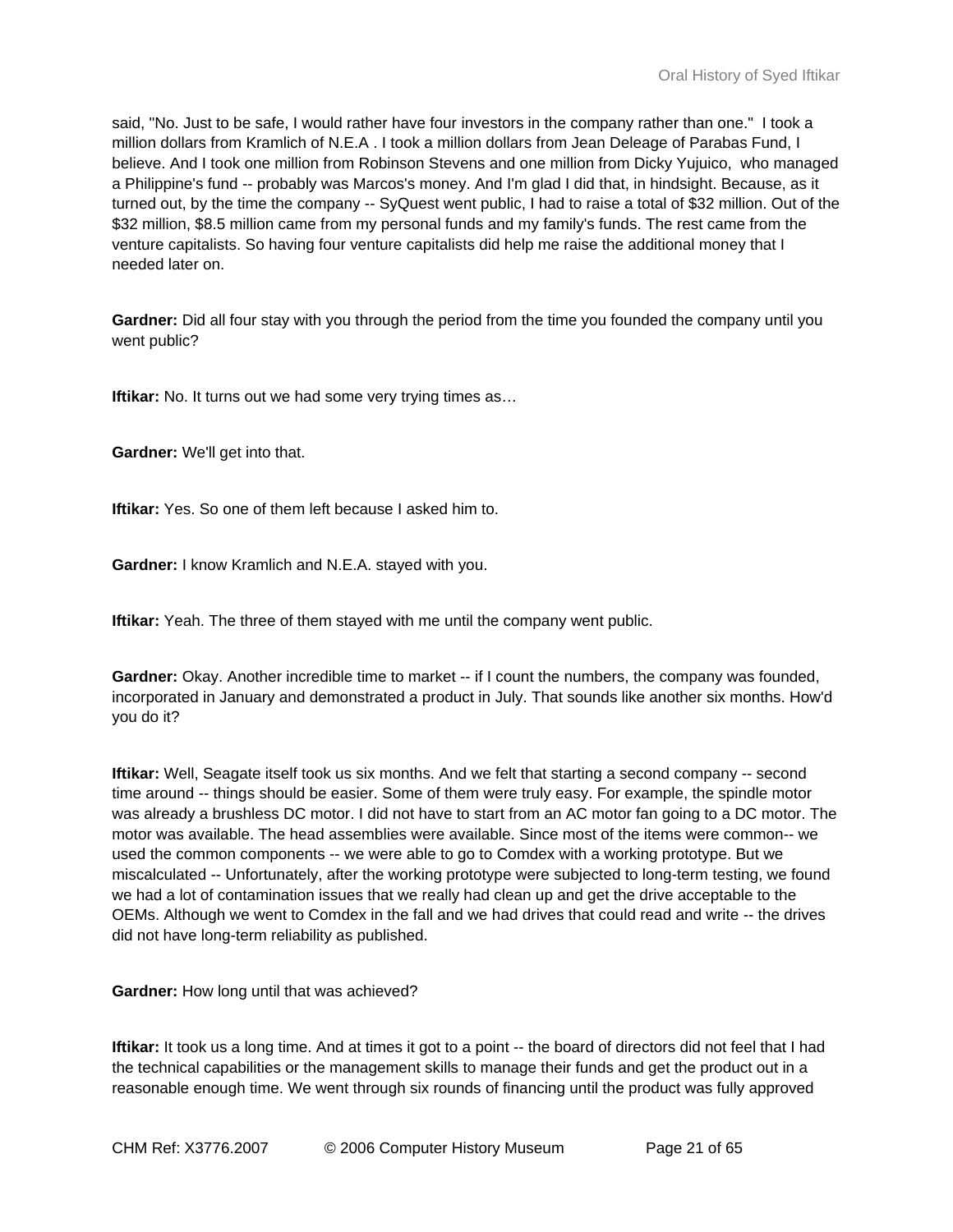and qualified by OEMs. Although we made shipments and continued to make shipments, we did not get IBM, AT&T, Zenith Data Systems qualified until maybe three years later.

**Gardner:** This is the original product?

**Iftikar:** Yes.

Gardner: What I have here is a SyQuest SQ306R, ELC 04 [Ed. Note: Engineering Level Control] and a Q-pack. This is the cover of the Q-pack, and then this is the actual cartridge that goes in the SyQuest disk drive. Why removable?

**Iftikar:** When I left Seagate, one of Al's concerns was that the new company would compete with Seagate. One of the agreements -- a verbal one -- and a good faith one on my part was not to compete. Al Shugart said that since I owned 10 percent of the company's shares before the offering and five after the offering, that' was a sizeable amount and that I should not start another company that would compete with the first company and my shares. He was right. I assured him that I wanted to design a product that the market wanted that would be complimentary to the Seagate products, as opposed to competing with it head-to-head. I went and talked to some of the customers that I knew, and they suggested it would be a great idea to have a removable cartridge drive as a backup to the primary drive. At that time the floppies were the backup drives. In fact, when we started Seagate our market plan said that floppies would be the main drive, and we would only be about 30 percent of all computers -- PCs. Our business plan said that we didn't expect the hard drives to grow to be 100 percent of the desktop computers. Well, it turned out the other way around. The hard drives are an inherent component of the computer. Most of the customers felt the floppy was too slow, and the capacity did not match up to the hard drive. So they suggested a removable hard drive. Customers such as Digital Equipment, Apple Computer, the division that I worked with at IBM, and especially the federal government thought that removability would be great, but I also realized the market would not be as big as Seagate's. I figured if I could get 10 to 20 percent of a complimentary market of Seagate that would be a great business for me. So I chose not to compete with Seagate but to create a new complimentary market.

**Gardner:** It has an unusually sized disk. This advertisement says its 100 millimeters. Some people call it 3.9 inch. Where'd that come from?

**Iftikar:** Well, back in 1982 the floppy drive was the removable drive. In order to compete with the floppy, I had to come up with a form factor similar to a floppy. That was the standard then. The floppies would be introduced first, just like the Shugart Associates floppy and this was followed by a hard drive like the Seagate's 5¼-inch hard drive that I designed. So when I started SyQuest, I looked for a floppy standard. I did not want to follow a 5¼-inch floppy form factor because that would not be an emerging market. I also wanted to look at a new form factor different than Seagate's. In 1982, if I recall, Dataquest had a storage conference in Carlsbad, and there they identified two standards. IBM had a floppy, which was 3.9" or 100 millimeter, and Sony also introduced a floppy, which was 3.5 inches. My dilemma was -- who would win? And as we know, back then, IBM was the standard in storage. And in fact, even Dataquest said that they would bet on IBM. So I bet on IBM. In fact, I went and talked to the lab manager of a division at IBM, and he assured me that -- and I don't see how he could have said anything else -- in the past IBM has always been the king, and a leader. He said, "Syed, our floppy will win. Sony is just getting into a hard drive -- or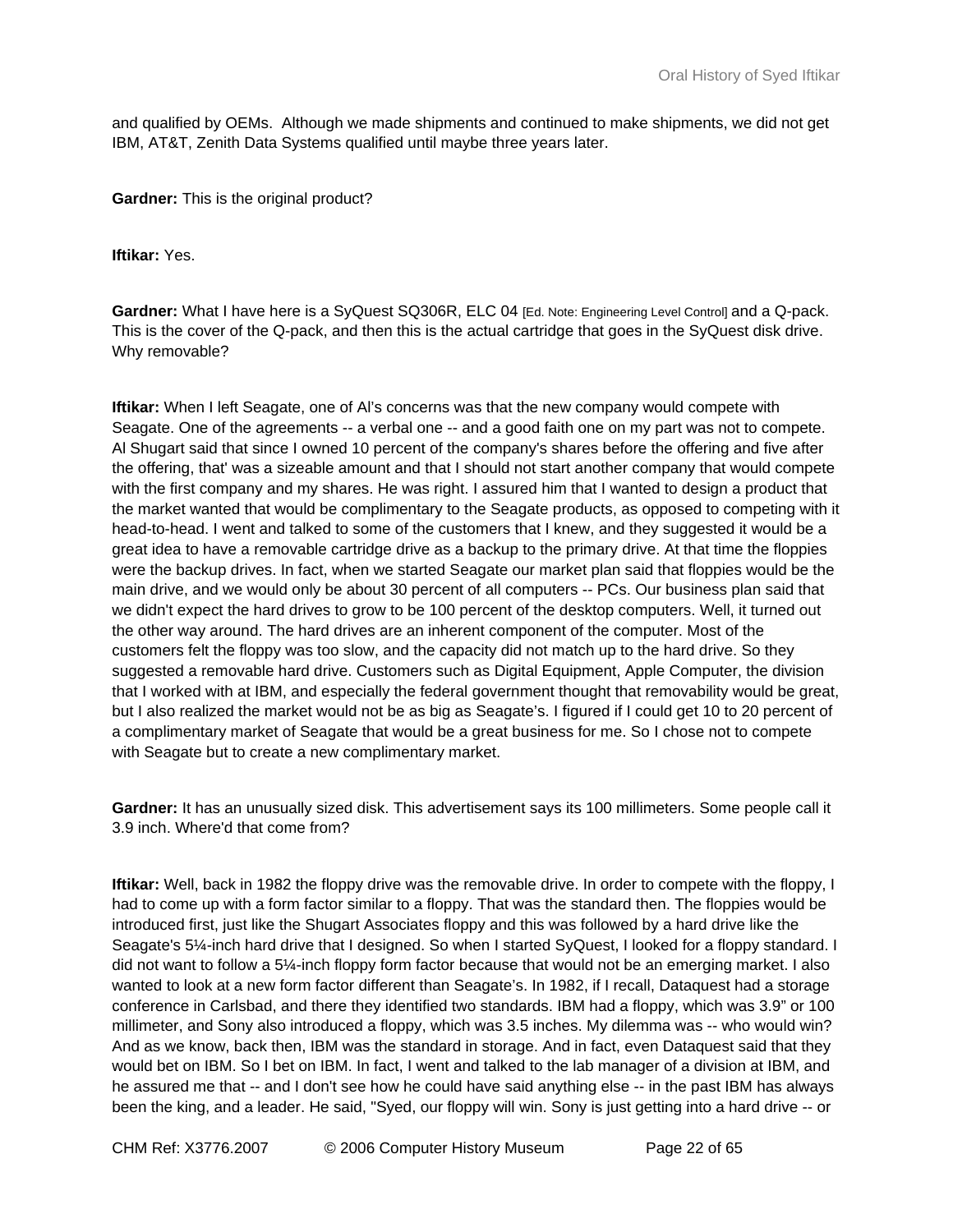a floppy drive -- business. They're just a tape audio company. We don't consider them competition." Therefore, I chose the 3.9 inch or 100 millimeter form factor to match the IBM floppy. It turns out, as time shows, IBM did not become the standard. Sony became the 3½-inch standard. As a startup company, we had already invested \$32 million into the company. Most of the money was spent probably because of our inability to get some of the problems resolved. Nonetheless, we had spent a total of \$32 million and did not want to make a switch to the new 3.5-inch format, which would cost us more money, and the VCs were not about to put more money into the company. So the plan was to achieve break even with what we had. I went after the government security market where form factor wasn't that important. And as long as it fit into a 5¼-inch slot with a front bezel, it was okay they told me. We shipped a lot of these products to IBM Federal Systems Division, to AT&T, and to Zenith Data Systems -- just to name a few. From the profits we made, we did have enough cash flow without raising any more money from the VCs to convert the form factor to the 5¼-inch product.

**Gardner:** I'd like to go through some of the technical innovations and challenges in this product and then talk a little bit about the market, and then go on to the 5¼. This is, I think, generally recognized as the first reliable metal media product -- because of the carbon over-coating that you folks pioneered at SyQuest. And that's covered in depth in Chris Bajorek's session on metal media. The one question Chris asked me to ask you was, could you elaborate a little bit more upon the Domain relationship? I understand you started by buying Ampex's media, sputtering your own carbon on it -- and that's how you shipped in '82. But then in '83 you sold your sputtering machines to Domain and switched. Could you tell us some more about that?

**Iftikar:** Well, when I started SyQuest, one of the important criteria was that I had to have a robust disk. You know, one that does not crash. And at that time all, including Seagate, were shipping what we call oxide media. I don't recall exactly, Tom, what the Mohr harness is. Diamond is supposed to be ten. And I think oxide media is three or four out of ten on a scale of ten. However, plated media -- metal media - whether it's plated or sputtered is rated at six or seven out of ten. So I had no choice. In order to make a removable media drive reliable in an open office environment we needed a metal disk. Whenever the door in front of the disk drive is opened to load the cartridge in, dust particles can get inside the drive. The very act of picking up a cartridge from the desk results in dust adhering to the bottom of the cartridge. As you insert, you are actually contaminating the drive. Now, if you had oxide media, the disk won't last. As the head starts to fly onto the disk, the particles are so large that they crash heads and damage the media. The metallic media on the other hand is more forgiving, even though the same phenomena takes place and is more resistant to crashes compared to the oxide media. As you can see, I had no choice. I had to do it. I went around looking for suppliers who would give me the kind of media that I wanted. I got the idea, actually, by reading an IEEE Magazine report by Francis King. It talked about a metal media with a carbon coat that is very reliable. They had done a lot of start-stop tests and even scratch tests. I was impressed by that report. I talked to some disk suppliers. I went to Dysan. Dysan immediately showed me the door. Okay. They didn't want to talk about metal media. They didn't think that was the way to go. They said it would never succeed. I heard that Ampex was plating a metal media called Alar, so I went and talked to Ampex. Ampex said they would love to sell me their media, but without a carbon overcoat, which posed a problem to me. Unfortunately, there were no other suppliers, except a small startup called Polydisk that was struggling to make metallic media. I decided that the only choice I had was to buy carbon-sputtering machines -- it was a CPA machine -- that cost a startup company \$1 million each. We bought two machines. That is how we started. We bought Ampex media without the overcoat and sputtered carbon onto the media and then assembled into the cartridges that were shipped. Hence, SyQuest cartridges, since day one, had carbon-coated metal media. At that time it was plated metal disk.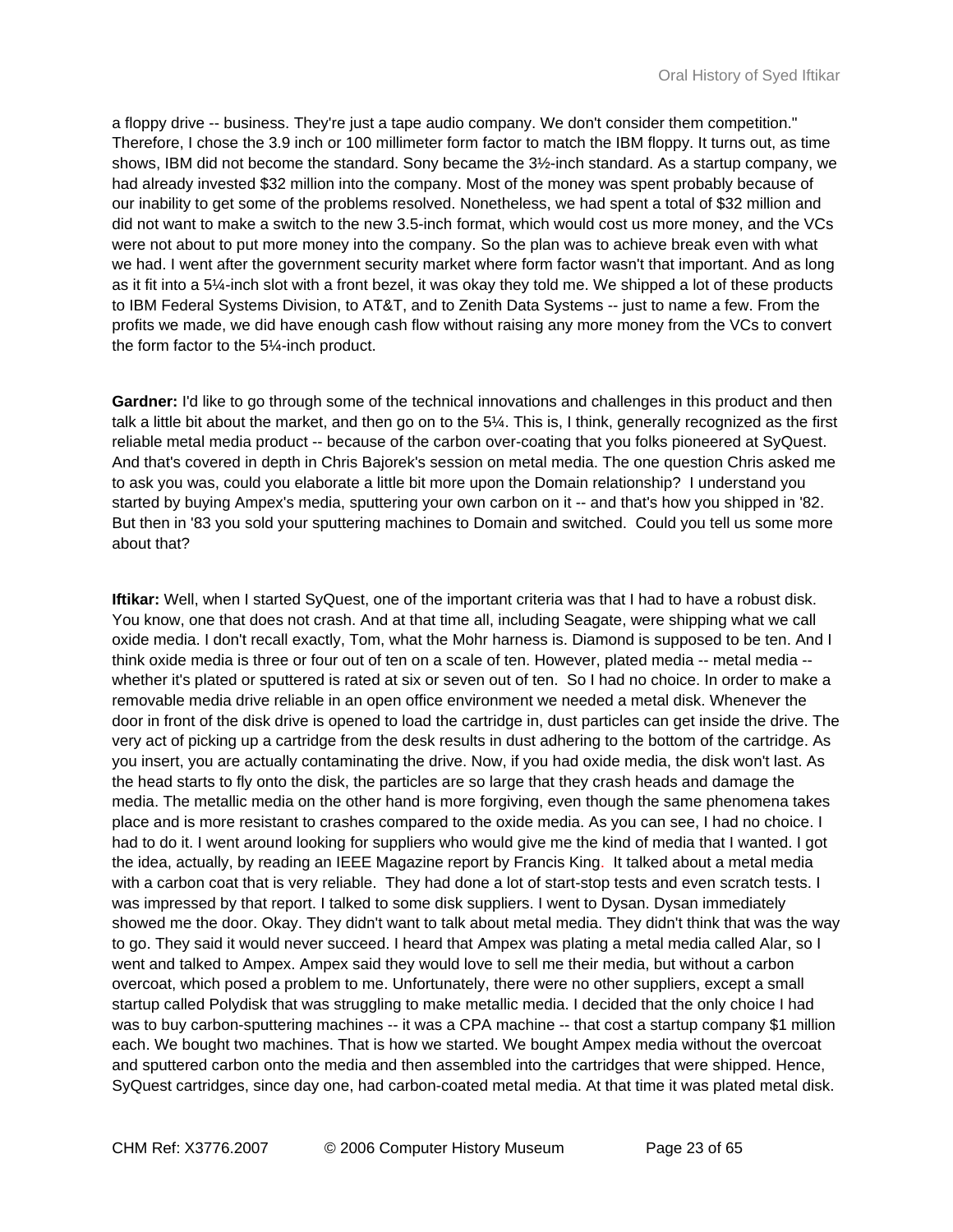And that did help us. However, we had other problems that we had to overcome to really get the drive to acceptable levels.

**Gardner:** Then you sold your sputtering machines to Domain.

**Iftikar:** Yes, we did.

**Gardner:** Do you know when?

**Iftikar:** I believe it's late '83 -- 1983, or maybe early '84. You know, we are disk drive people. I understand disk drives. My staff and my engineers were experienced in disk drives. Being inexperienced in plating media, we decided to start an entirely new operation with its own funding, knowing that we didn't have that much money. We did attempt to do our own plating right. We created a division called MicroDisk within the company, and hired people from Ampex and Data Point to develop the plating process. We tried, but we did not succeed. So we decided to stop the operation. The board strongly recommended, that I find somebody that could do the entire disk manufacturing for us so we could concentrate on the drive side. Just about this time, Domain came to me and offered to become a one-stop media supplier to us. They offered to buy the two CPA machines. They needed carbon sputtering machines, so they bought the two machines. I bought the completed media from Domain from then on.

**Gardner:** Now, was Domain already sputtering carbon onto their media and this was just additional capacity? Or did you put them into the carbon sputtering business?

**Iftikar:** I think, to the best of my recollection, we put them into the carbon business. Domain had a competitor called Ampex, and Ampex only sold plated media…

**Gardner:** Lubricated metal media.

**Iftikar:** Yes - lubricated metal media without the carbon coating. I think Domain set up very similar plans but when we said no, we could not live with that, they took our CPA on consignment. I think those were the first carbon sputtering machines. We put them into the business of carbon coating, I believe.

**Gardner:** Because they then continued selling plated media with carbon overcoat for about another year, and then they switched to sputtered, as I understand it.

**Iftikar:** I think so too, but I don't know the exact dates now.

**Gardner:** So that's one innovation. Is this the first time somebody loaded Winchester heads more than once?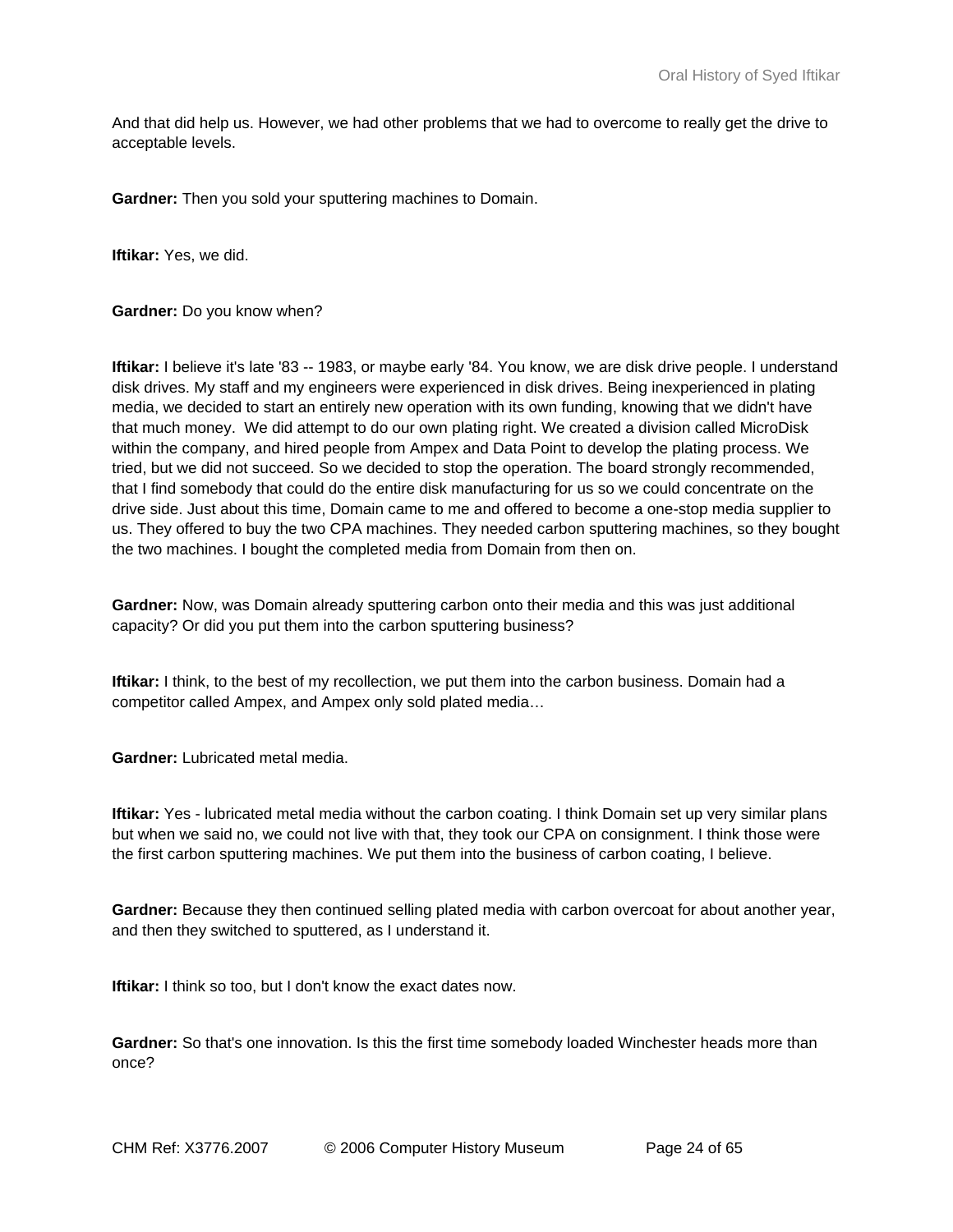**Iftikar:** Somebody pointed it out. I believe it was Terry Johnson. He's a friend of mine who started many drive companies. I recall that he made an observation that I had 14 different innovations. He brought that up to warn me that this was going to be a tough project. He said, "Normally, if you have one or two innovations that in itself is a handful. Syed, my God, you have 14 different new concepts! This is going to be a very risky and drawn out affair." He was right. Just about everything was an innovation. The size of the disk was 3.9 -- it was a non-standard disk because, by this time, most of people had gone to the 3½ inch or 5¼-inch size. 5¼-inch was the standard. People had a few 3½ inch disks, but 5¼ inch was the standard. SyQuest had a non-standard media that was expensive. If you looked at a removable drive, you would realize that sealing would become a problem. So we had to work on the concept of contamination control. Head loading was also a new innovation, because we were the first ones to load the head on a spinning disk. When we introduced this, people were really skeptical about how you could take a Winchester head that was designed to start and stop on the disk and load it on a spinning disk inside a removable cartridge. In this concept, when you took the cartridge off, the head has to be prepositioned into a parking position and spread apart. Because the underside of the head is highly polished, probably better polished than glass -- if these two highly polished surfaces should touch each other or come into contact, they would stick. You cannot pry the heads apart without damaging the flexure. We had to come up with the load and unload feature and a parking position for the heads.

**Gardner:** I don't know if you can zoom in on this, but maybe put it at a slight angle. Can you zoom in on that? We can take a photograph later and maybe add it in. What you just described to me is this -- these heads are pried apart, clamshell-like when the cartridge is out -- door is open, no cartridge is in. And so when you insert the cartridge, what happens?

**Iftikar:** When you insert the cartridge, the heads will come closer. Okay?

**Gardner:** The cartridge door opens?

**Iftikar:** I was saying -- the operation. When you insert the cartridge -- we tried to keep the contamination out of the cartridge. So although it's not completely sealed, you can see that there's no access and it looks like it's enclosed. When you insert the cartridge, there's a pin -- the actuator pin that opens this sliding mechanism that opens the door. Now you see an opening and in the center you see the disk. And the heads, at this time, are positioned and they're separated. And as you load the cartridge in, the heads clear the disk so they do not scratch the disk.

**Gardner:** It's supposed to clear.

**Iftikar:** It's supposed to clear, but in the beginning we had all kinds of problems when it didn't clear -- and even the landing was not a soft landing. It's like somebody from space landing -- you need a parachute to have a soft landing. We had to design a similar concept -- not the parachute, but a device for a soft landing. We designed a little bellows or a damper -- I would say a balloon-shaped damper that's filled with oil-- or air. The damper facilitates the heads to have a soft landing on the disk.

**Gardner:** The disk is not spinning at this time?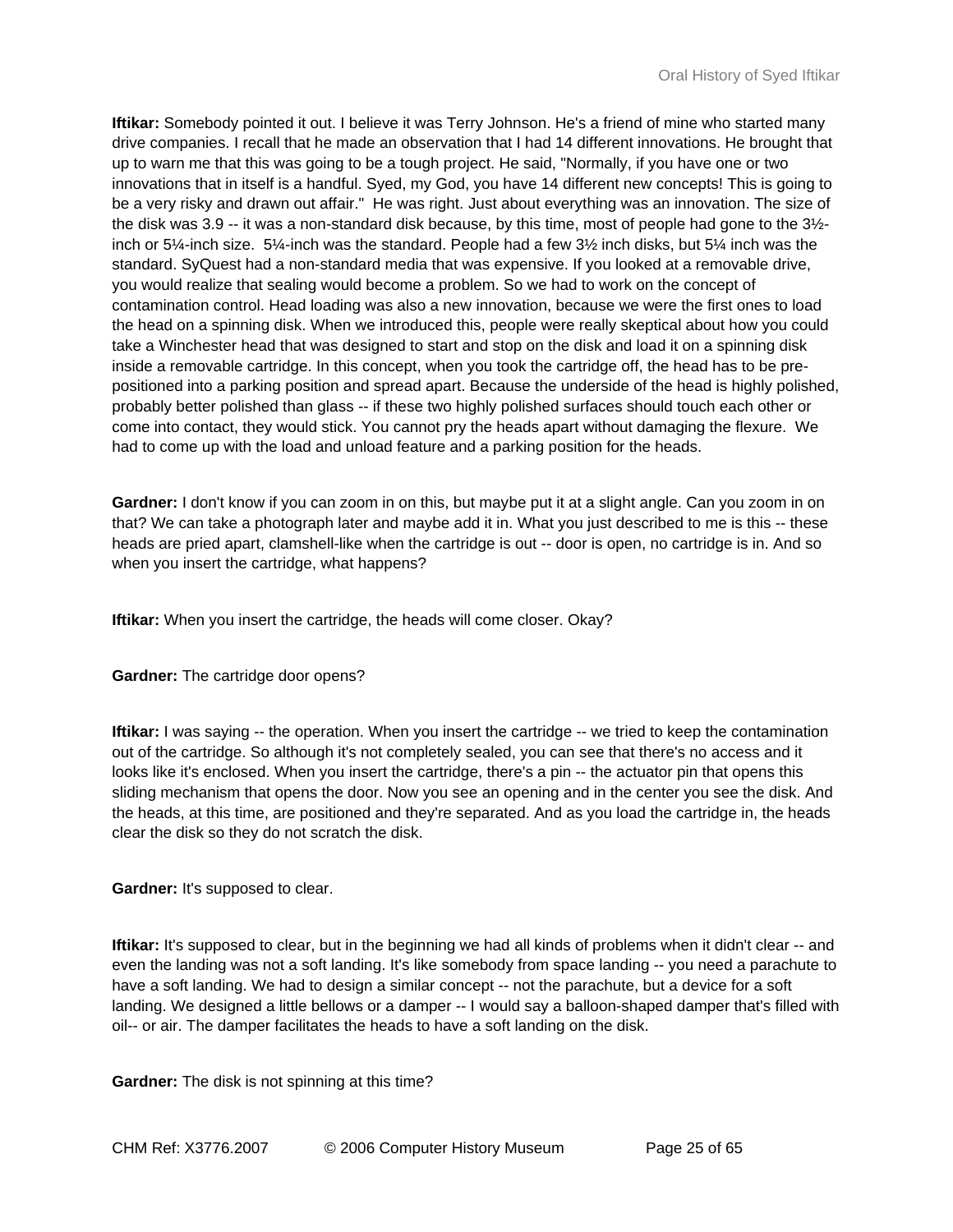**Iftikar:** The disk is not spinning at this time.

**Gardner:** So this is static loading on the disk.

**Iftikar:** Static loader. The product was a static loader on the disk. And then the disk would spin up with the heads loaded, and that was a first too. Because -- the previous heads that we had from Memorex would load on the fly. But this would start up from the…

**Gardner:** The Winchesters always loaded statically?

**Iftikar:** Winchester was. Yes. Winchester was. Yes.

**Gardner:** I understand this product dynamically unloaded? Or was it static? Did this land on the disk and then when you pressed the stop button did the heads then land on the disk?

**Iftikar:** Yes, the product statically loaded and unloaded.

**Gardner:** The cam dynamically unloaded them.

**Iftikar:** The cam would unload them and move them back into the parking position.

[Ed. note: To summarize the above, the SQ306 used static load and unload. On load, the heads are in a parked position lifted away from the disk, closing the door lowers the heads onto the stopped disk. Spinning the disk then caused the heads to fly in a conventional manner. Unloading was reverse; the disk stopped and as the door opened the heads were moved to their parked position. A solenoid prevented the door opening while the disk was spinning.]

**Gardner:** All right. So that's another first.

**Iftikar:** Yeah. It was a first. And we had to work on the loading, unloading, the velocity of either loading the heads and taking the heads out became a problem because if you jerked the heads the edges would act as knife edges during the jerking motion and would damage the disk. We spent months, a long effort, understanding and taking high-speed movies of the head-loading process. Well, that itself was a project in itself -- the loading process. And we were the first ones to do that.

**Gardner:** By the way, were those video movies or film movies?

**Iftikar:** They were high-speed camera movies -- video.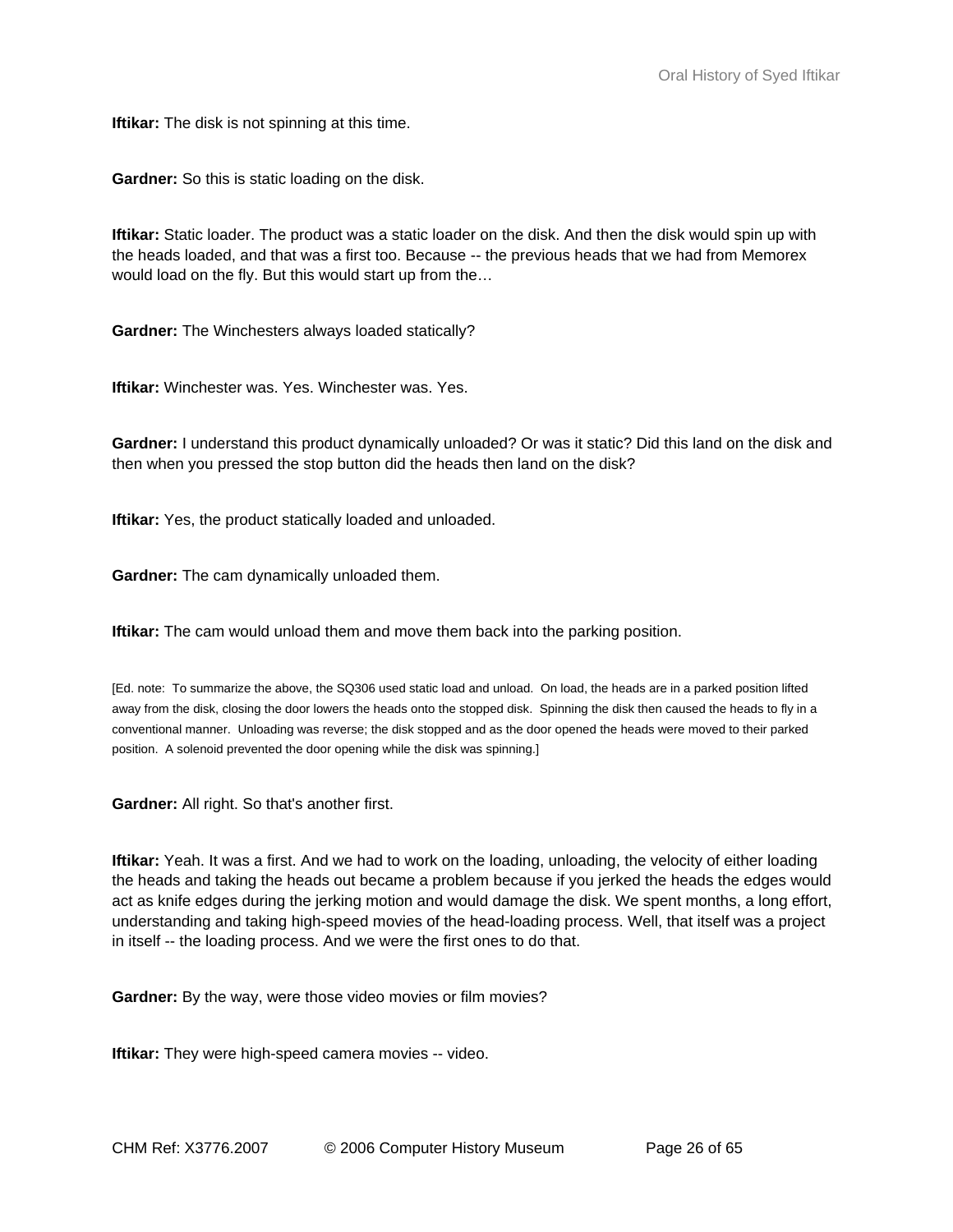**Gardner:** Video. So let's see, we've talked about at least three of the innovations or four or five. How many have we talked about? What others do you want to talk about?

**Iftikar:** Well, we had contamination. How do you prevent particles from entering the drive during operation? We recognized that when we open the door we are opening it to the environment. But how do you seal it? We had to go step-by-step. Once the cabin, or the inside-- the clean room as we call it--door is closed, it's contaminated at the time of startup. We had to design a very efficient cleaning or purging cycle where the filtration is so efficient-- better than a hard-drive-- that within seconds we get to a 100 particle count. We start off at maybe 50 to 100 thousand particles at time T0, when the disk starts to spin. That's the initial particle count. And then within five-- because the spec was ten seconds-- within five to eight seconds we had to come down to about 100 particles. We frankly never made it to 100 particles, but we got well below 1,000 particles.

**Gardner:** Well, not until the 1990s did you make it to 100 particles.

**Iftikar:** Yes. But initially we did not. But we still had to work on it to get the particle count down, and the filtration. The filters were designed. The cartridge was designed in such a way that there is positive pressure built up by the spinning disk. And by designing the inside of the cartridge, the casing of the cartridge, we got a slightly positive pressure -- and that's very similar to all modern clean rooms. The pressure inside the clean room, compared to the outside -- the ambient pressure, is slightly higher. So we worked on pressurizing the so-called "cabin" inside. And that took us a while. Once we got the slight higher pressure, we felt confident that we could minimize and prevent further ingress of contaminants into the cartridge.

**Gardner:** I know another innovation was the single-sector servo.

**Iftikar:** Yes. The first drives that we introduced at SyQuest -- the 306, for example, had a stepper motor. A stepper motor works on a principle of steps. It takes one step at a time, there's no feedback. It takes one step and it assumes that the step is the right place to be. But with temperature changes we cannot guarantee that the heads will position over the track all the time in cold weather, hot weather or even normal weather -- or when you interchange a cartridge this becomes a problem. And our SyQuest first product would never work without some sort of a feedback. So we decided we would introduce a singlesector servo. We used a single sector servo because the controllers at that time could not handle sectored servos which are handled today. In those days, because everybody used a stepper motor or a dedicated servo, we did not have an embedded servo. We were the -- I thought we were the first ones to invent the single sector servo until I later on found out that Quantum had the patent. Anyway, we needed that single-burst servo to position the head on the track so at least we got it on the track at one sector location. And we just hoped during the rest of the track the head would stay on track. That was a challenge itself because it had to do with eccentricity. If you look at the bottom of the cartridge, you will find what we call locating fingers. When we first started the design, I started out with three fingers -- or three points of location, locating on the shaft- spindle shaft. Two of them were fixed by solid-machined Vangle. The third one was adjustable. We had this as one of the concepts. In the other concept we just had three fingers. Mathematically, three points defines a circle. And that's true. It works all the time. But every time you insert and remove the cartridge, and every time these fingers touch the shaft, you're actually burnishing the shaft -- and you see very fine particles of metal, under the microscope- it's like a filing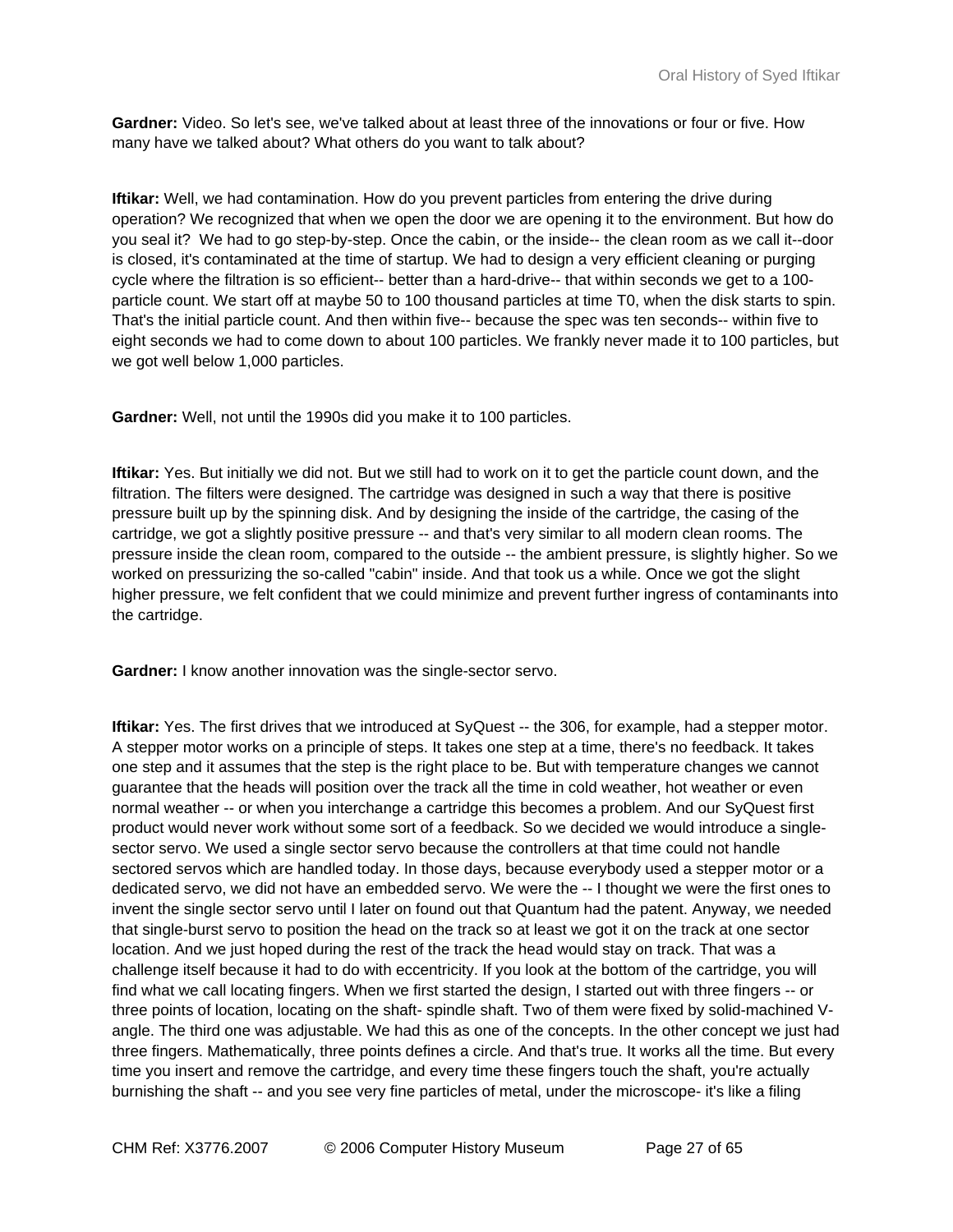process. And so as these particles are generated, the three points are no longer -- the shaft is no longer true because the contaminants, on a microscopic scale add dimension to the shaft, and the three points now change. So every time we insert a cartridge, it could be a different third point. And as a result we had a lot of problems. So then we took a hard look at the concept, and realized that three points, mathematically, are good -- but not on a practical basis. Then we looked at our hands, and we figured, "Well, nature has given us five fingers. There must be redundancy." And mathematical simulation supported that. So if you have five fingers, if one of them is contaminated with dust, the other four will overpower it to try to center it as close to the original circle. So with five fingers, when you do repeated load/unload and you profile the circle -- the so-called true circle -- versus three fingers, you notice that the five-finger concept was much more stable. And that took almost six to eight months to figure out.

**Gardner:** So the summer of '82, when you first shipped, it had three fingers?

**Iftikar:** Three fingers.

**Gardner:** And there was a change that came along six or eight months later that went to five fingers?

**Iftikar:** Yes. We went to five fingers.

Gardner: So we've talked about centering, loading/unloading, contamination, media reliability, servoing -that's five of the 14.

**Iftikar:** Well, I don't remember all the others besides the five -- but I do remember the heads. When we first started, after we fixed the contamination and with the metallic disk, we got the ruggedness and the hardness on the disk, but we forgot that the heads do take off from a rotating disk. They are touching the disk at the time of -- when we start to spin. And there's a sandpaper effect on the heads. We found that the manganese-zinc heads that we initially used would wear out. We had tremendous problem with that concept. We had to introduce ceramic heads. And we recalled- that was our first massive recall, as a company. We had to recall, at that time, 8,000 drives with Manganese Zinc heads from the field. And I would say that I was very concerned, and the board of directors was concerned too. We didn't think we could make it. But fortunately, most of the customers were willing to pay for the upgrade. So instead of a big loss -- as it was our mistake, and our fault -- it was interesting, they paid us for the upgrade so that they could have a reliable product. This helped the company a lot, because I do not believe the company had the cash to replace all the 8,000 drives -- 8,000-plus drives in the field at no charge.

**Gardner:** Are these ferrite heads?

**Iftikar:** No. Those are manganese-zinc ferrite heads.

**Gardner:** Those are manganese-zinc.

**Iftikar:** Yeah. The ferrite heads – yeah -- we switched to ferrites.

CHM Ref: X3776.2007 © 2006 Computer History Museum Page 28 of 65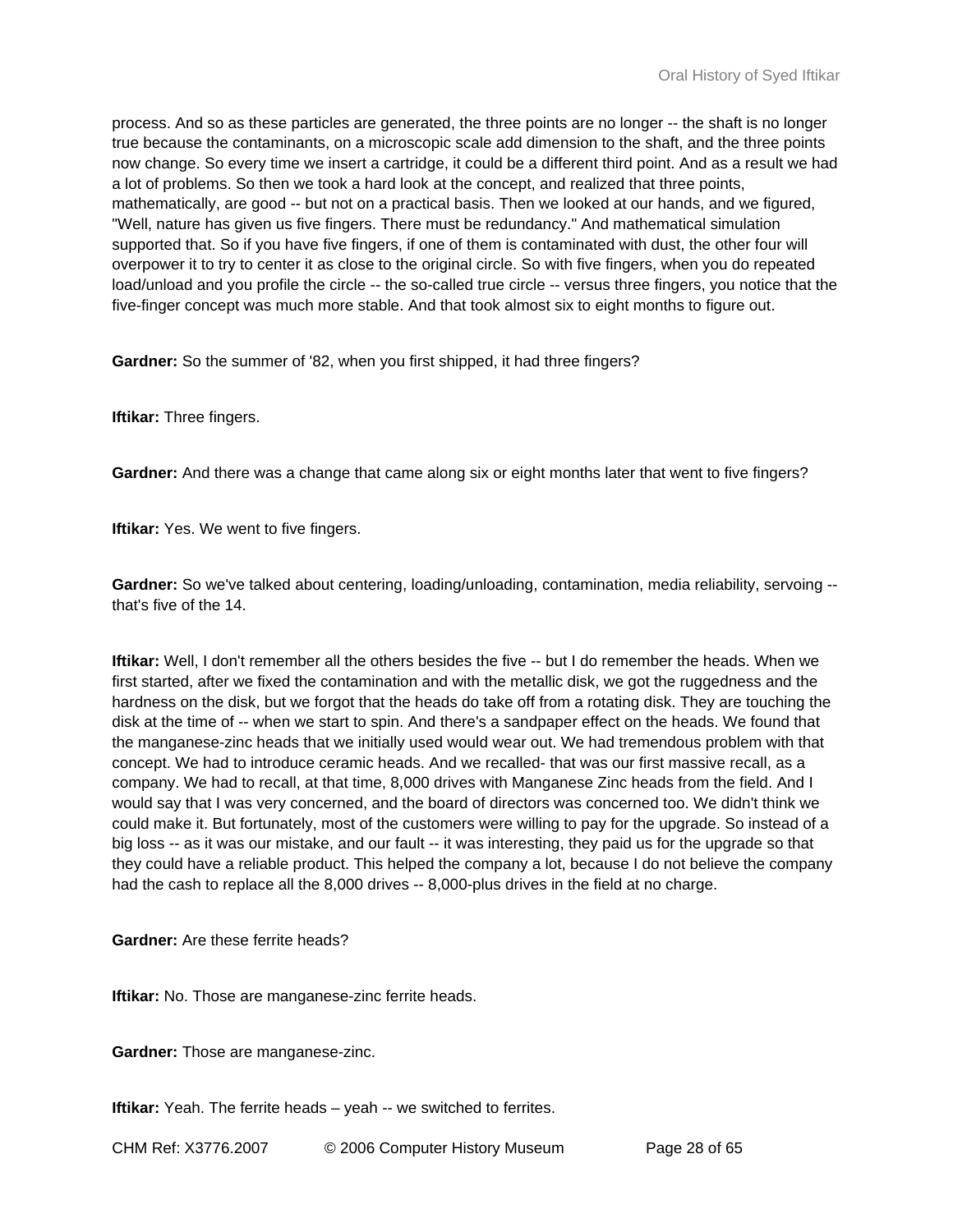**Gardner:** You switched to ceramic. So these are…

**Iftikar:** These are manganese-zinc ferrite -- old heads. You have an old drive.

**Gardner:** These are re-called drives.

**Iftikar:** Yes. All the drives we shipped early on.

**Gardner:** Oh. So these are real -- okay.

**Iftikar:** Yeah. The ceramic heads look white. They look like this [pointing to the white plastic air filter].

**Gardner:** Yeah. No, I -- that's why I looked at it. So that's a...

**Iftikar:** Uh-huh. These are white. We shipped a lot of the black manganese-zinc ferrite heads. We had 8,000 of them in the field, plus.

**Gardner:** Well, two of them are here.

**Iftikar:** Yes. Note: The drive in front of me has black monolithic ferrite heads. These heads were replaced by a head having a white ceramic slider body and an inserted manganese zinc core .

**Gardner:** I recall, in '82, huge, huge market excitement over SyQuest and the removable cartridge concept.

**Iftikar:** Yes.

**Gardner:** So is it these technical issues we just talked about, the solution to them over the next year or two, that -- you know, then SyQuest sort of went quiet and didn't reappear again until the late '80s. Is it these technical problems that accounted for that? We didn't talk about the DOS problems.

**Iftikar:** Yes. Yes, well you're right Tom. When we introduced -- the concept was very good -- to have a removable hard-drive that matches the capacity of a fixed drive. Seagate had the ST506. We had the SQ306. It was great. The customers just loved the concept, even though they were skeptical. And the OEMs came to us to test the drives. So we did create a lot of -- in fact, I think one of the magazines said at that time we were the most popular and well-known disk drive with the amount of publicity we were creating. You're right. And then we got, by not having a proper design, into all kinds of problems. We had to make the massive recall. Then we had to cut -- downsize the company -- because we had to do a massive re-design of the product and I couldn't afford to have as many people. So the company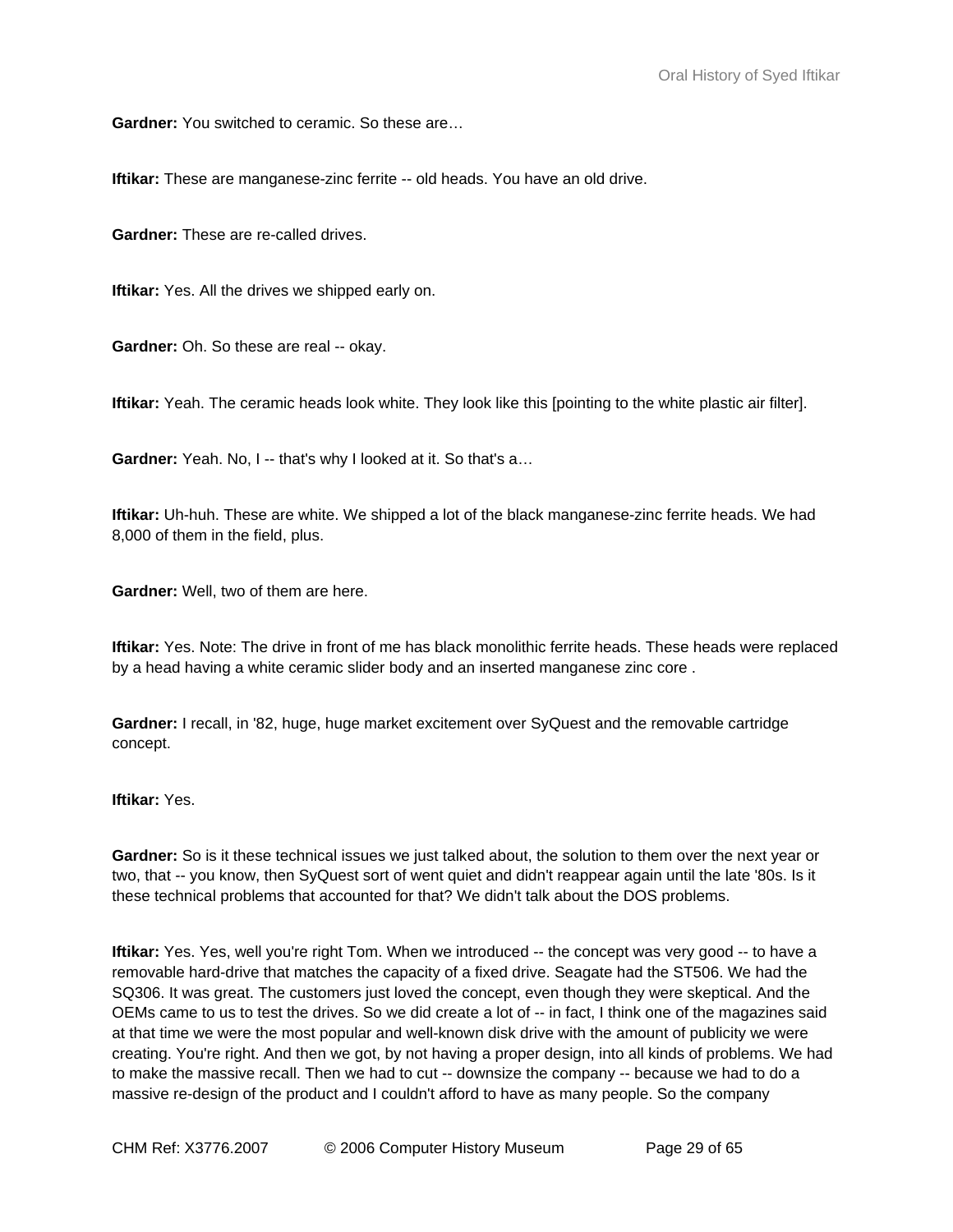downsized, and we made a restart for the next two or three years, like you said. We went into restart mode. We laid off all the manufacturing people. We said we had no business producing the product if it was not reliable, even though I had pressure from the venture capitalists to get to break even-- to ship the product. I said, "No. I have to get it -- to fix it." Finally we did fix it, and went back again to the OEMs.

**Gardner:** Okay, I think this is probably a good time to take a break. And then we will finish the 306 and then start into the next generation.

**Iftikar:** Okay. All right.

#### End of Iftikar\_Syed1.oral\_history.2006.102657980\_3.mp3 ####

**Gardner:** So as I understand it, after this quiet period while you were fixing the products, still shipping but not in volume, you then came back and attacked the government market?

**Iftikar**: Yes. We had to get the product obviously reliable and our biggest market segment was the government security market, and I heard a lot about it in one of our computer shows in San Francisco. One of the investment bankers called John Valentine said there was a big Navy contract with Zenith and the drive company that won the contract would survive in the removable business. At that time we have three companies in the removal business. One was Iomega with Bernoulli. The other one was a company called DMA and the third company was SyQuest. So when he mentioned that only one would survive, I literally took that to heart. We went on a crash program to really get the product to the standard we felt was needed, and we took the samples to Zenith Data Systems to have them qualified. Zenith evaluated our product against competition and they did find that our product was better and our service was good. I had stationed the key team members in St. Joe, Benton Harbor, to be available on the customer site, 24 hours a day. We had there shifts going, and when Zenith saw that our product was better and the customer service was good, although they had decided to go with DMA, in the last minute they switched to SyQuest, so SyQuest did survive and DMA went out of business.

**Gardner:** The rumors are you personally went out there and sold him on that deal.

**Iftikar**: Yes, I did too. I decided to station myself at Zenith Data System. Being an entrepreneur, and I asked to meet Carl Michelotti, the general manager, and he didn't want to see me so I sat in the lobby for three days. At Zenith they had this big television set where a soap opera was playing all day long, and I would sit there and watch the soaps and I would tell the receptionist and the secretary that I needed two minutes of the general manager's time. I spent sat in the lobby for eight hours doing nothing but watching soaps. This is a true story on the soap operas. The receptionist felt sorry for me and talked to the secretary of the general manager, Carl Michelotti. The secretary said, " Syed. I will get you ten minutes to talk to the CEO," which she did, and I talked him into trying out our drives, yes. C-A-R-L Michelotti.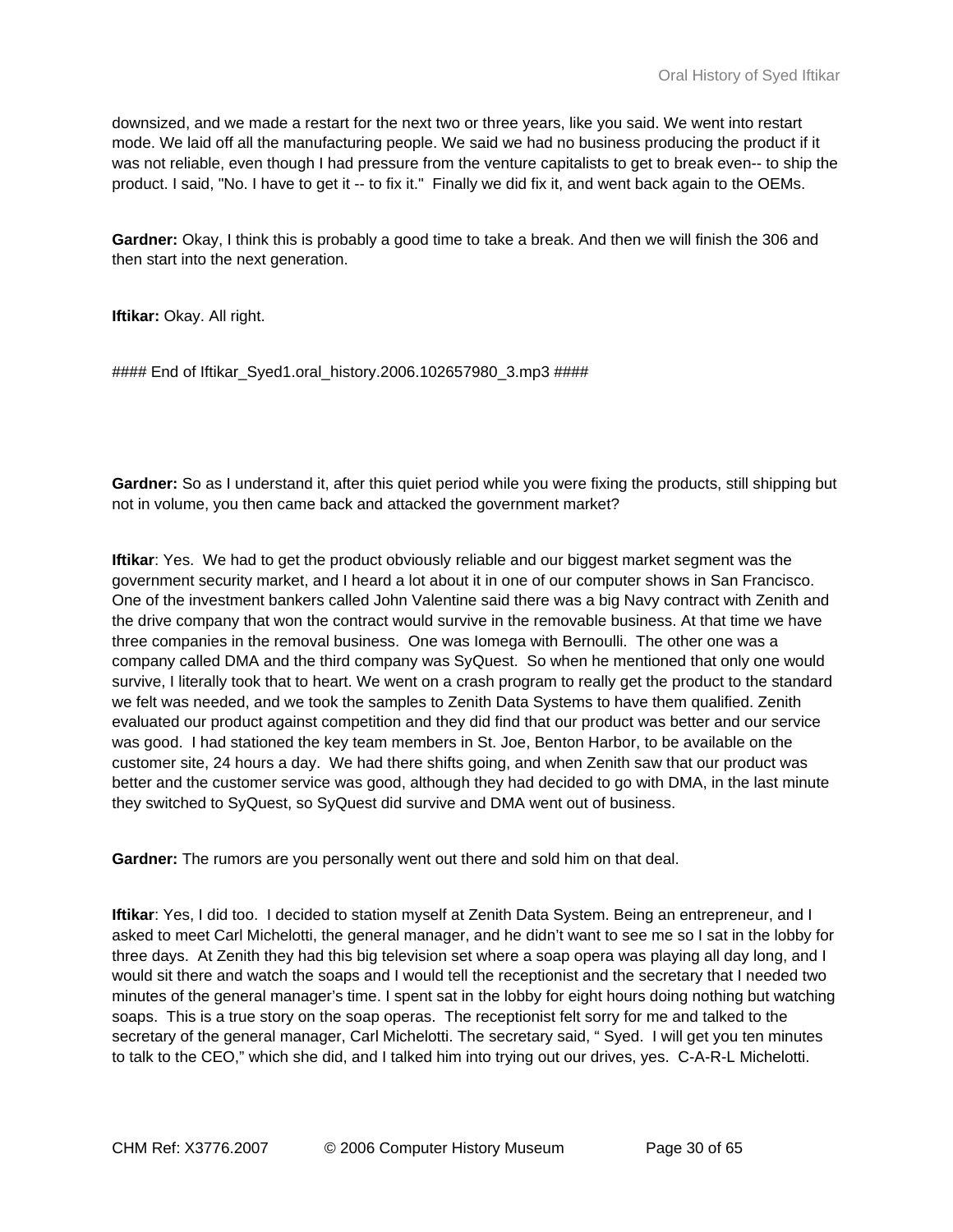**Gardner:** Now even though you got the contract, I seem to recall you had some problems with Microsoft's and IBM's operating systems because the system didn't do know what to do with removal of media. Care to tell us how you solved that?

**Iftikar:** Yeah. You're telling it exactly right. When Microsoft designed their operating system, they were thinking in terms of fixed drives, hard drives, where the media always stays with the drive. We came up with a removal media so all the directories are loaded on to the cartridge. The moment you remove them, they're gone, yet the operating system of the computer, in layman's term, still thinks the directories are there. So when you put a second cartridge in, the addresses are all wrong and the entire data gets corrupted and you lose the data. So in order to overcome this problem, we went and talked to Microsoft and Microsoft said, "Look, you guys are small. The market is not big enough for our business so we're not interested in that." So we had to add a patch to the device driver that tells the system that the cartridge has changed so it can refresh it and say okay, this is a new cartridge. Now we had an engineer in-house whom we thought was familiar with it but it turns out we had all kinds of problems in the field, let alone the fact that we had mechanical problems, head-loading problems and contamination problems. On top of that we had operating issues and system problems where the cartridges could not be read. So thanks to Tom Gardner, I was able to get some consultants in from outside and John Navas helped me with the device driver. He wrote the patch for the operating system which we presented to the OEMs and they found that was satisfactory. It solved this cartridge incompatible problem where the data in the cartridge was being clobbered. Yes, we lived through that too.

**Gardner:** This guy, John Navas, you mentioned.

**Iftikar**: Yes.

**Gardner:** He's a strange and wonderful person and he just figured out how to disconnect the driver that Microsoft provides after it boots and replace it with one that then worked for SyQuest, and it was an elegant solution and you should mention Francis King actually did a lot of the implementation.

**Iftikar**: Yes.

**Gardner:** Those two guys, I think, did an excellent job for SyQuest, and that was in '85 or '86.

**Iftikar**: I think the '85 or '86 timeframe, yes. That's so. Francis and John Navas did that.

**Gardner:** Two good guys. Which then brings us to the next generation of products. Tell us how that came into existence.

**Iftikar**: Well, the 3.9" was a non-standard and we had difficulty with some of the OEMs other than the government OEMs that had no choice. We had the only removal product that could pass their specifications. In order to grow the business we had to go with a standard drive. SyQuest, at that time, did not have a good reputation, so we fundamentally made two major steps to make the company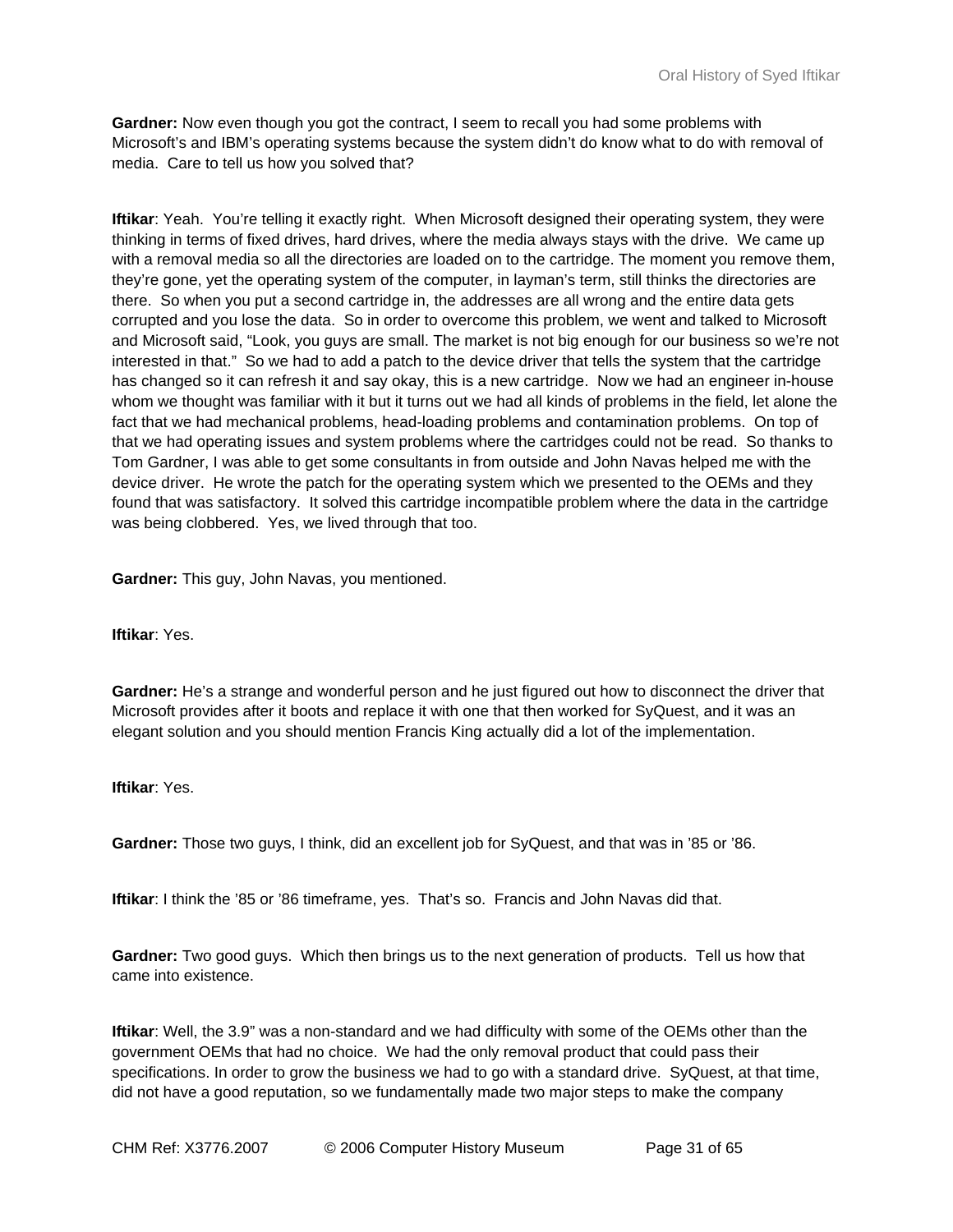successful. We were considered by the venture capitalists as the 'living dead'. Looking at the first six years of the company's operations, we achieved revenues about 30 million and we stayed at about 30 million, plus or minus a few million, for almost six years. Maybe in the second or third year we had 30 million, but we never exceeded 30 million. Then in '86 - '87 timeframe, we decided to make a change. First change was the form factor. We went to a five-and-a-quarter inch form factor and the first product was 40 megabyte. At this time IBM introduced the PS2, with a 44 megabyte drive. So we increased the capacity to get up to 44MB, in a five-and-a-quarter inch drive which was an industry standard at that time so we did not have any form factor issues. Our disk was a standard by this time, other than the carbon overcoat sputtering. The interface was standard but we had what we call an A.T. interface at that time and with the DOS issues, Tom Gardner recommended that I focus on SCSI and the Apple aftermarket. This was a new interface and this new drive could have a better introduction into this Apple aftermarket, and it turns out that around the same time, Apple was getting started into desktop publishing, and desktop publishing, like the government security market, needed a removable cartridge because that's how publishing artists/ people or the graphic designers would design their stuff on the cartridge, and they had to literally transport the cartridge to the service bureaus that had the expensive machines to print or to edit and do whatever else they had to do. So transportability became a very important feature for desktop publishing, and we became the standard. People would say, at that time, give me a "SyQuest". Desktop publishing, and all the desktop publishing machines, even the printer- RR Donnelly used to have printing machines that had built-in SyQuest drives. I give two examples of the things that made this happen. Going back to the standard form factor, increasing the capacity, the SCSI interface and Tom Gardner's suggestion to focus on the Apple market with the SCSI drive were the key actions that made the company really successful. That's my opinion.

**Gardner:** But the product was a fair bit better than the previous generation. You guys learned a bit. Some of the things you did differently or better, would you like to share them with us?

**Iftikar**: Yes. With every new product we cannot be at standstill. Whenever there was a problem, we would work on it and improve the design. So when you look at, for example, the old head loading method, now we introduced a ramp loading. Again, we believe we are the first ones to introduce ramploaded heads. In other words, the process was this way with each new design. When the drive door opens, the heads are positioned onto a ramp, the heads are separated and there's no disk in it. When you insert the disk and close the door, the disk spins up. The heads are still in a parking position. Then while the disk is running at full speed, or operating speed, the heads slowly load onto the disk, and that's a first. People thought we'll never make this thing happen.

**Gardner:** This is dynamic loading as opposed to…

**Iftikar:** It's dynamically loaded.

**Gardner:** - static loading in the prior product.

**Iftikar**: Yes. The prior 306 was a static-loaded process, just like the hard drives. This was the first time we dynamically loaded the heads on to a spinning disk. Needless to say, we spent a lot of effort and time perfecting this and we found that it was much more reliable. I'm also happy to say that today all the two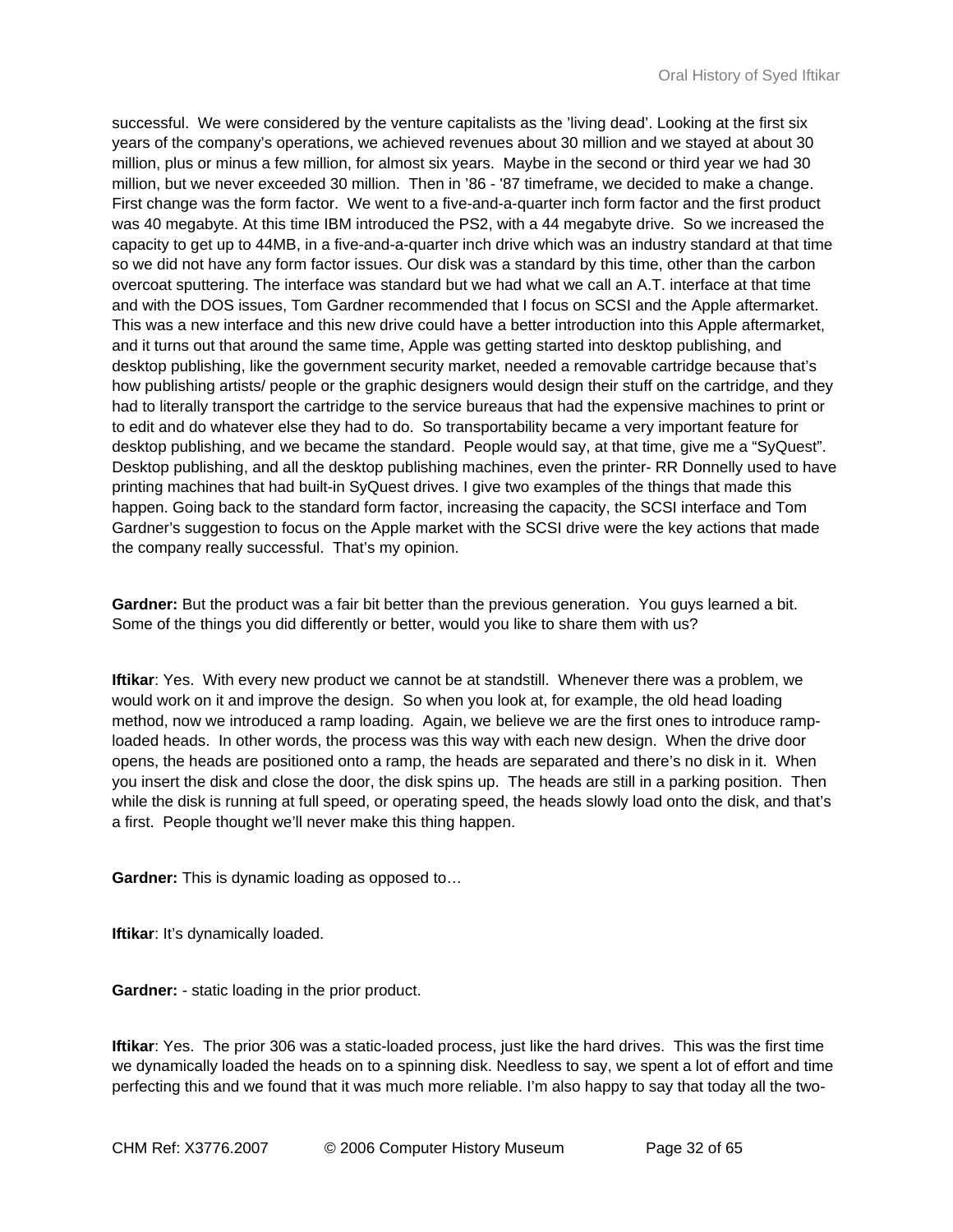and-a-half inch drives that are transportable all have dynamic head-loading concept. I look back at the innovations that we created are same innovations that people use, even in the hard drives today.

**Gardner:** Now this ramp, however, moves as I recall.

**Iftikar**: Right.

**Gardner:** It's got a complex mechanism that sort of moves the heads over the disk and then moves the ramp over the disk and then loads…

**Iftikar**: Yes.

**Gardner:** …allows the heads to slide down the ramp onto the disk.

**Iftikar**: Yes, that's right. When you load the head onto the disk, they travel over a gap, I would say. The heads have to come off the ramp onto the disk and at that point, if you don't design it properly, the heads could fall off the disk by not positioning properly or hit the edge of the disk. We have to always guarantee that the heads land in the landing zone, and that's difficult to do with a stationary, we call it fork or headloading cam. We cannot do that. So we came up with the idea that as the heads go towards the disk, the ramp that spaces the heads out on the fork also travels with the head. It guarantees that the heads will not fall off the disk. It guarantees the head would land in the parking area, I mean, in the landing area. Once the heads are landed, the fork is retracted because it's spring loaded, and so as the heads come off, there's no bias pressure. The forks are spring loaded for them to retract, and so this way it's guaranteed that the heads don't have this problem.

**Gardner:** By using the fork you did not have to stick the disks between the heads, as you did in 306. That took a lot of tolerancing out of the cartridge design?

**Iftikar:** Yes. It took up a lot of valuable real estate -- the outside diameter has the most data on the disk. It takes up valuable space and also the cartridge opening becomes difficult. If you look at the 306 cartridge the opening of the cartridge is not just in front. It has the top, the bottom, and the front cleared so the heads can be lowered-spaced out, whereas in the 555 cartridge only the front opens up. There's a door -- a swiveling door that swivels, and then the entry is only between the top and the bottom cartridge plastics. So this way it gives you better sealing. With this enhancement, comes better sealing to the drive than we had before, yes.

**Gardner:** You also went to an embedded servo early in that area too.

**Iftikar:** So we went from the 306, which had a single sector servo to a chip set that could handle embedded servo. This was a special chip, because during the reading, writing process the chip is interrupted during the servo time so the chip has to shut off read and write and then turn it back on during the sector time and those chips were available at the time we designed the SQ555. We capitalized on this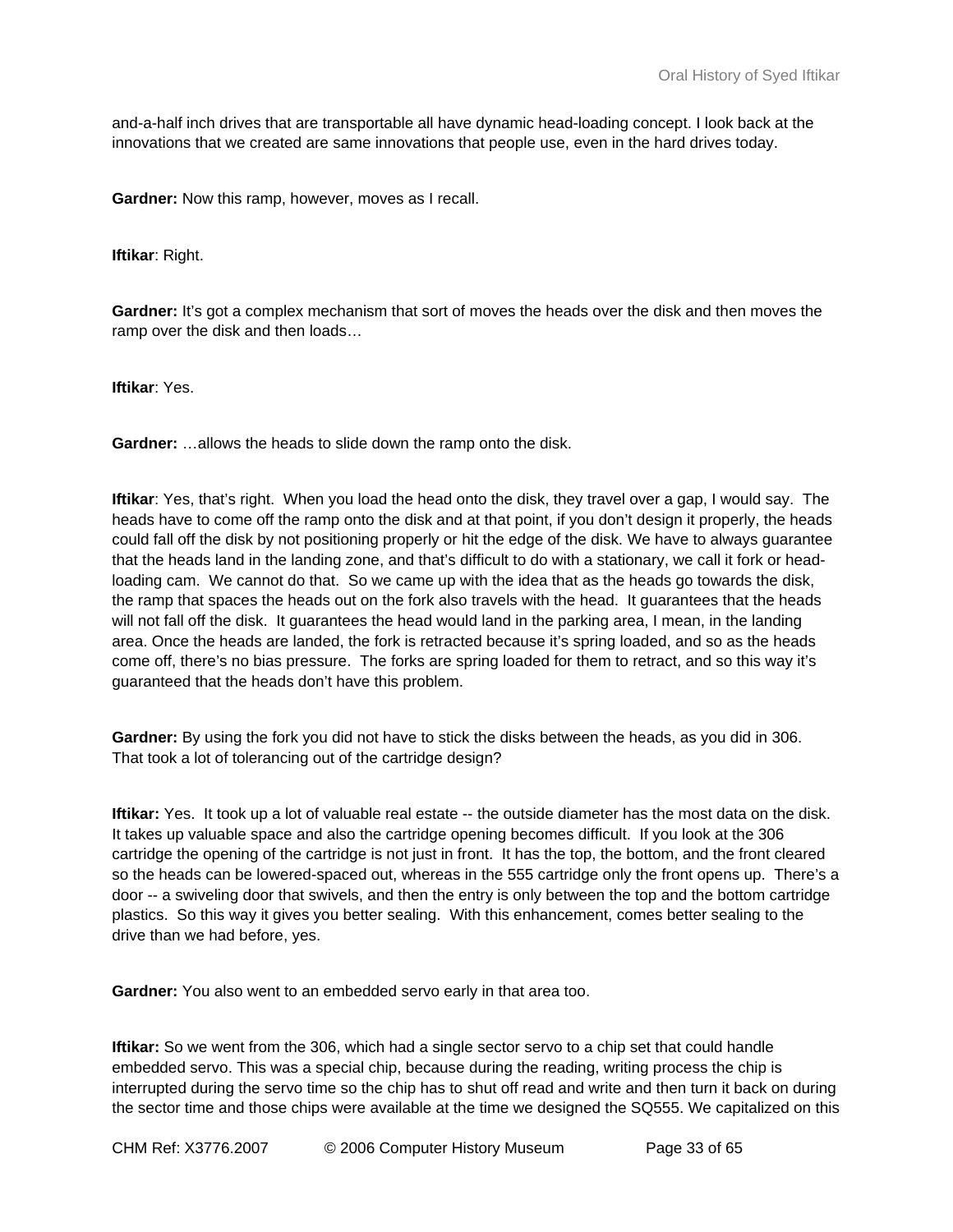chip and so did the other people. But we absolutely needed this to improve our reliability from a single, once-around correction to multiple corrections on the disk. That made the product much more reliable. That added to reliability.

**Gardner:** This product, the 5110 is actually the next generation. This is an 88 megabyte but it looks very much like the 44 megabyte.

**Iftikar:** Yes.

**Gardner:** This is the 5110, which had an 88 megabyte cartridge. The 555 shipped in the third quarter of '88 and as you pointed out, became a huge success in the Apple market. People used to say the baud rate of a SyQuest cartridge in a FedEx envelope was very high. Much higher than you could send it over telephones in those days.

**Iftikar:** That's right.

**Gardner:** And 88 megabytes overnight was pretty darned fast. The second generation of this product, the one here on the table, shipped in 1991 and it was 88 megabytes, and it had an 88 megabyte cartridge. Now you were so successful, as a famous CEO once said, "Competition reared its ugly head," and you were selling cartridges through…

**Iftikar:** System integrators and OEM's.

**Gardner:** …the SyQuest cartridge private labeled to another company who then resold it into your customer base.

**Iftikar:** Right.

**Gardner:** You had your 88 megabyte cartridge; this is how it looked like it was sold on the SyQuest label.

**Iftikar:** Yes.

**Gardner:** And then there came this cartridge by a company called Iomega, which I think was made by a company called Nomai.

**Iftikar:** Nomai, yes.

**Gardner:** That's not a SyQuest cartridge is it?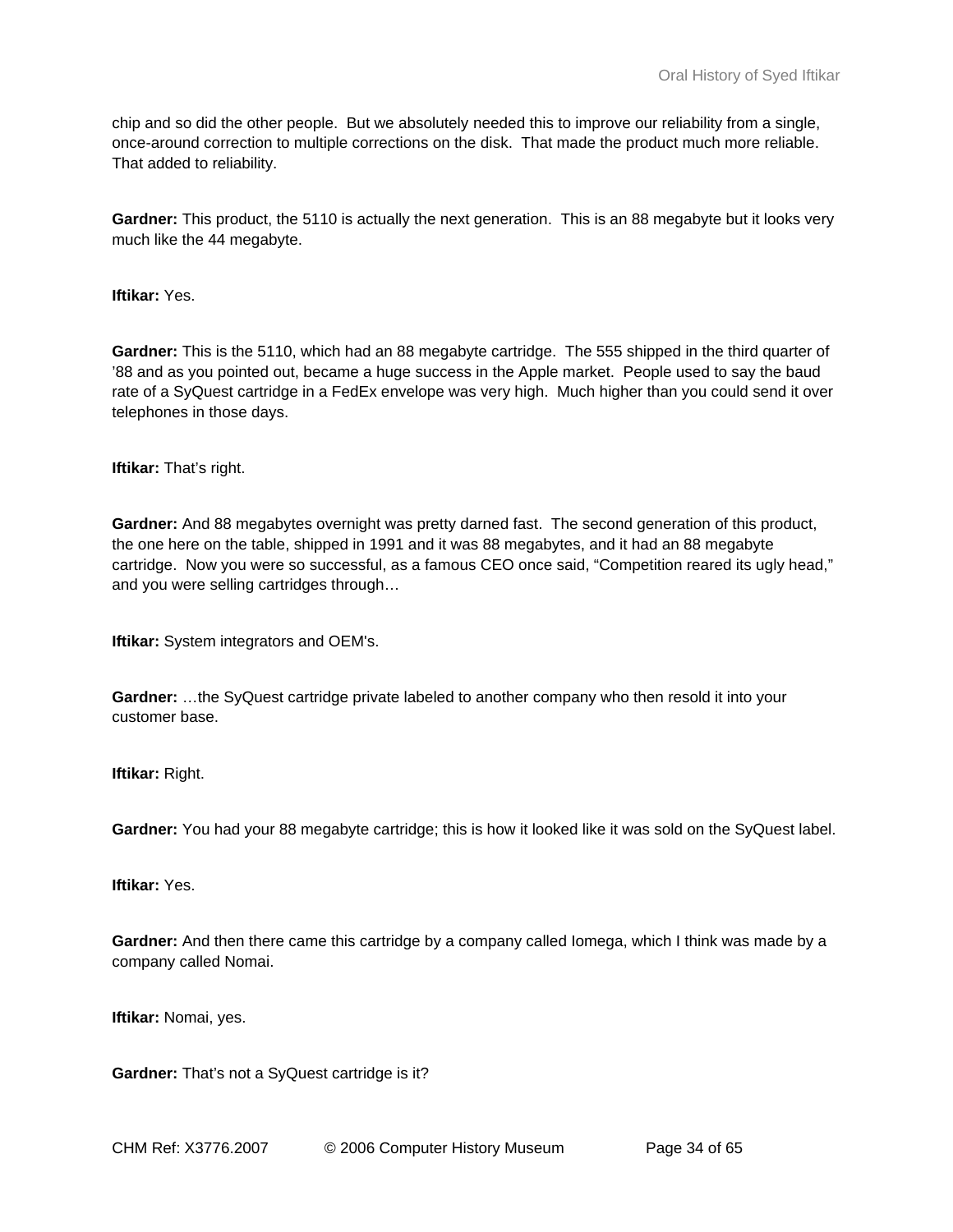**Iftikar:** No. it's not.

**Gardner:** It fits in a SyQuest drive.

**Iftikar:** Yes.

**Gardner:** Would you care to talk about it?

**Iftikar:** Yeah, I believe, I'm not too sure, but it was around 1995, I think early part of 1995, we got a call from a person called Marc Frouin saying that he had an important business discussion about our cartridges. He came over and talked to us and said that he has set up a manufacturing production line in France to clone our cartridges, that they were really SyQuest compatible, and said that we should consider buying his cartridges and if we did not, he threatened that he would go to Iomega if we did not. This was a big shock to us because we thought we were covered by patents, and then we found out that the door latch, the one patent we did think we were covered, was not being used in actual operation, so we were not really using the patent, and the rest of the features were not patentable according to our patent lawyers. Anyway to make the story short, we went to France to Rennes, to see his factory, like a reluctant bride. We really didn't want to be there. We didn't want to talk to him, but we had no choice. They showed us the cartridge assembly and informed us that they plan to sell the cartridges at half the price. In our business, we may say we are a disk drive company, but actually we are a cartridge company with follow-on repeat business, unlike the fixed drives that have one set of disks, whatever the number may be, that goes with the drive and that's it, for the life of the product. In our case, people after they either fill it up fully or partially or de-segment the data, then buy additional cartridges. During the first year they may buy 1 and up to 3. Our analysis indicated that every subsequent year they would buy one more. So over the life of the product, I believe we've reached about 8 cartridges to 1 drive.

**Gardner:** You might show that chart.

**Iftikar:** This chart shows you the ratio progressively from the shipping date. I think this shows about 6.2, but I recall that we achieved about 8 and Tom feels we probably went beyond that. But 8 cartridges is a great business, because we made over 50% margin - a 55% margin on the cartridge, and so we got to a point, it became, like, selling light bulbs. You give the socket away free, which would be the drive, and we made money on the bulb – cartridges. We would sell the drive at 10% below our cost, and even with that, the net-net gross margins would be, like, 38-40%.

**Gardner:** Let me just explain for the chart. This actually is out of your prospectus in 1991, and it was updated in '93. It shows the annual shipment of drives on the lower line, cartridges on the upper line, and it shows the ratio in any quarter of the number of cartridges shipped per drive. So early on you're shipping three cartridges for every drive. Pretty much what the customer might buy in the first year. About here in '93 they were shipping 6 cartridges for every drive, meaning if the original drive customer bought 3, old drive customers were driving 3, collectively. At SyQuest in the late 90s, we did a lot of analysis and the numbers look like, cumulatively you'd expect anywhere from 8-12 cartridges per drive, which is a heck of business.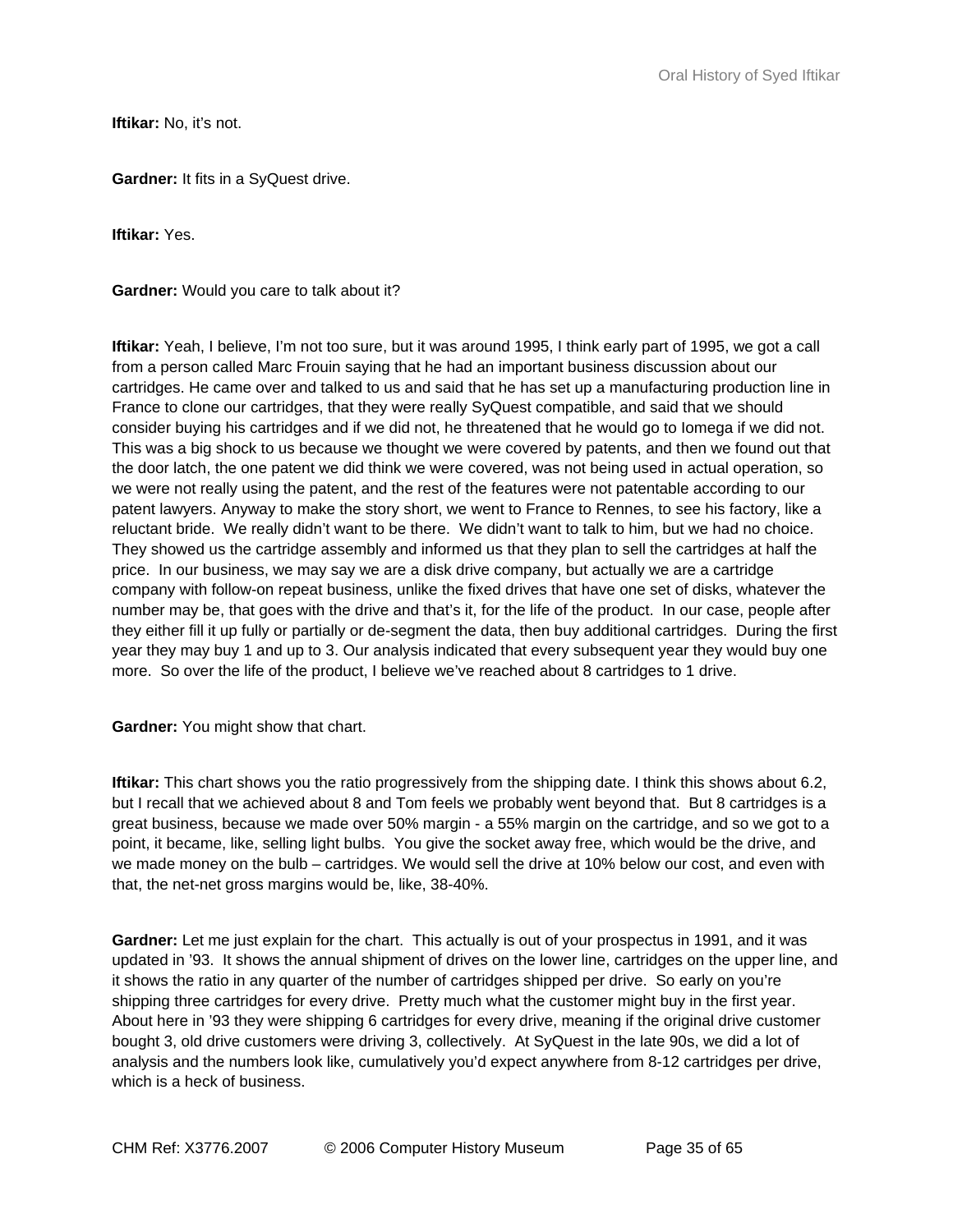**Iftikar:** It was a great business. It was a great repeat business. All we had to do was sell the cartridges to the service bureaus. So the business model was great, you know. Sell multiple cartridges, maximize the cartridge sales to a drive, and even sell the drive at cost if you can afford the total gross margins. Anyway, that was a great business model as long as you didn't have a competitor. We did not consider that an illegal competitor would come in and lower the price. So when Nomai announced that they would market the SyQuest clone cartridges, our stock went from a \$30 high immediately to \$22 on that announcement and within months to \$15 -- half the price. I think the investment community thought that our bread and butter were the cartridges. Once the gross margin was under pressure, they felt that we really didn't have as profitable a company. So Nomai was the first stake driven into the heart of SyQuest.

**Gardner:** The moral of the story, right, is make sure you have good patents.

**Iftikar:** Yes. That is truly the moral.

**Gardner:** In the subsequent products, SyQuest made a strong effort to make sure it had its patents in line on the products.

**Iftikar:** That's right.

**Gardner:** So in '91 the 88 megabyte is introduced. All of a sudden you started diversifying your product line through subsidiaries. I think that was in anticipation of your IPO, but I'm not sure whether they were related.

**Iftikar:** No, they were not related. The 88 megabyte, SQ5110 came out after the SQ555 and became the next product. That was IPO related because the investment bankers felt we needed a second product. That was the only criteria. However, the company's goal was to become a billion dollar company and we wanted to cover as many hard drive formats as possible. When the hard drives became popular with the 3.5 form factor, we felt we needed a companion backup product for that format. When the three-and-ahalf inch, I think at that time, Connor started to ship a whole lot of three-and-a-half-inch drives, we felt we did not want to be second to another company, in case it came up with a three-and-a-half inch drive. So the company expanded into other format or footprints. But it turns out we had limited resources in the company in Fremont, so we looked in other areas or other people to create these new footprint or new formats. For example, a three-and-a-half-inch form factor could be a standalone drive with a design that did not have to rely on the five-and-a-quarter inch drive, except to understand all the innovations we made on a five-and-a-quarter and to implement that in the different formats. So we established a group in Colorado under Scott Robidart, who came from Connor. That was a three-and-a-half inch removable product with a capacity of 100 megabytes, I believe, and then subsequently we created a third group, under Joe Davis, for a two-and-a-half inch drive product, also removable, and finally we created a fifth group in Fremont for the 1.8 inch removal product. By this time the company had five different teams, which most companies do with different products. We had the smallest size product which is 1.8 inch. I believe it achieved 100 megabytes, even though this says 80.

**Gardner:** It was announced as 80 and then shipped as 100.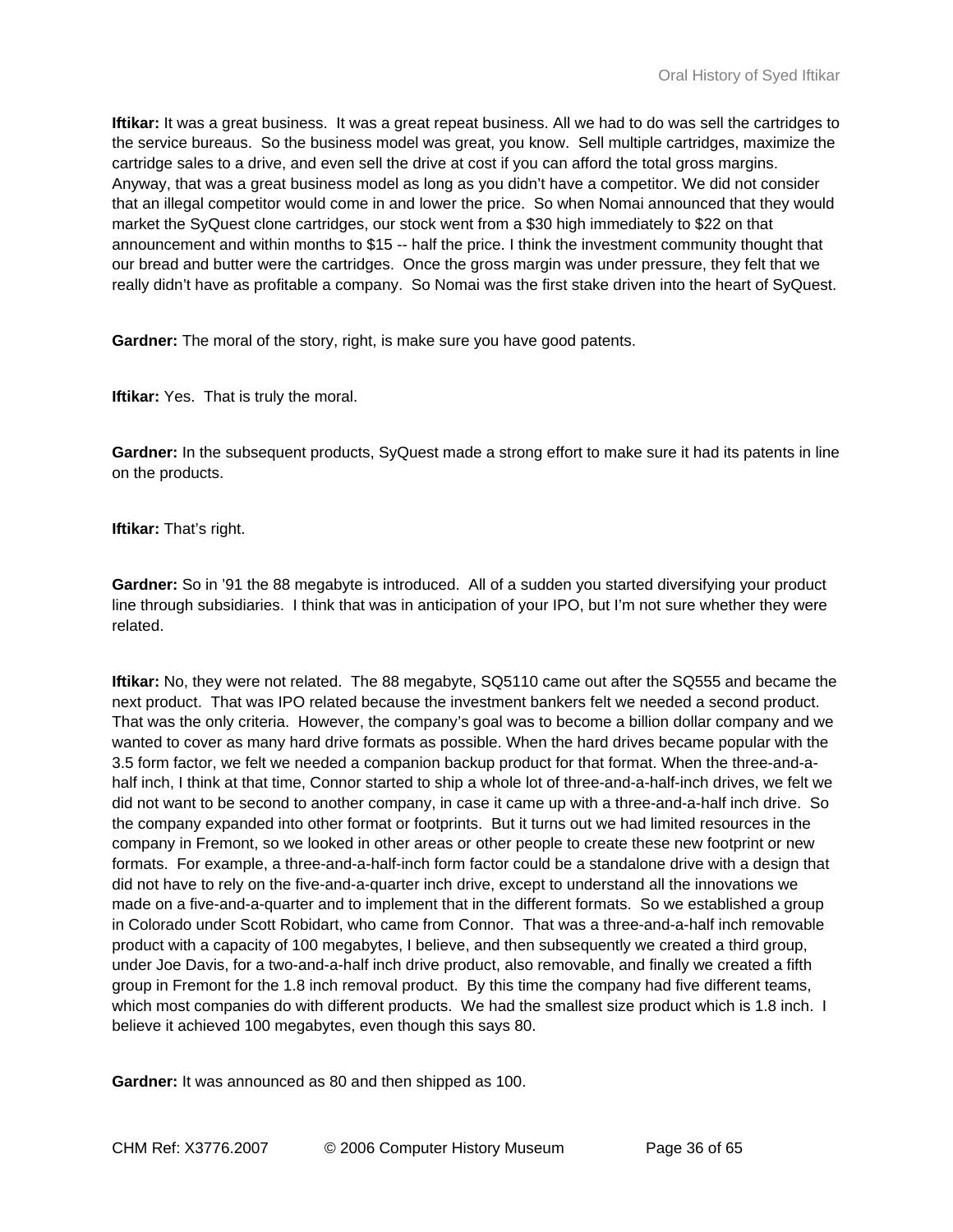**Iftikar:** So this is a 1.8 inch cartridge, and this is the 1.8 inch drive. They were the smallest form factor products. This is a two-and-a-half inch cartridge designed by a wholly owned division called Iota under Joe Davis. This is a two-and-a-half inch cartridge- removable cartridge -- I'm sorry, drive, then we have the three-and-a-half inch drive. It was designed in Colorado and a three-and-a-half inch cartridge. At this time, the company had the various form factors in order to fulfill our quest to be a billion dollar company and to be the market leader, which we already were. When we look back, in 1995, SyQuest completed a three hundred million dollar sales year. By comparison, I think, Iomega was about 120 million. So were almost three times, bigger than Iomega. I really wanted to continue the domination in removable storage by implementing or introducing these various products.

Q: You IPO'ed in December 1991. Care to share with us any of your experiences of taking the company public? Road shows? Great fun?

**Iftikar:** Well, this was a great experience I might as well tell you about the good and the bad. Well, we thought we were ready for the IPO when the SQ555 was doing so well. This was before the five-and-a quarter inch second generation SQ 5110. We brought in a bunch of investment bankers and started the regular due diligence. They told me that my team was not strong enough. To be frank, they were right. Looking back, you really don't like to have your team criticized. They said that some of the managers, I don't care to mention the names at this point, were not professional and experienced to run a billion dollar company, and wanted me to change some of the managers before they would take the company IPO. And obviously, I stayed loyal to my staff and said no, so that was the end of that. But one of the conditions they did say would be nice to have, was the next generation or second generation, five-and-aquarter inch drive, the SQ5110. So we started work on that. When the product was ready to ship we brought in a new set of investment bankers. By this time the company had also grown bigger and more profitable and they said that they would take us public. We spent a month and a half writing the prospectus, going to the road shows. It was grueling. We had many early breakfast meetings. We'd fly from San Francisco to New York to London. I recall a meeting in London. I believe we had breakfast and lunch meetings in London and had dinner in New York! It was fun taking the Concorde.

#### **Gardner:** You took the Concorde?

**Iftikar:** We took the Concorde, but I made it clear that the investment banker had to pay. So my CFO and I flew on the Concorde to have these meetings on the same day at two different locations. It was fun, in the sense; it was nice to tell your story. It was great, and I love telling the company's story, as any entrepreneur would. Our first meeting in London was at a hotel by the Thames. We had the breakfast room all set up for six investors and we were all prepared. We had everything prepared, the protector was on for the invitees to see, and we waited, and we waited, and nobody showed up. And so my CFO, Mike Perez turns to me and says, "Syed, this is a bad omen. If this is a sign of the things to come, we're in trouble." Well, then we had a 10:00 meeting and that was good news because the room was packed. The lunch meeting was interesting. It was a smaller meeting, and I was bothered by an investor who kept looking down at the presentation materials that were handed to him. This person, who actually invested a lot of money in the company, asked me a lot of questions without lifting his head to look at me. He kept talking to me and I felt, wow, he's probably not interested. Anyway, at the end of the day he subscribed to a lot of shares. At the end of the road show, the investment bankers told us that we were oversubscribed. Before the pricing meeting, we were 22 times over subscribed. We were going for 2,000,000 shares. We were 22 times overbooked, and so we went out at a higher price. The share price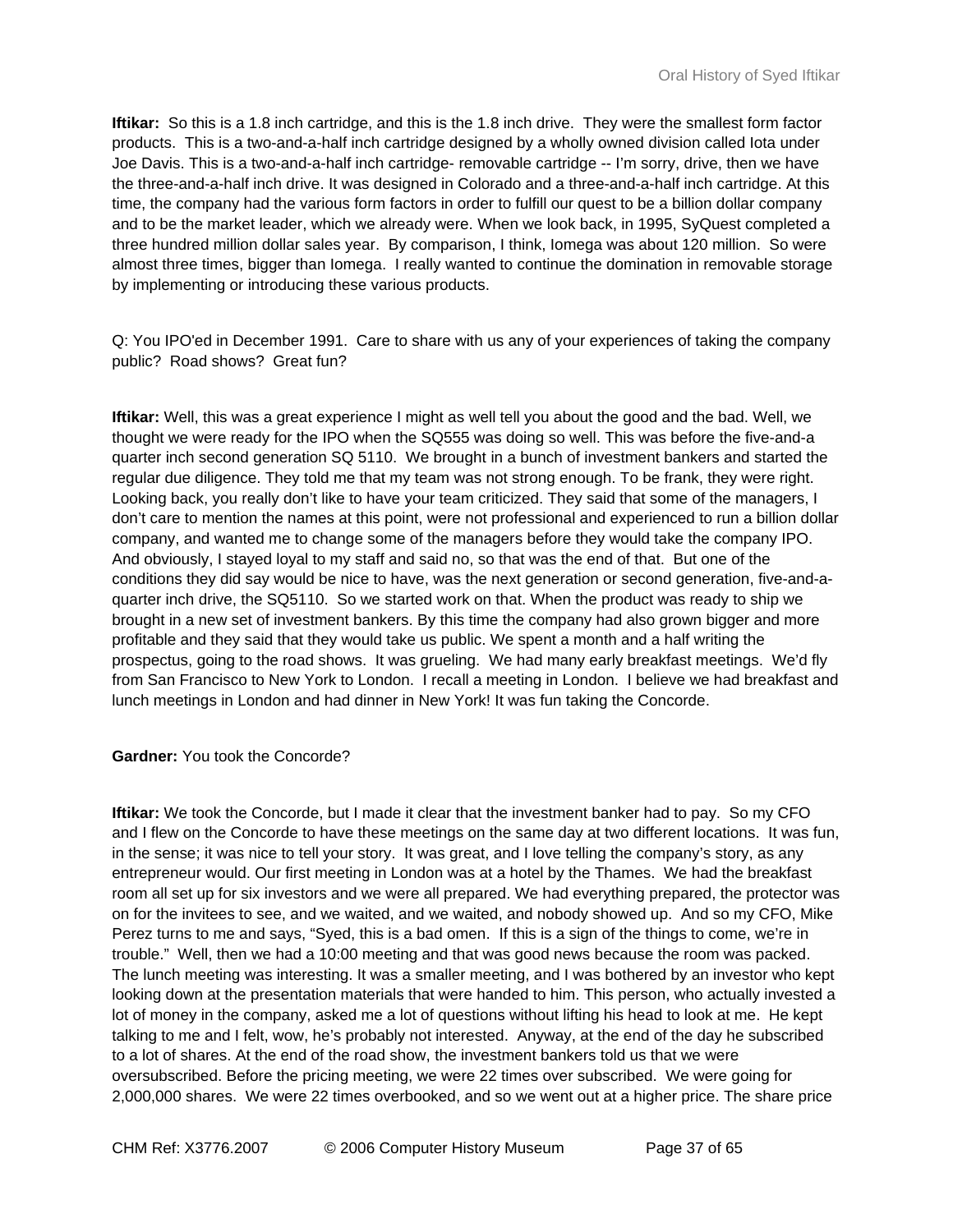increased quickly. That was the good news. Even though we started in London with nobody showing upno shows.

**Gardner:** Actually, you sold 2,800,000 and then the stock went up for the next several years.

**Iftikar:** Oh -- it kept on going. And then three months later we went for a secondary offering and raised another \$20 million.

**Gardner:** Well you sold the IPO at \$10.50. So that's not bad in three months.

**Iftikar:** Yeah, well they were priced like, \$9 something.

**Gardner:** Now, right, some of the improvements that were made in these products again to improve reliability. Any of them you like to talk about? Why don't you tell us about contamination?

**Iftikar**: Well, obviously contamination played the biggest part, you know, in every respect. Removable drives have unique contamination problems but the basic solution was to try to seal the drive when the disk was spinning. We would tell them to test the drive in a smoke chamber. We had to design a smoke chamber, so we would create smoke actually…

**Gardner:** I want the truth now, Syed.

**Iftikar**: We would run a drive in the smoke chamber to see if the heads would crash and things like that. We had different variations of the smoke chamber, but people criticized the smoke test because that's not what realistically happens. For example, one guy said, "You know, I smoke all day long and while I'm smoking, I open the drive door to eject the cartridge, how do you simulate that?" Inside the smoke chamber the door is closed and the drive is sealed, you know. He made us simulate the cartridge removal inside the smoke chamber. We designed a door opening mechanism that would open the door for a few seconds, then inserts the cartridge, while the chamber's running with smoke and then closes the drive door. This cycle repeats for many hours. These were some of the changes to the smoke test.

**Gardner:** I thought you were the guy that told me about Ben Alaimo smoking a cigarette over spinning disks and dropping ashes on it. So contamination… does not matter?

**Iftikar:** No, that was Al Michaels, of Convergent Technology. He's a cigar smoker. So while we were giving him a tour, he saw a drive running outside with the cover open. I wanted to impress on him that without the cover, the drive was still robust enough. So he walks over to the drive with his cigar and drops the ashes right on top of the head. This is a true story.

**Gardner:** How about the other story I've heard of the moving to your new building and all the heads crashing?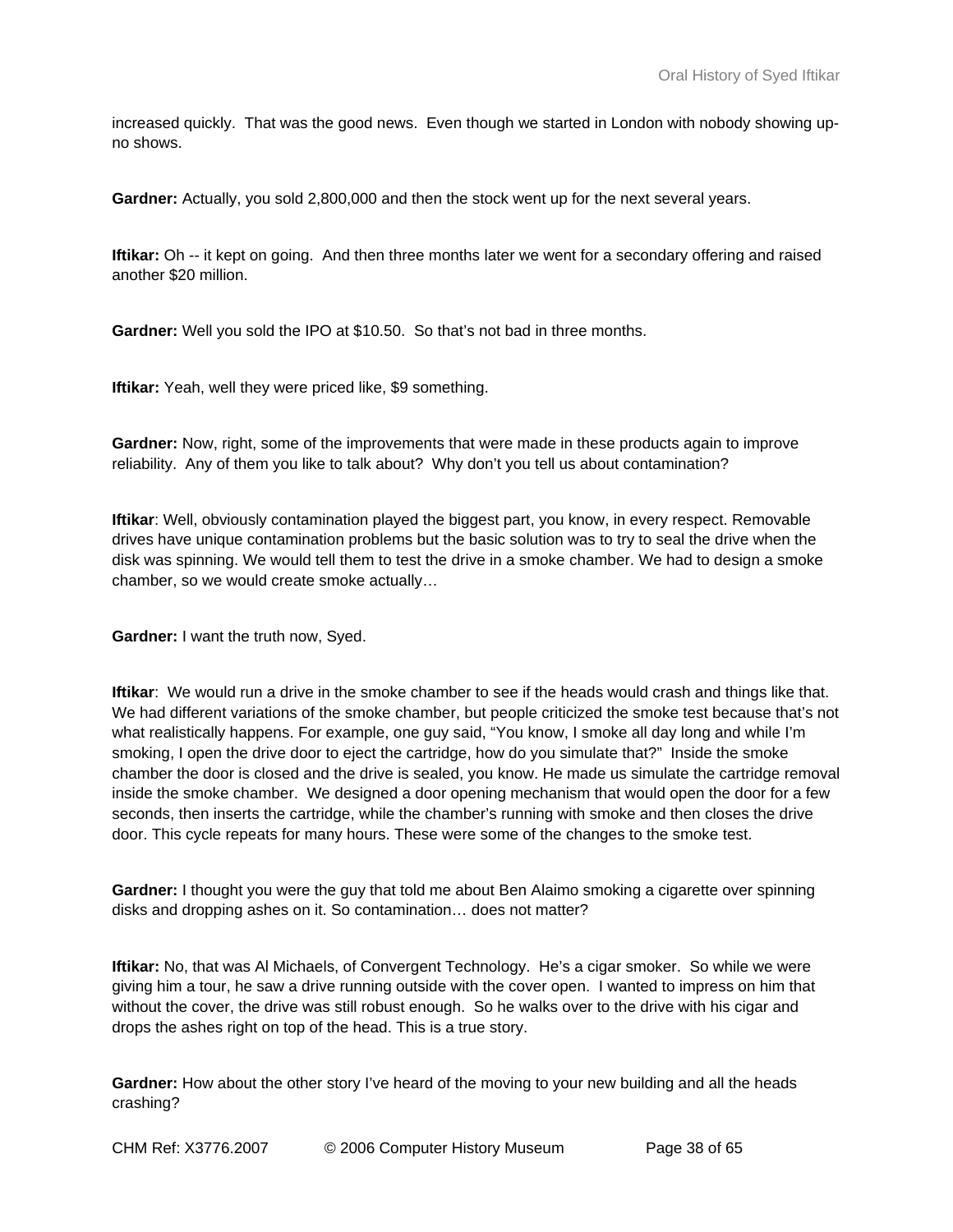**Iftikar:** That is a good story but at the same time something else happened. I lowered the flying height of heads. When we lowered the heads, we did not burnish the disk low enough so that was one factor. What you heard is also true. When we moved into the new building, somebody used a jackhammer upstairs and filled up all the air conditioning system and the vents with dust. The new building was filled with microscopic dust. So during the tests in the lab some of the dust got in, and did cause some trouble.

**Gardner:** The story I had heard is when SyQuest moved into its new building, because you had insisted all your personal computers in the company have SyQuest drives.

**Iftikar:** Yes.

**Gardner:** We've got to use our own equipment, that when you moved into the new building, you had massive crashes and people traced it back to the sanding of the wall board and the resulting talcum dust.

This box, which you then showed at a Comdex or an NCC, I believe came out of Bill Ho's work in simulating the environment, and that caused major redesigns of these three products. It's a better seal so they passed the better talcum powder box.

**Iftikar:** That's so.

**Gardner:** True story?

**Iftikar:** That is a true story. Like I said, each design group brought their own innovation. Moving into a new building, the sanding of the walls, the dust and all that, did create a lot of problems, Tom. This reminds me of one of the best statement made by, Steve Jobs I think. When he's selling Ipods, people asked him, "Well do you think this will last a long time?" and his answer was, "You know, if people enjoy using it and everybody talks good about it and their reliability is good, I don't see why it should stop." The same thing is true of removable drives. If the reliability is good, then people will continue to buy it. But if it's not good, then something else will take over. So when we encountered this problem, I did get Bill Ho to simulate the problem and he came up with this dust box. Different contaminants were chosen. Talcum powder's one. We tested it also with smoke. Arizona dust was the third of different things that were tried. But if you wanted to simulate every environment, and based on what we found, that even the best selling product could not withstand the dust test, so I made it a rule that every product had to pass the dust box test. So the three-and-a-half inch in drive had to pass the dust box test. The Iota two-and-a-half-inch drive had to pass the dust box test. The 1.8 inch had to pass the dust box test. This is because of a call from a user in Chicago. He called me directly, and said, "You know, I love your product. It's great, but not reliable". At this time we were using talcum powder in the dust box.. He said, "I love the product, it's the greatest thing since sliced bread, but you know what? Every month I have to replace your drives and cartridges. I keep sending it back to you. I'm sick and tired of that but I would love to have you guys fix it or understand it". So I told him, "Look, we know, you have a different environment in your office. We probably don't simulate the same environment, so I'm going to send somebody over with my technical support guy to see what you do. I'll go and talk to the technical support guy." My technical support guy told me that the user was a pain in you-know-what, and that he was the only one with this unique problem, so why bother listening to him. I said, "No I disagree, if we can listen to him and fix the problem,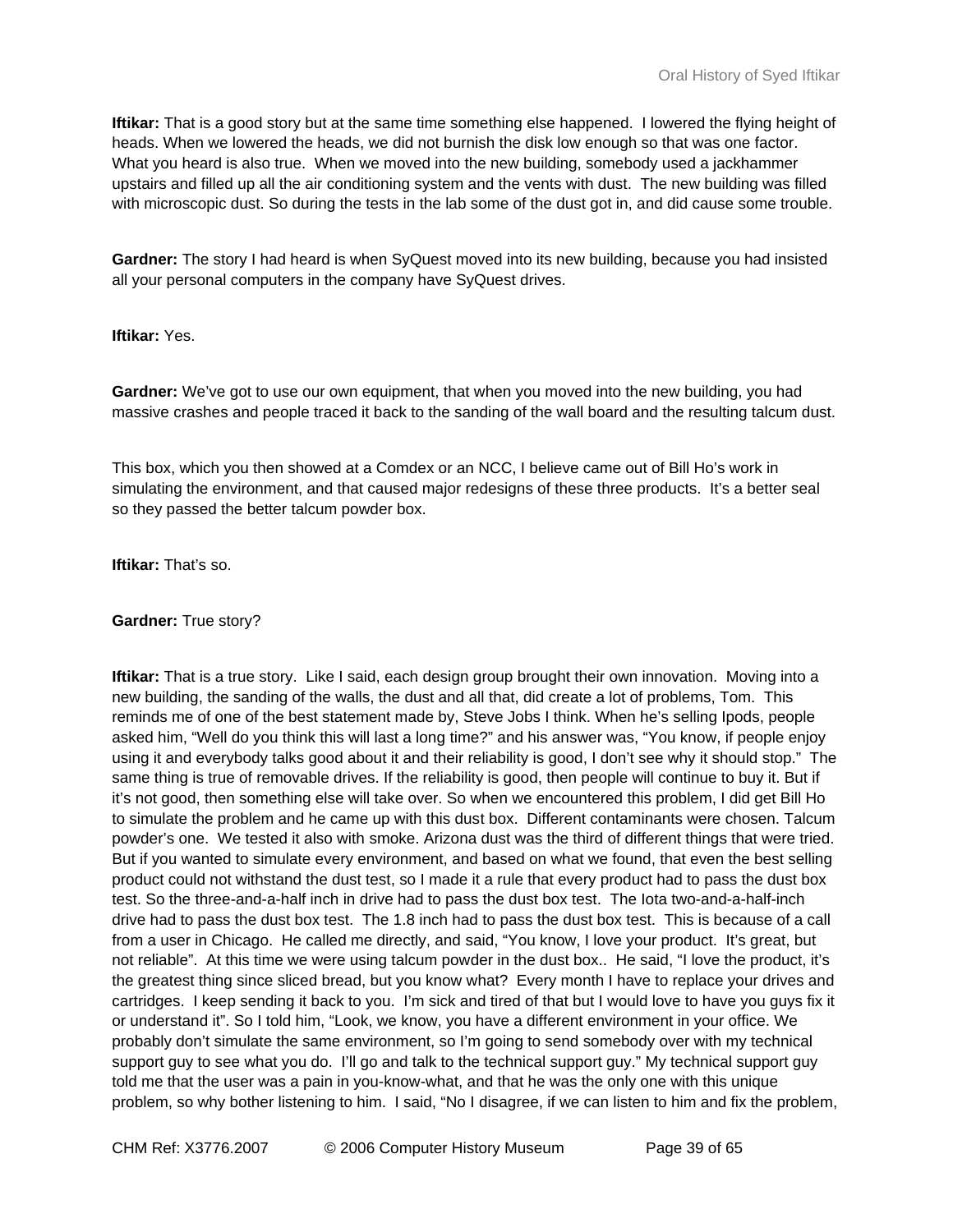that'll help millions of other customers." Reluctantly, I ordered the guy to go there. He came back and explained to us that we needed a smoke test. We again had Bill Ho simulate a smoke chamber test. All the design groups had to make changes to their drives to pass the smoke test and make them more reliable. That's the best part about customer feedback.

**Gardner:** My recollection is when you first introduced this test, conventional products lasted minutes and by the time these products shipped they lasted over 100 hours, which I think was your standard.

**Iftikar:** Our standard was 100 hours.

**Gardner:** It was an enormous improvement.

**Iftikar:** It went anywhere from 5 minutes, to 100. One hundred hours became the new specification..

**Gardner:** Was that always the sort of requirement?

**Iftikar:** It became a requirement, yes. We had to do it.

**Gardner:** And the folks did do it.

**Iftikar**: Yeah, we did achieve it, and we were successful at one time when we had the various form factor products -- mainly the five-and-a-quarter inch and the three-and-a-half inch products. We were shipping, 28,000 drives in a month and in a quarter, we shipped 1.25 million cartridges. That's huge business, and we achieved \$100 million a quarter in sales.

# **Session 2: December 14, 2006**

**Tom Gardner**: Good morning. This is Tom Gardner with the Computer History Museum's Oral History project. It is Thursday, December 14, 2006, and I'm here with Syed Iftikar to continue his interview regarding his career in the storage industry. A tragic loss to our industry happened a couple of days ago. Al Shugart, who both Syed and I know, died after complications from heart surgery on Tuesday. It sure has caused me to have a number of recollections of Al. Syed, is there anything you'd like to add to your comments? I know we talked about Al and Seagate and Al and Memorex.

**Syed Iftikar**: Good morning, Tom. Yes, it is a sad time today. I talked very highly of Al. I have a lot of good memories of Al Shugart. We are the five founders of Seagate. Al was the one that recruited me, and I have always been close to Al. During the early part of Seagate, when he saw me working seven days a week, he would invite me and my family to his house for tacos and he made the best tacos. So I spent many Sundays in his house eating his tacos. Besides running a great company, his greatest talent was hiring the best people. I have never seen anyone who can hire the right people and delegate to them with total confidence that Al showed us. So I would miss him.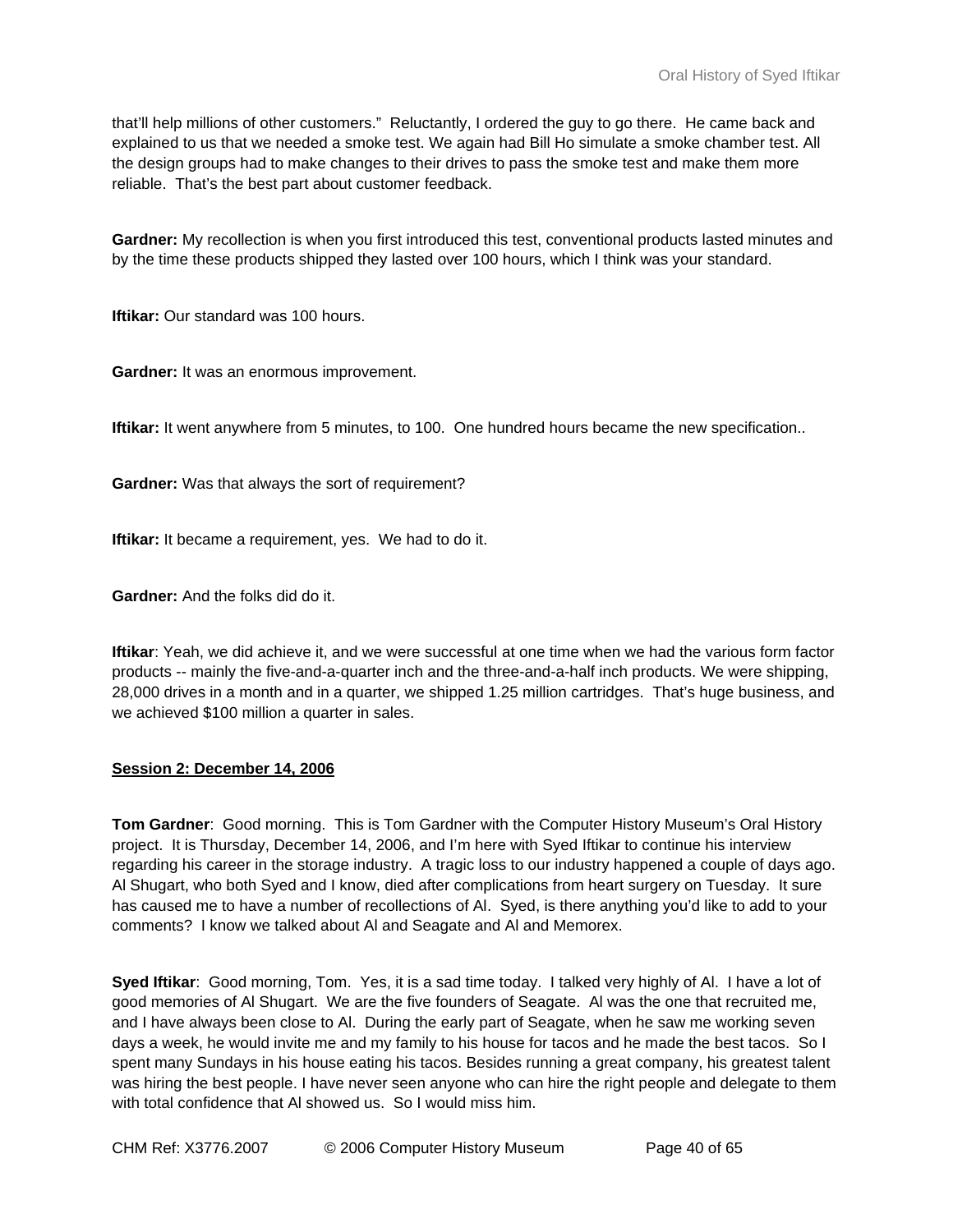**Gardner:** I'd just add that at Memorex I saw Al's ability to keep some very, very good people could have otherwise been at odds working together, and that was part of his skills. There were some very strong personalities. You and I were little folks at Memorex, but there were some very strong personalities and Al had the rare ability to keep those strong personalities working together. Unusual man. He'll be missed.

**Iftikar**: He'll be missed. I remember also at Seagate he was a little concerned about my relationship with my peer and colleague, Doug Mahon. I was in charge of mechanical engineering and Doug Mann was in charge of electrical engineering. Doug was a huge mountain man, and Al wasn't sure if we would get along. So he watched us closely for about a month. He then came to my office and said, " Syed, you can get along with anyone. There's no problem between the two of you." He was good at making sure that people got along.

**Gardner:** Special, special guy. So turning now to SyQuest, I think we are about 1991, that was quite a memorable year for SyQuest. Tell us about 1991.

**Iftikar**: Yes, 1991 was a special year for SyQuest and for me. After I left Seagate I started SyQuest in 1982. Since the founding in 1982, it was a big struggle for me. A lot of times we didn't think we would make it. In fact, in 1986 the Board of Directors had given up on SyQuest. We had raised, I believe, seven rounds of financing and that amounted to about 32 million total. When things were not going good, the Board finally described SyQuest as a 'living dead' company. In other words, we were zombies back in those days. However, starting in 1987, the company did a major turnaround. We bought out the right products in 1991. It was really a major achievement for the management, for me, and to the Board of Directors who stuck with the company to see the company turn around and go public. I think that was one of the greatest moments of my life.

**Gardner:** That was December of '91 that the company actually closed the IPO.

**Iftikar**: That's right.

**Gardner:** During '91 you announced and introduced a number of additional products. Could you talk about those?

**Iftikar**: Well the company went public by having the 44 megabyte removable drive and the 88 megabyte removable drives actually shipping, and that's what was making the revenues for the company. The investment bankers thought that we should also disclose to the public the new products that we are working on so that the public would get a feel for the products of the future. So we introduced the 3.5 inch drive, the 2.5 inch drive, I believe, and also the 1.8 inch drive. The 3.5 inch drive, I believe the first one was 105, I'm sorry I think it was 270 megabytes.

**Gardner:** I think you're correct, Syed. It was the SQ 3105, 105 megabytes.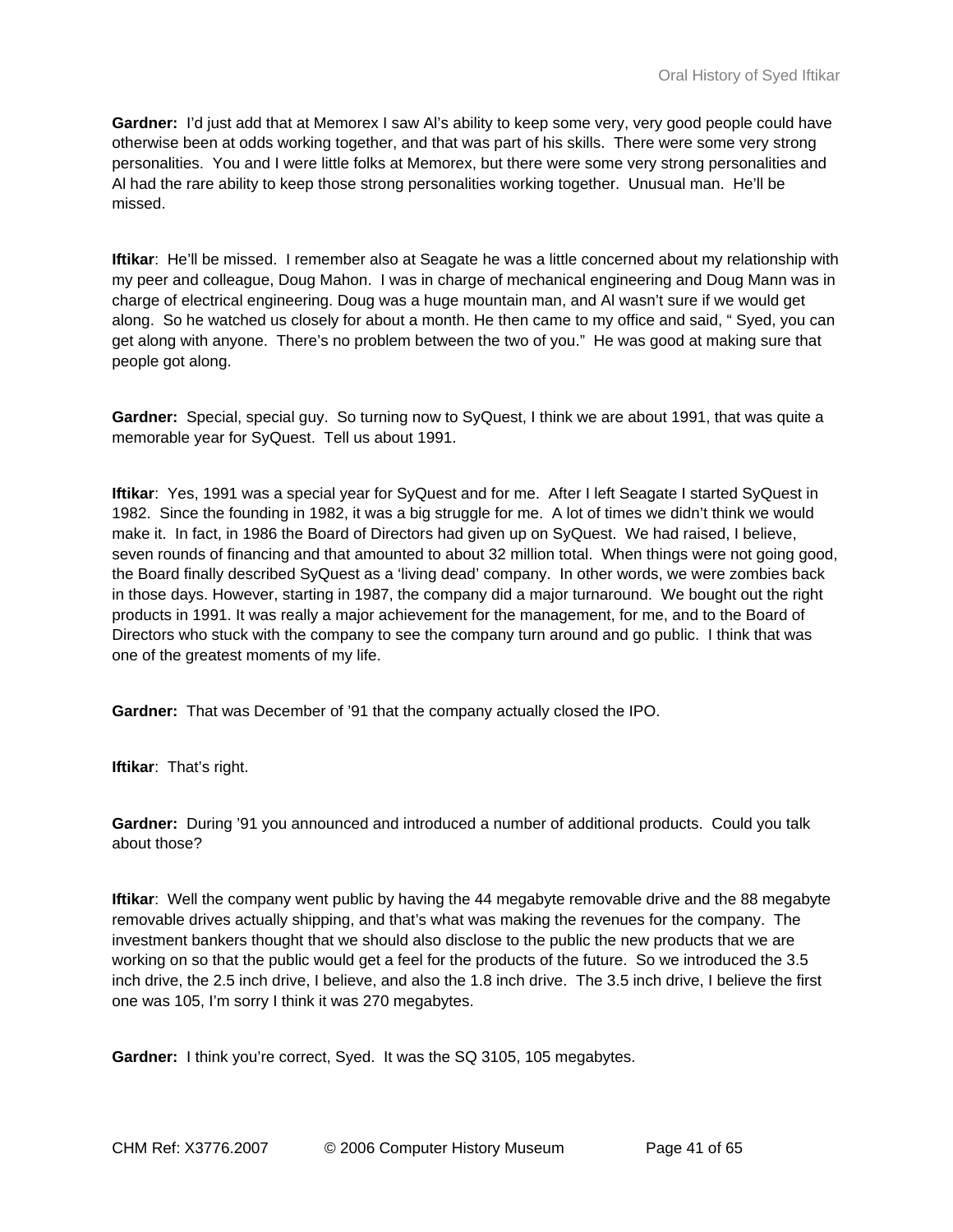**Iftikar**: The 3.5 inch was the 105 megabytes. The 2.5 was 40 megabytes?

**Gardner:** 42. 2542.

**Iftikar**: 42 megabytes.

**Gardner:** Actually you have a 2542 there.

**Iftikar**: Yes.

**Gardner:** In that one there. And the cartridges.

**Iftikar**: Yes, it's 2542 and we had started a new division called Iota, and it was their charter to design this 2.5 inch drive. The 1.8 inch was designed by the group in Fremont. We had an engineering group in Fremont. Actually two engineering groups in Fremont. One was designing the 5.25 inch platform, and the second one was designing the 1.8 inch platform, and the 1.8 inch that we introduced had 80 megabyte, but I think ultimately it went to a 100 megabyte.

**Gardner:** Why didn't you go on to 110?

**Iftikar:** It may have gone to 110.

**Gardner:** It was announced at 80 and I believe the actual production shipments were at least 100.

**Iftikar**: Yes. It probably was 110 unformatted, with a formatted 100. I'm not sure, though. My memory is not so clear. But anyway, we had two platforms in Fremont, the headquarters. The 3.5 inch drive was designed in Colorado. We had our own division in Colorado. But these products were not shipping at that time when we went public.

**Gardner:** Why separate divisions?

**Iftikar**: A lot of times in engineering, people get set in their ways and maybe with the complexities of problems, there is always a resistance to design a new product quickly. They always look at it and say well, the first product took three years to do, so the new product would take about three years again. So there was always this discussion of maybe bringing new people and new ideas, and since they come from hard drive companies that have better resources than a smaller company like SyQuest, they are privy to more technology or new technology and so we thought by integrating those people with the SyQuest team, we would get the products out quicker, and also having simultaneous R&D projects definitely brings products quicker to the market. So that was the reason why we set up the R&D team in Colorado, and there was also the R&D team I believe in Santa Clara. That was the Iota team. And so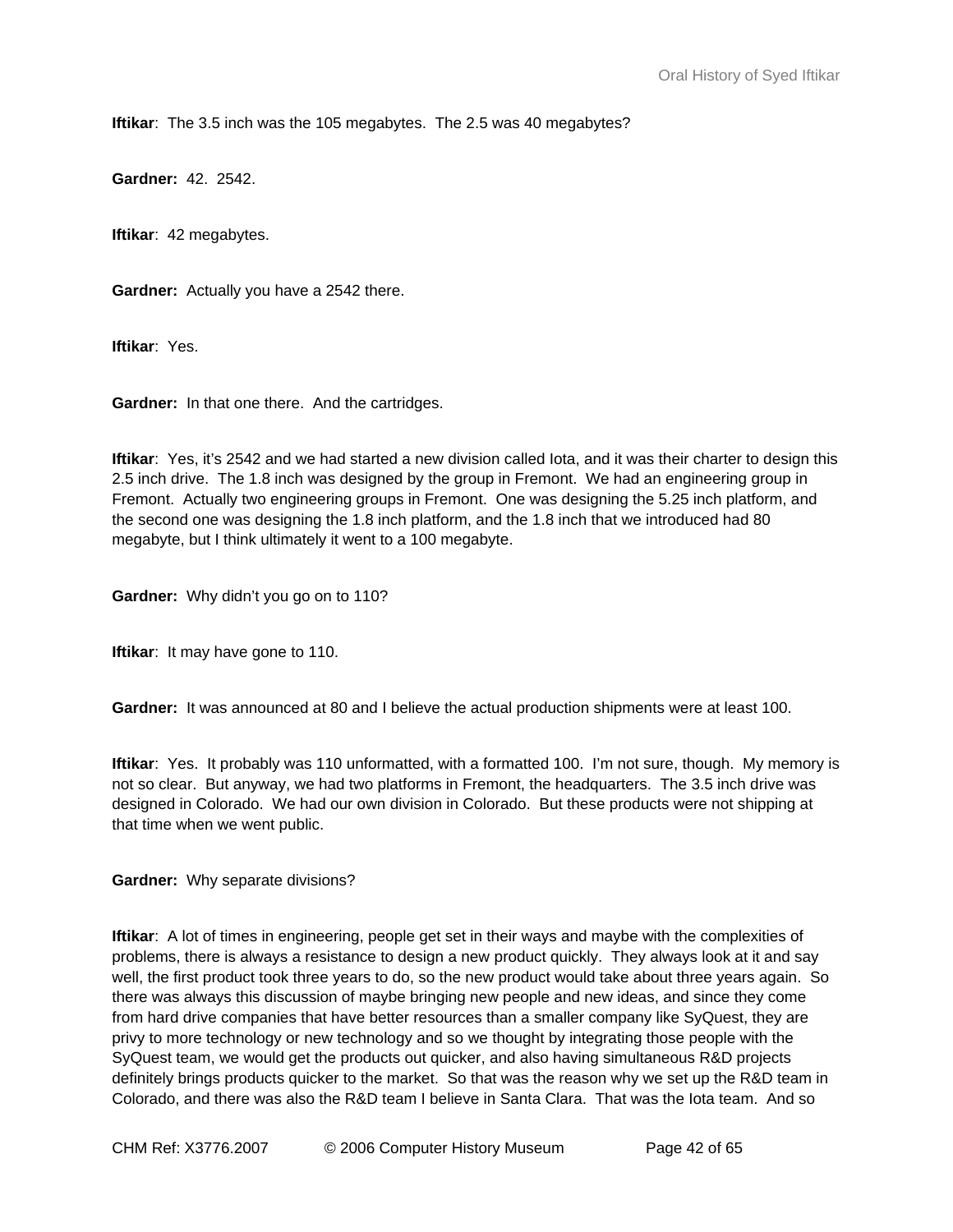these teams could independently come up with product without too many constraints from the head office. Also, we wanted to create an entrepreneurial spirit for these individual teams. Small teams make quick decisions and come up with a products in shorter time. That was the idea.

**Gardner:** I think the Colorado team called itself Syco?

**Iftikar**: Yes, they did.

**Gardner:** And it was headed by?

**Iftikar**: It was headed by -- I forget his name.

**Gardner:** Scott Robidart?

**Iftikar**: Scott Robidort, yes. And he came from Connor, I believe.

**Gardner:** Did he then recruit the folks in Colorado?

**Iftikar**: Yes. He had his own team that he recruited from Colorado and I think we sent two people from Fremont that wanted to go to Colorado to join his team.

**Gardner:** Do you recall any of the other interesting or maybe not so interesting folks in Syco?

**Iftikar**: Well, as the name implies -- I don't know why they chose the name Syco -- but they did bring in new ideas and so we did get the product quicker than we would have otherwise got from the main group in Fremont.

**Gardner:** Now the Santa Clara group was Iota.

**Iftikar**: Yes. Because lota thought the drive was small and at that time that was the smallest drive when they embarked on that program, and so they wanted to call the drive 'Iota" to emphasize the fact that it was small. We formed another group later on, a system integration group we created in Florida, that was called SyDOS, because they focused on the DOS aftermarket.

Gardner: I'll segue into that in a little bit. Like Colorado, how about some of the folks at lota that were interesting and maybe not so interesting?

**Iftikar**: Well Iota people came from Maxtor, and they also were very dedicated, you know. They believed in what they were designing. It was a small group and I think they eventually came up with a product, the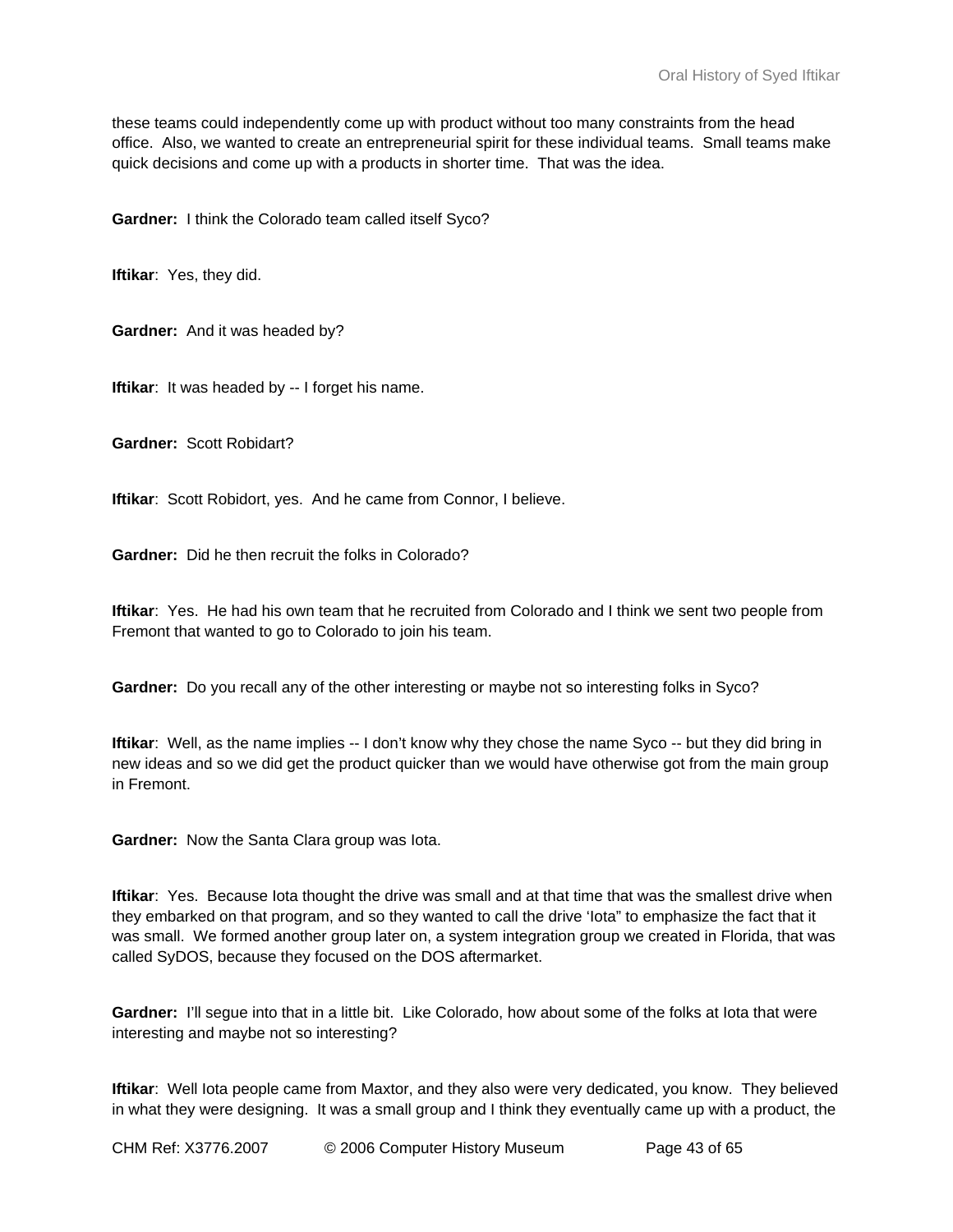2.5-inch product, and they were the first ones I believe that met some of our reliability standards in terms of contamination and dust resistance. So they paved the way for other groups to match their reliability standards. We did benefit from Iota.

**Gardner:** That was originally headed by Joe Davis?

**Iftikar**: Yes, it was.

**Gardner:** Some of the key guys there, actually as you know when Joe left I took over Iota. There are some really good folks at Iota. In particular, Don Adams, who headed engineering for the most part, and Art Wagner who did the motor design. It's really a good team.

**Iftikar**: Yeah, they're were good team. In fact, after you left, Tom, they were so good we brought them into the SyQuest team in Fremont. So, Joe Davis became the head of engineering.

**Gardner:** Don Adams I think became the head of engineering.

**Iftikar: I'm sorry, Don Adams became the head of engineering in Fremont.** 

**Gardner:** That was your experience at managing a herd of cats.

**Iftikar**: Well, it's difficult, so this is why I think I give a lot of credit to Al Shugart, because once you hire these people, managing them is really difficult if they don't get along. Now if they get along and they produce a product on time, then I think management becomes easy. The test for management is to manage people, great minds, and to make them work together. How do you come up with a consensus when each one has a very strong opinion? That's a challenge. And frankly, Tom, I don't think I managed them that well.

**Gardner:** They were strong personalities. Yeah, as you know, I came in the middle of that and actually I was impressed at the amount of cooperation that was going on, notwithstanding the strong personalities and the geographical separation. I mean, part of the challenge was, I mean, you think Santa Clara and Fremont are close, but sometimes 100 meters creates a barrier to communication.

**Iftikar**: That's right.

**Gardner:** And certainly Colorado made communications even harder.

**Iftikar**: Harder. Communications became harder and also when the products were designed, as much as we pushed commonality, they all ended up with their own firmware and they were not compatible and so each had to go through the same problems that other groups previously had, whereas if you had one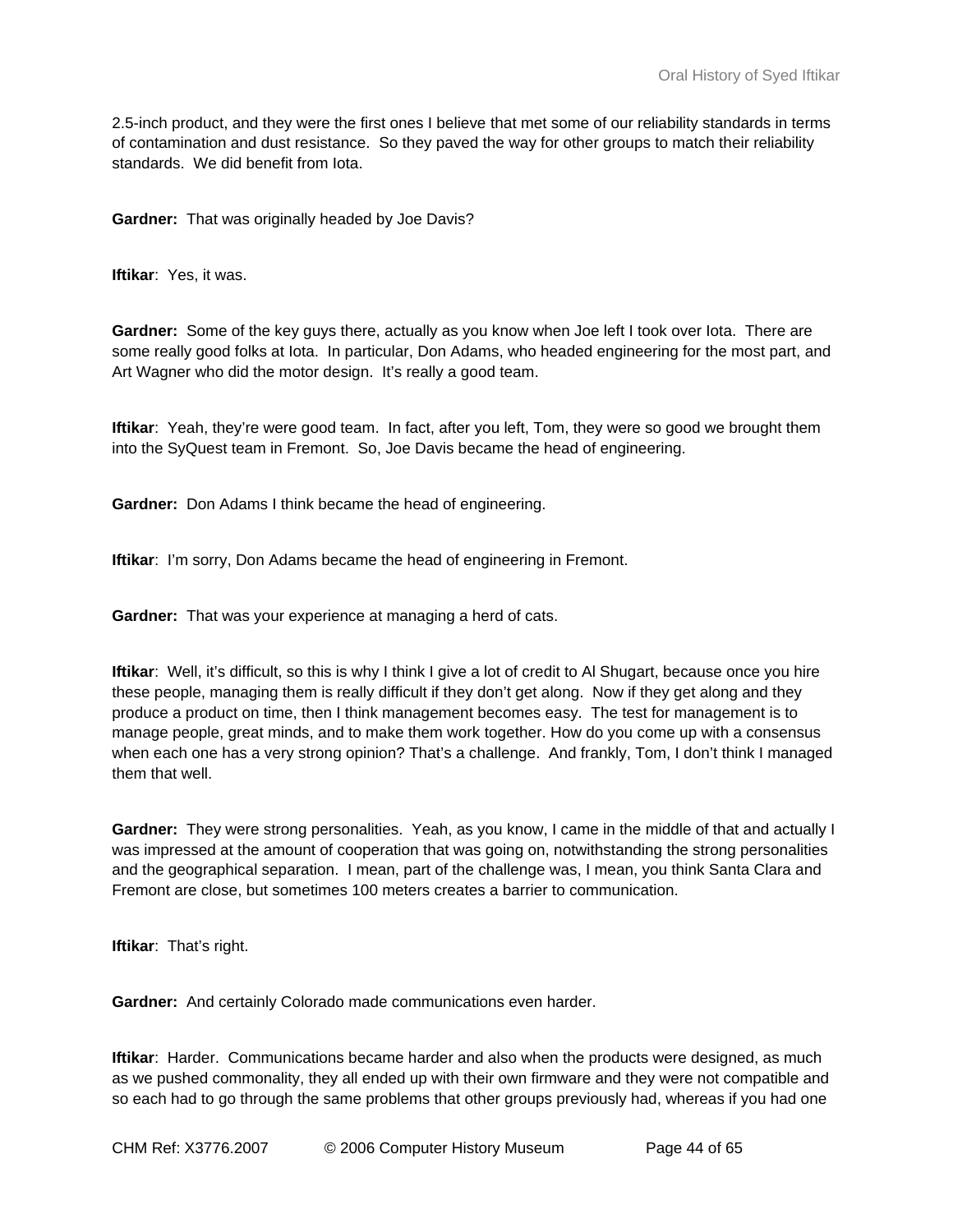common firmware that was the basis for all the products, life would have been a lot easier. So that was a negative of having different groups design their own platforms, because when there's a problem, solving them becomes a lot difficult.

**Gardner:** According to the IPO, the revenues in '91 were approximately 115 million dollars. That was mainly in the Mac market, and you were selling through folks called AMOS. What are AMOS?

**Iftikar**: Tom, actually the company really became a success when we switched to the SCSI interface, and the person that helped me make that decision is you -- Tom Gardner. After we made that decision and all the products from then onwards became SCSI drives, we focused on the Apple aftermarket. At that time, the time we went public, we had 80% of the Apple aftermarket, mainly desktop publishing, graphics and backup. But we sold through a channel called 'The AMOS', that somebody coined. I think Vice President of Sales, Leon Malmed, coined the name. What it meant was "After Market OEMs". And we called it AMOS. In reality they were just system integrators. So when we shipped our disk drive, it was not a plug-and-play device. So the AMOS would package it into a mechanical enclosure, bundle it with software, a power supply for the drive, and they would ship it as a total solution. So 80% of our product was sold through these AMOS. For example, if you sold a product for \$200, I believe at that time the average selling price of our products was in the neighborhood of about \$200.

**Gardner:** For the disk drive?

**Iftikar**: For the disk drive. By the time the AMOS packaged it solely to their distributors, and the enduser bought it from the distributors or the retail stores, they would pay double the price. So SyQuest products were actually being sold to the end-users around \$400. That was a great market for us and we used to talk about the fact that SyQuest had very few sales personnel, but that each one of these AMOS became a salesman for the company, because we had all these AMOS selling our product. So our sales budget compared to a company like Iomega was a fraction, and that was our strength at that time.

**Gardner:** Iomega sold directly to the end-user rather than through an aftermarket channel.

**Iftikar**: Yes, Iomega had packaged the drive into a plug-and-play device and they sold it directly to retail stores and the retail stores, in turn, sold it to the end-users directly. So they skipped the system integration channel.

**Gardner:** With the economics of \$200 for a drive, SyQuest price, \$400 for a subsystem end-user price, didn't apply to the cartridge business, did it?

**Iftikar**: No. The cartridge we decided would be sold without the help of the AMOS. We did sell them to the AMOS too for bundling software, but there was nothing to integrate on the cartridge. The cartridge was packaged for the end-user. So we decided to sell the cartridges directly to the retail stores so that we would bypass the AMOS business. The cartridges were repeat business and we wanted to keep the high gross margins of the cartridges to ourselves. In fact, our business plan reflected the high gross margins of selling the cartridges directly to the end-users.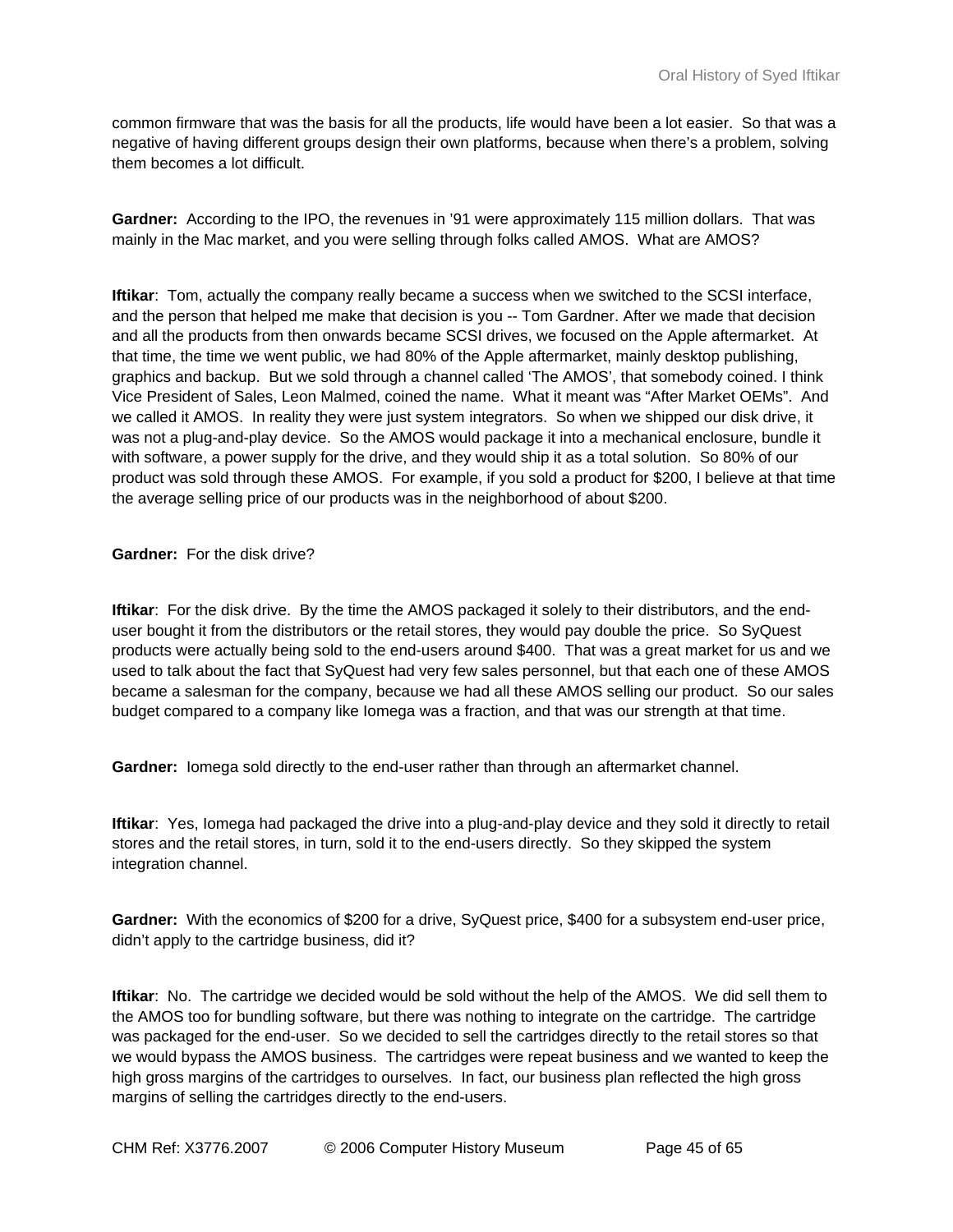**Gardner:** Could you give us round numbers, like the 200-400?

**Iftikar**: Yes, the cartridges were sold at about \$29.95, at the low end, and the high end we sold it as high as \$80.00, and the margins for the cartridges were over 50% during the time we of the IPO, and the combined margins, combined meaning the drive and the cartridges together would be in the range of about 38%-40% and this was unusual because the hard drive companies like Seagate, Maxtor, Western Digital, would eke out a 12%-20% gross margin whereas SyQuest was getting 40% plus margins very easily by selling the cartridges. So cartridge was our business. It's like a light bulb and the socket. We would talk about giving the socket - which would be a disk drive, away free. Selling the drive at a very low price and making the money on the cartridges, and in fact the 5.25 inch drives were sold at a price below their cost.

**Gardner:** So you were basically zero gross, the \$200 drive cost you \$200.

**Iftikar**: The \$200 drive cost us about \$190, in fact.

**Gardner:** And then with a warranty and stuff like that, you were essentially--

**Iftikar**: It became a zero cost.

**Gardner:** If you had a good month you would break even.

**Iftikar**: Yes. Frankly, we did not make money on the drives.

**Gardner:** The IPO papers show at that time in the September quarter of 1991, you were shipping 4.5 cartridges per drive in the 44 megabyte space. That number actually increased with time, didn't it?

**Iftikar**: Yes. Since we were technically a cartridge company, we spent all our efforts in increasing the number of cartridges sold per drive, so our goal was to increase the cartridge ratio. In other words, the cartridge-to-drive ratio to about 10, and if I can recall, I believe we achieved about 8 on the 5.25 inch platforms.

**Gardner:** My recollection is SyQuest studied that pretty heavily in the mid '90s and the conclusion was it was something ultimately between 8-10 is what the average would be over a program life, because some drives get retired and never buy another cartridge, but some other people buy many cartridges per drive, and I think SyQuest found examples, particularly in the Mac graphics business, people bought 100 cartridges per drive because they were using it as an interchange medium.

**Iftikar**: Yes. There was also another interesting phenomenon, Tom. The 44 did reach very high numbers and then when we went to the double capacity, the 88, we saw that the ratio was not as high as the 44 megabyte. The marketing people then said that it was pretty obvious, with the higher the capacity,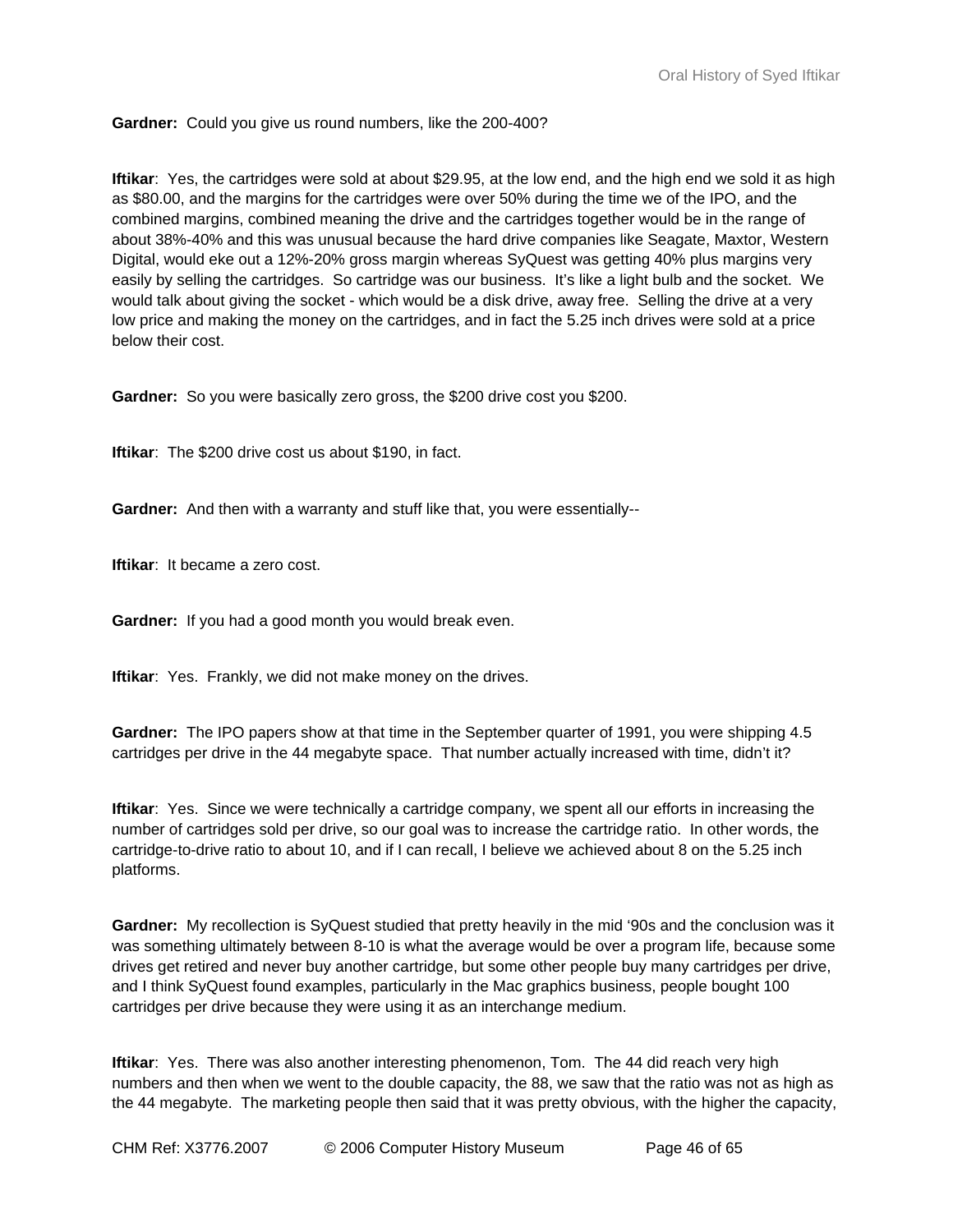people did not need 8-10 cartridges, because they could pack more on an 80 megabyte cartridge. Actually it's megabytes.

**Gardner:** I don't think that held up though. You know, we went from 8-bit images to 24-bit images. The question is did the size of the file increase faster than the capacity of the cartridges. You know, as time evolved, I think ultimately the data showed that the 88 did track the 44, but delayed by several years because it was several years later.

**Iftikar**: Maybe that was the reason, because when we first looked at it, the 44 had a higher ratio. You're probably right that the 88 probably was delayed, but it didn't last that long because of competitive pressures later on.

**Gardner:** Which actually, backing up a bit, most of these were sold in the aftermarket.

**Iftikar**: Yes.

**Gardner:** But in '91 you set up this company in Florida, SyDOS, and a person who just had something happen in their life. Tell us about SyDOS and Tim Mahoney.

**Iftikar**: Well, you know, Tom, SyDOS was started actually based on a recommendation by my friend, Tom Gardner. He may not have realized that. In the meeting where we decided to go with SCSI, you said that we should focus on the Apple aftermarket, build a company up to a \$100 million company, and when we were as strong as Iomega, because at that time Iomega was a \$100 million company, you then said we could flex our muscles and go after the DOS market. And so that's exactly what I did. When the company was doing well in the Mac market and we were over \$100 million, I decided to refocus on the DOS and go after the Iomega business because we now had the resources, we had better quality now, and the time was right to expand into the DOS market, because we dominated the Apple aftermarket. So with that in mind, we hired Tim Mahoney. Actually, Tim Mahoney was one of our system integrators, an AMOS in the beginning, and then we talked about joining SyQuest and forming a division in Florida called SyDOS to try to penetrate the IBM PC aftermarket and that's how SyDOS came into existence.

**Gardner:** This, by the way, is the same Tim Mahoney who was recently elected a congressman in Florida, I believe in Catherine Harris's old congressional district.

**Iftikar**: Yes. You sent me the link to this Florida congressman and I was surprised when I opened the link. It was Tim Mahoney. Tim left SyQuest and went into a venture business. He told me at that time he was consulting with a venture capitalist in the Florida area. Then we saw, just lately, he's gone into politics and he has won a seat as a representative in Congress.

**Gardner:** Now back to our herding cats subject. Joel Levine, who is a friend of ours and was your marketing VP responsible to Mac market, has told me that he had some memorable disagreements with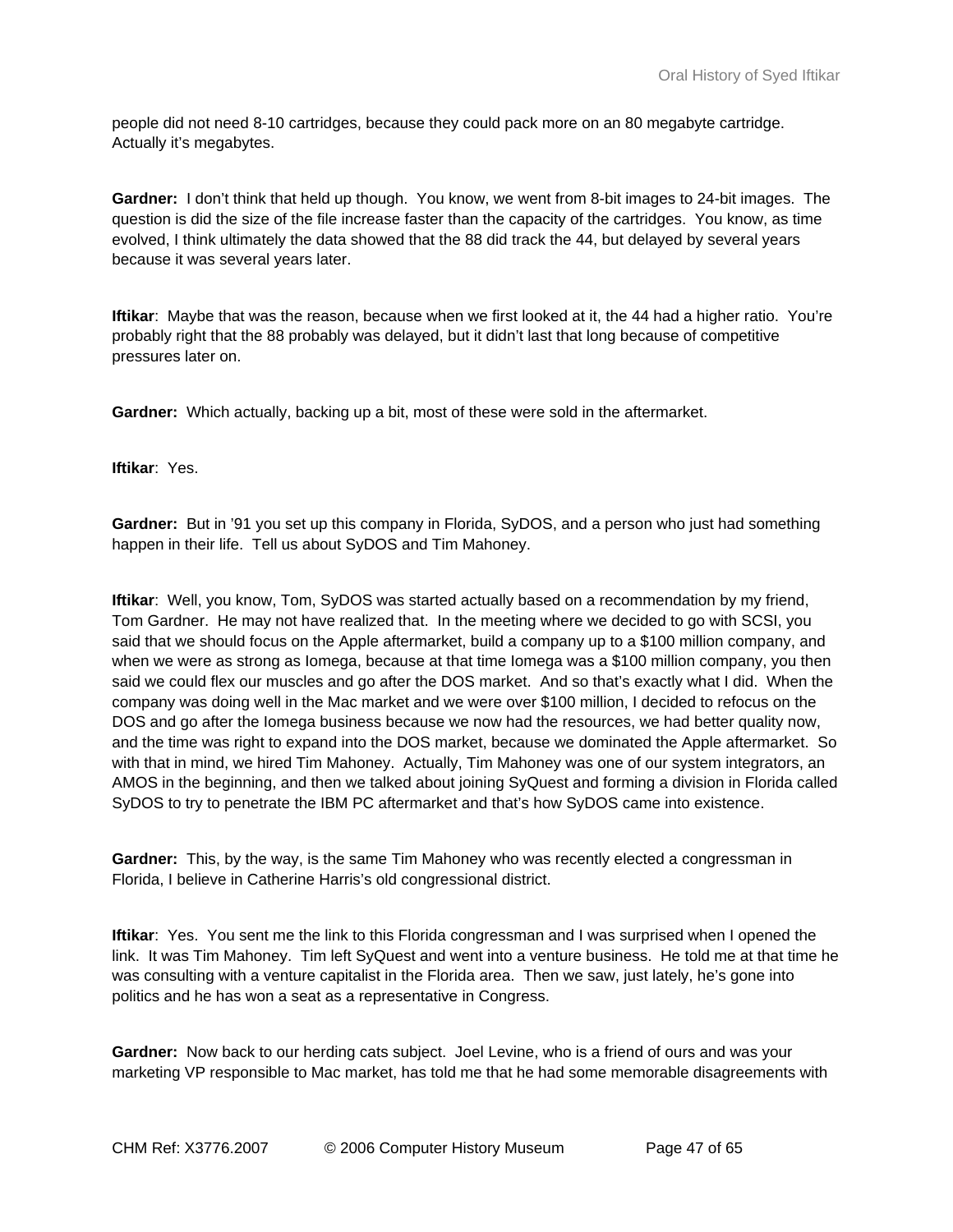Tim over what was the DOS market and what was the Mac market. Could you elaborate on what was going on there?

**Iftikar**: Well Joel Levine was the Vice President of marketing for the corporation, because at that time we were a Mac aftermarket company. When we created SyDOS for the PC market, this caused a little confusion in the company. Who would be the marketing person for the DOS market? And Tim convinced the management and the Board of Directors that he and his team would be the ones to work on the marketing side and the product positioning side of the PC aftermarket, and this did not sit well with Joel. But we asked these two to work together and try to reach a consensus. Whenever there was a disagreement, we encouraged both of them to try to find a common ground, and at times it was very difficult to get them to see eye-to-eye.

**Gardner:** Lots of reasons for disagreement but the big one was over the cartridge channel because, as you said, a cartridge was essentially suitable for an end user even though perhaps the format might be different between a DOS cartridge and a Mac cartridge; the same cartridge could be used in either system and, therefore, who sold which cartridge and which channel became a bone of contention.

**Iftikar**: Yes. Tim Mahoney realized that his division's profits and gross margins depended heavily on the sales of the cartridges, and since the cartridges were being sold directly to the end user, his sales of cartridges were not sufficient to make the division profitable because the drives are being sold at below cost. So he came up with this idea of having two sets of cartridges. One called the DOS cartridge and the other the Mac cartridge, to which Joel, rightly so, objected, and we objected because we did not want a customer that has Mac and PC to have to identify the cartridges, and this would cause confusion and a lot of returns as people thought the cartridge was not working on the PC. So we insisted that we only wanted to have one cartridge that would work on both the platforms, and Joel talked to a lot of software third-party integrators to make sure that the DOS and the Mac cartridges could work on the same platform.

# END OF TAPE ONE

**Gardner:** That was an interesting business, the cartridge business. It attracted competition, which you didn't expect. Nomai and then Iomega could you tell us something about that?

**Iftikar:** With all the struggle that we had to go through at SyQuest, it was really euphoric to go public in '91. Then after going public, the stock did well within the first two or three months and doubled in price. Soon after that we went for a secondary offering at over \$20.00 a share. Unfortunately, our favorable times and our good times, did not last too long. When the company was doing well, it created other competitors that tried to exploit our "razor blade" business model. The first such company was established in France by two brothers. The president of the company was Mark Frouin and he decided to clone the SQ500 cartridge. Since cartridges made the most money, he thought he could create a decent business selling clone cartridges that were compatible to SyQuest. As soon as he announced that he intended to second source our cartridges, by actually cloning our cartridges, the price of our stock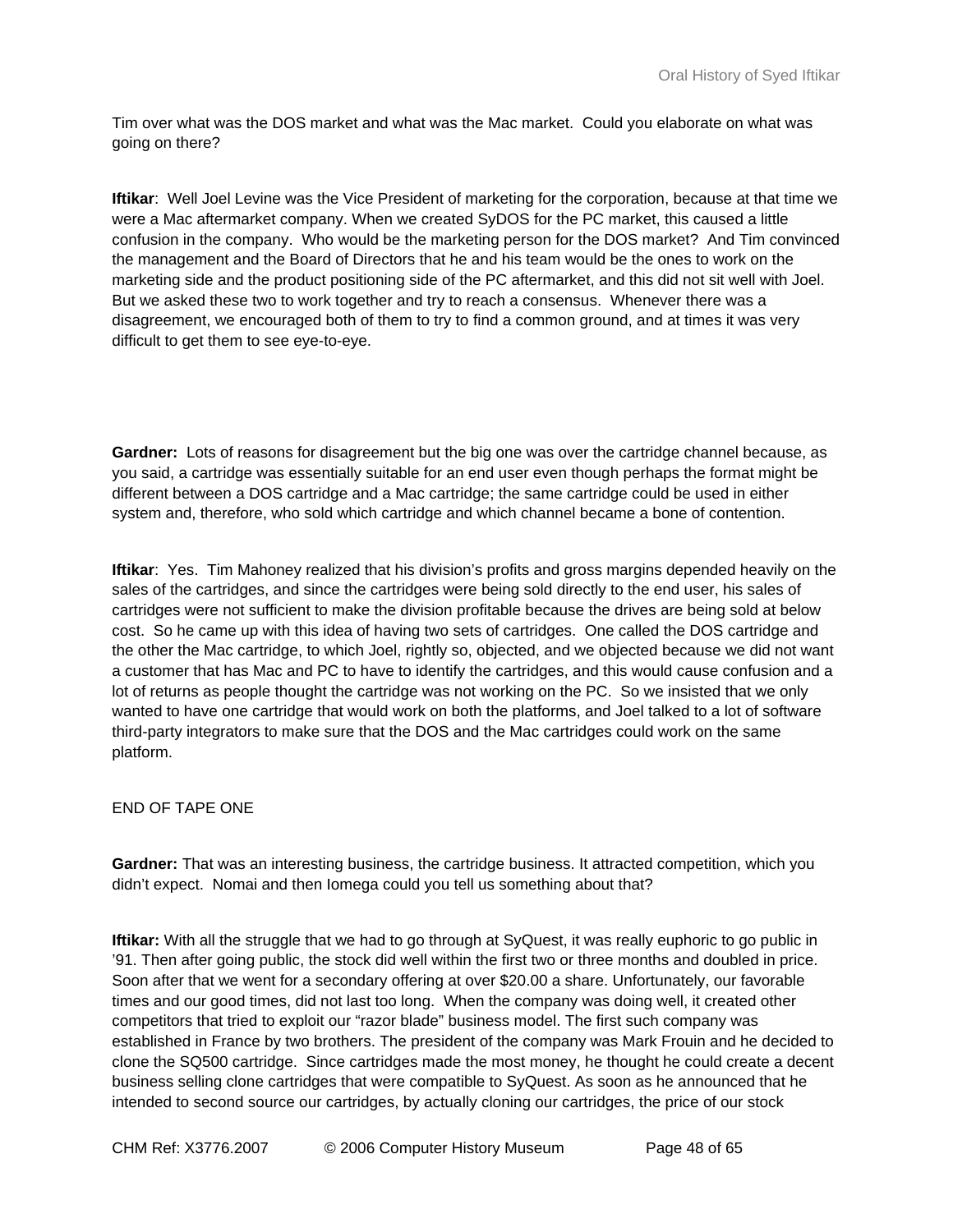dropped from about \$30.00 to about \$20.00. Having a second source became a negative perception to a lot of investors. With competition, they felt that SyQuest could not hold the margins as high, and they were right. This was also a big shock to the management and the board of directors at the company. However, Nomai -- the company that was started in France -- invited us to visit their plant and also offered to manufacture their cartridges for SyQuest. I visited the plant and I did see them manufacturing what we call, SyQuest clone cartridges, but when I asked them "What would it take to acquire them", Nomai informed us that the price would be forty million dollars, four zero. We decided that acquiring a startup company for \$40 million that barely had a small manufacturing plant, was not a good idea. We told them that we were going to take legal action against them and that we had no intention of acquiring the company. Nomai then informed us that they intended to take the product to Iomega, who was our archenemy, and try to market it through Iomega. In the end, that is exactly what they did. So Iomega started to market the product as SyQuest cartridges, or SyQuest compatible cartridges and we then sued Iomega as well as Nomai, to prevent them from doing what we considered were illegal acts.

**Gardner:** There's an Iomega/Nomai cartridge, I don't know if you want to handle it or not, but…

#### **Iftikar:** Probably not.

**Iftikar:** <holding cartridge> You can see that when you make it compatible, just about everything other than the label is the same. The packaging is the same; they went to the same packaging company. They went to the people who manufactured our servo writers. They went to the same suppliers that manufactured our disks. Their suppliers were the same as our suppliers, however, the cartridges were manufactured in France. Also, the French government had subsidized them, by giving them buildings with free rent and R&D grants, which made their cartridges lower cost. In addition, Nomai was not interested in selling their cartridges at a higher gross margin in order to compete. They undercut our price and this caused our gross margins to come down.

**Gardner:** The cartridges themselves are quite similar too, if you open the cases.

**Iftikar:** Yes, the inside is very similar.

**Gardner:** I like that warning label in the SyQuest.

**Iftikar:** If you look at both the cartridges, the plastics look the same and in their legal defense they said this was, what do you call, reverse engineering. So they measured all the dimensions of the SyQuest cartridge and made an exact copy, at least a functional copy of the cartridge. In order to prevent the Nomai cartridges from working in the SyQuest drives, I came up with the idea of imbedding a detector in the firmware of the drive. This firmware would detect a special bit that was willfully written on the SyQuest cartridge, to verify the authenticity of the cartridge. In other words, the firmware was smart enough to recognize if the cartridge was a SyQuest cartridge or if it was a Nomai cartridge or an Iomega clone. When it detected that, the firmware would then shut the drive down. And so we felt, we had a safety feature built into the cartridge, which would prevent Nomai and Iomega from selling a lot of cartridges into our market. However, very quickly we got a call from the European Union Commission, informing SyQuest that putting this detector was anti-competitive measure and they asked SyQuest to remove that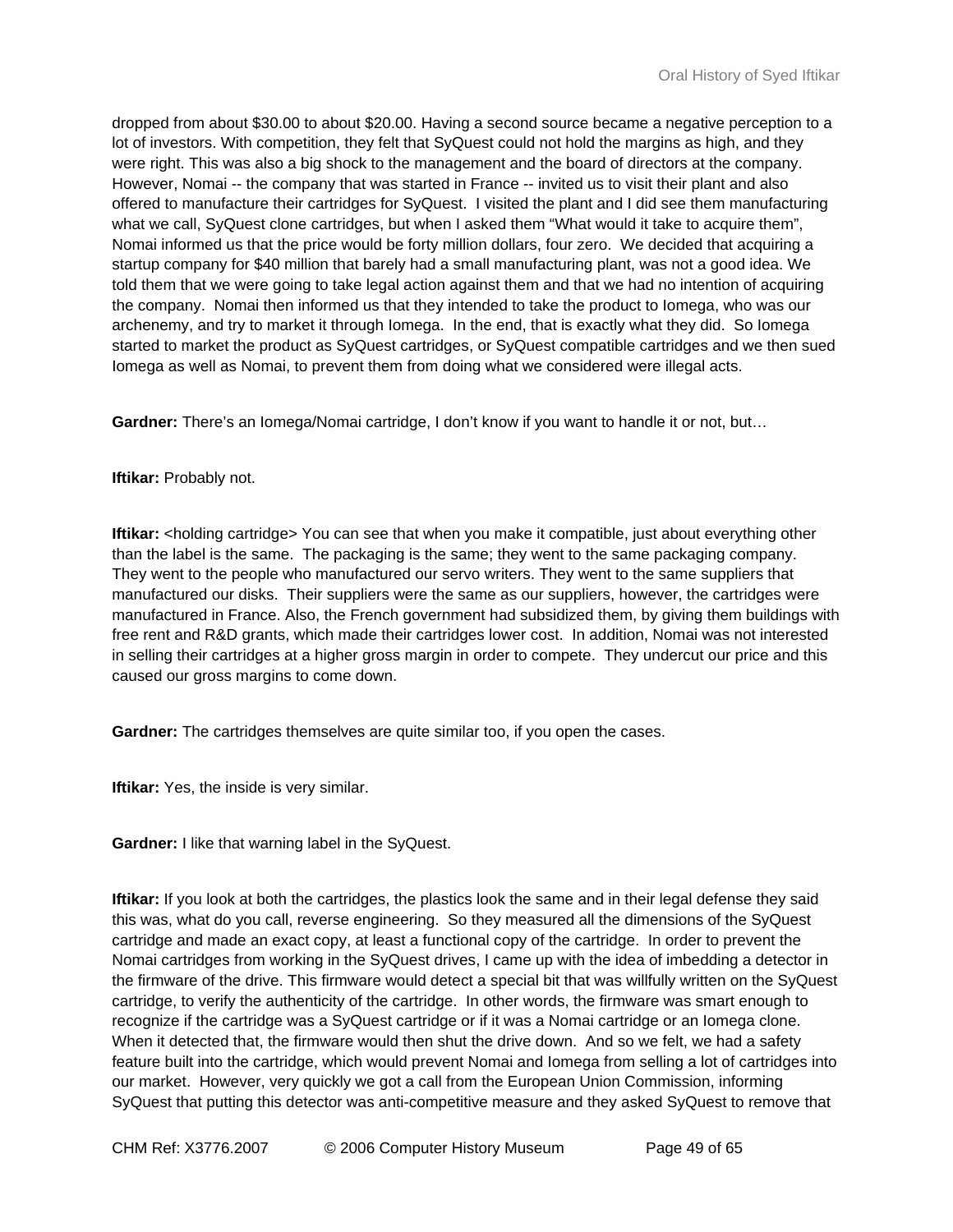if we intend to sell the cartridges into Europe. That was another disappointment on top of the fact that Nomai and Iomega were selling low priced cartridges. We had to remove that detector in the firmware, which made Nomai and Iomega cartridges work on the SyQuest drives.

**Gardner:** You didn't have any patents on the cartridges?

**Iftikar:** We had copyrighted software and trademarks, and I believe we did have one patent on the door latching mechanism. But somewhere along the line, we must have fallen asleep. Our Singapore manufacturing plant decided that the latch caused a lot of manufacturing problems and defeated the latch although the feature was incorporated into the cartridges, but it was not being used. So the one patent, mechanical patent, that we had was ineffective. In other words, Nomai could design a cartridge without the latch and it would work.

**Gardner:** And you couldn't design a latch detector because you weren't using it either?

**Iftikar:** Since we were not using the latch, we couldn't add the latch back, because that would make all the cartridges in the field not compatible with the drives that we were shipping..

**Gardner:** You had mentioned SyDOS was an attempt for SyQuest to go compete with Iomega, do you think Iomega's attack at your cartridge business was a willful response or coincidence or?

**Iftikar:** Iomega, since SyQuest turned around, became a very small company. When SyQuest was first founded, Iomega was already a hundred million dollar company. And SyQuest had just started its operations. But over time, SyQuest became a much bigger company. In fact, SyQuest sales were three hundred million, whereas Iomega's sales were in the hundred and twenty million range. So they had to look at ways to undermine our business and also increase their business. SyQuest's venture into the DOS market did not affect Iomega; they were experts in DOS. I don't think we achieved our objectives of becoming a hundred million dollar division with SyDOS. Whereas Iomega was already a hundred million dollar company in the DOS market, but I think at that time, Iomega looked at every opportunity to derail SyQuest and to take over whatever business they could. When Nomai presented the cartridge, Iomega realized that our profits were in the cartridge. So by undercutting the cartridge sales, they effectively would cause serious damage to SyQuest. I think that was their motivation to go after SyQuest.

**Gardner:** The real challenge for SyQuest against Iomega wasn't the competition of cartridges was it?

**Iftikar:** No it turns out the ultimate challenge wasn't the cartridge. However, the cartridge did do the damage when the valuation of a company got cut in half. When we were the sole supplier of cartridges and drives, SyQuest was valued at about five hundred million. And when the cartridge price went below \$20.00 our market capitalization was about half. So in a sense it did do a lot of damage. However, ultimately, that did not cause the demise of SyQuest.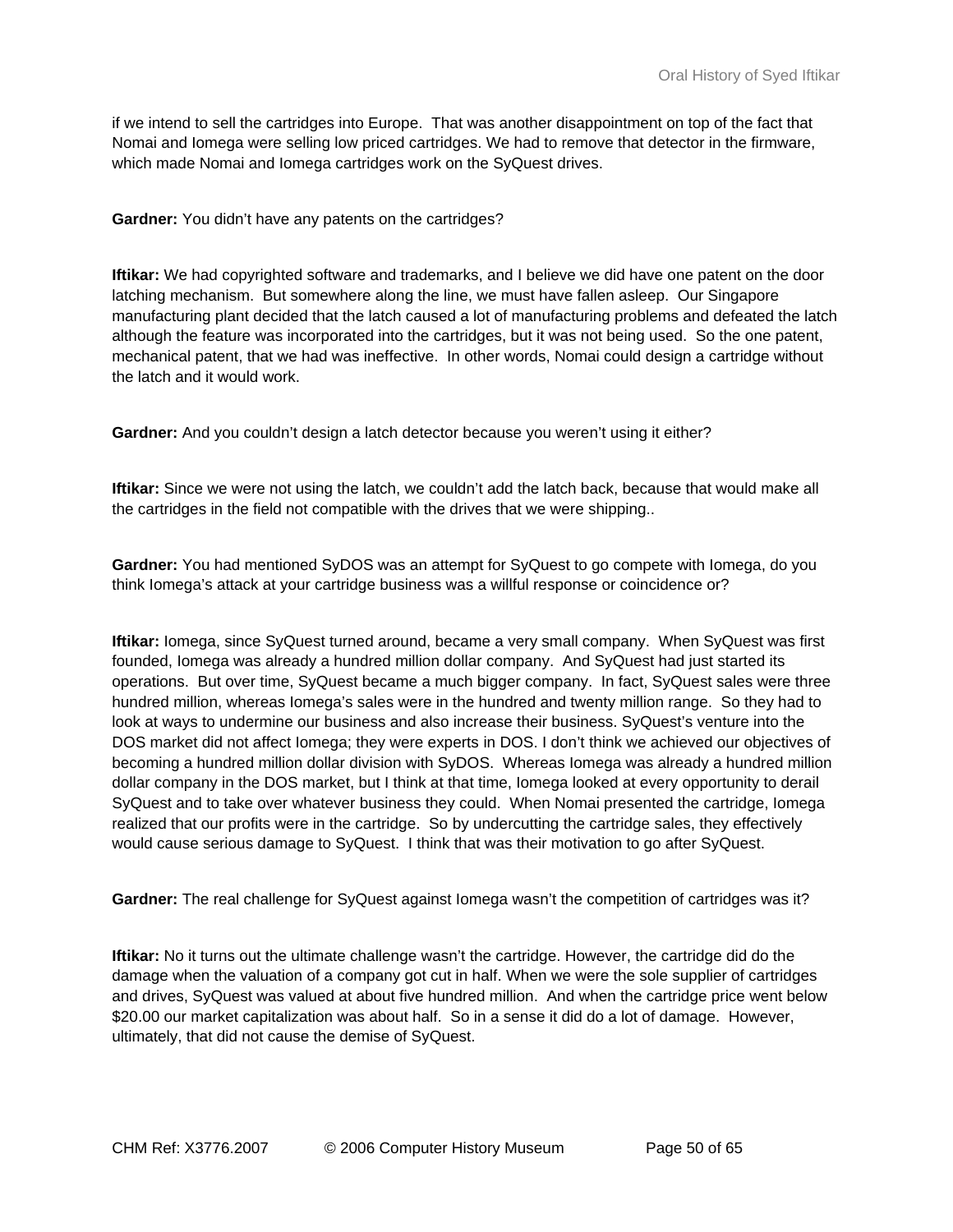**Gardner:** Do you want to tell us about Iomega's products and SyQuest's response? I'm thinking of course, of Zip, which began shipping in March of 1995.

**Iftikar:** I believe it was in 1993, or early part of 1994, Fuji approached SyQuest and they talked about – 'they' meaning Fuji, they talked to SyQuest about designing a floppy disk with 100 megabytes, using the Fuji media. I sent my Vice President of R&D, Eugene Berti to Japan to talk to Fuji. Eugene came back and was very clear about what the company's next product should be and that was a 100-megabyte floppy drive. So we brought it up to our marketing group and the then Vice President of Marketing, Joe Levine, said that the floppy was not going to be successful. At that time SyQuest was a high performance product company and we always looked at the floppy or the Bernoulli drives as inferior low performing storage devices. Our marketing was very adamant, that we don't even waste our time thinking about this 100 megabyte floppy. Well I remember the day when Eugene came to my office really upset and said if we didn't do the floppy, the chances of our company surviving would be questionable. And then six months later Iomega made the announcement of the Zip drive before shipping their zip drive and detailed out the specifications of the floppy. I remember three of my key or major AMOS came to me personally and had a meeting with me and insisted that I should look into a response for Iomega. I then convened a worldwide marketing meeting with all the marketing managers from all over the world. I remember it was a three-day meeting, chaired by Joe Levine. At the end of the three days, they gave me a summary of what they'd decided and I saw a slide on the screen that said Iomega's Zip will be a zippo, that kind of summed it. And when the three customers of mine were so adamant about the possibility that Zip may destroy our business, I told my marketing team that I did not accept their recommendation. Their recommendation was not to worry about the Zip and that we should focus on the 600 megabyte drive, 5 1/4 inch drive that we were designing. So right after that, the VP of sales and marketing came to my office and said, "You know Syed, if you overrule us, then why do you have these 22 people from all over the world working in the company if you cannot listen to what they have to say?"

**Gardner:** This is Leon?

**Iftikar:** This was Everett,

**Gardner:** Oh, Dave Everett.

**Iftikar:** Dave Everett. Dave Everett asked me to give him six months to prove that the marketing people were right.

**Gardner:** This would be late '94 early '95?

**Iftikar:** It would be late '94. That's one of my many regrets that I have. The management books they say, a good manager listens to all of his people, but ultimately he has to make his own decision. Well I did make my decision and that was to follow the recommendations of my marketing team. At the end of six months, Iomega started to ship the Zip drive and it really took the market we were in by storm. They did a great job of product positioning and marketing and SyQuest now found itself in a catch up mode. But we still thought as big as we were; we were three times bigger than Iomega, that we could still catch up with the product that they had, or at least with a compatible product. But instead of using a floppy drive, we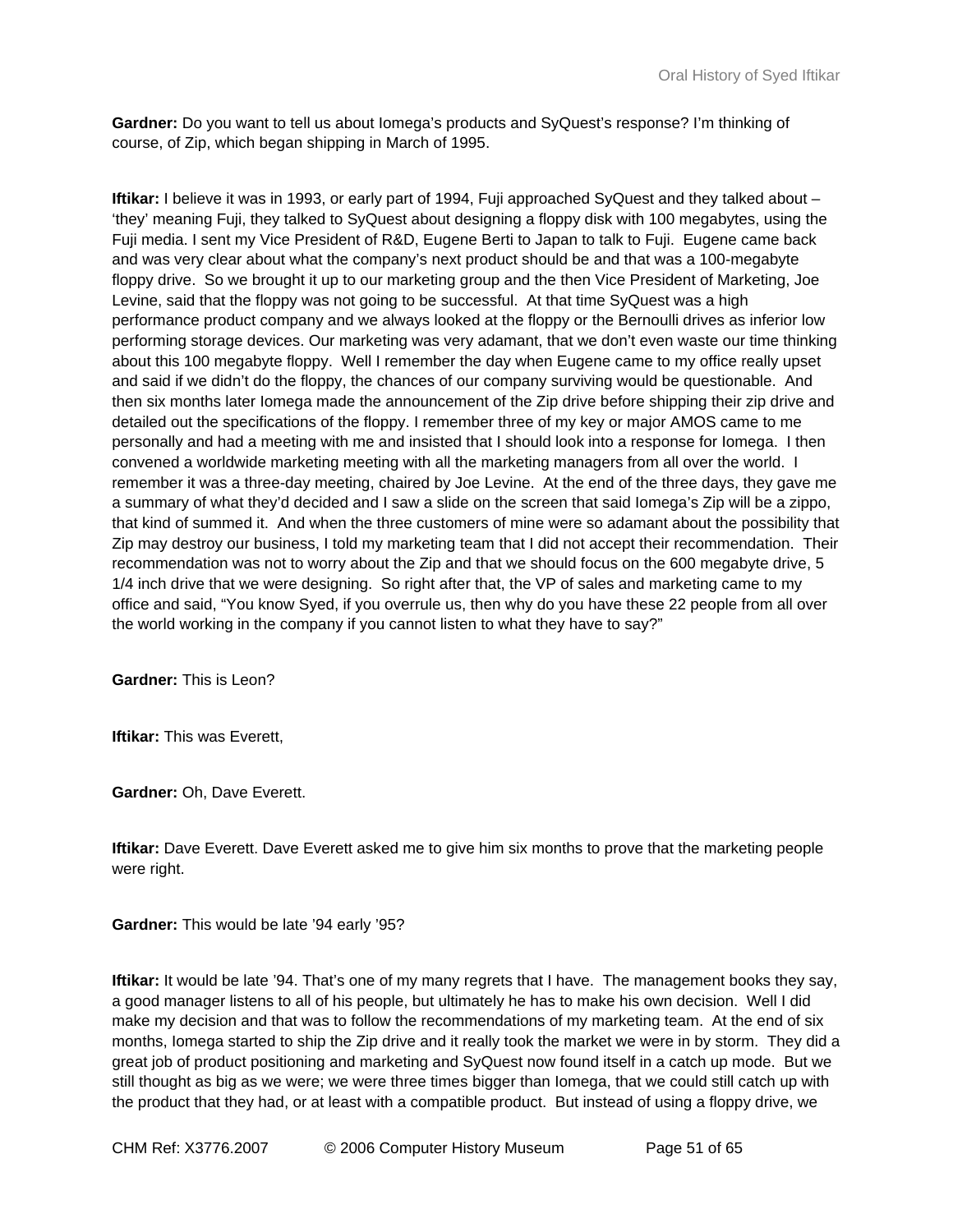tried to use a hard disk in order to cut the cost to match the Iomega cost. We had to remove one head and use a single sided disk drive. We then went into a crash program of cost reduction. This time I went to Al Shugart of Seagate and he was kind enough to sell me disks that were good on one side for \$3.00.

**Gardner:** Which then were \$12.00 to \$15.00?

**Iftikar:** At that time we were buying for \$10.00 to \$12.00.

**Gardner:** So that's a substantial cost reduction.

**Iftikar:** This was a great cost benefit and I have to give credit to Al, he helped me there. So the disks were now priced at \$3.00 single sided. The heads used to cost in the same range of \$10.00 to \$12.00. By going with only one read/write head, we also lowered the cost by about \$12.00. But this was in desperation. We tried get this drive out in the market as quickly as we could. But we couldn't overcome the Iomega marketing momentum. It was not just SyQuest there were other people besides Iomega who were designing floppy drives with 100 megabytes. I think there was a start up company; I believe called Insite that was headed by an ex-Memorex general manager called Bill Sousa that was designing a floppy too. They introduced a 100-megabyte, that I believe was a better drive which later on Imation acquired and marketed. But even Imation and Insight couldn't stop Iomega. Iomega's drives completely took over our market. It was another shock to the company and the management. We always thought once you establish a standard, and we were the standard in the removable cartridge, it would take a longer time for a standard to be destroyed. So the company thought we had at least two years before we would really see the impact of Iomega, we felt that two years was sufficient to design other drives that would save the company. But to our surprise, we must not have been a good standard, because within six months our revenue dropped from 100 million a quarter to 20 million. The company could not survive such a drastic change in revenue and profit. We had at that time over \$50 million in the bank that got quickly depleted with the massive losses.

**Gardner:** This would be '96 we're talking now or?

**Iftikar:** It started in late '95 and by the first quarter of '96, the company's cash reserve were pretty much depleted.

**Gardner:** The one head product you responded with was the EZ 135. It was in production for about a year.

**Iftikar:** I believe so.

**Gardner:** According to the research, it began shipping in August '95 and was replaced by a double capacity version in the third quarter of '96 calendar. And according to the 10K issued, the product lost money its entire life. So the cost reductions simply were not enough to match.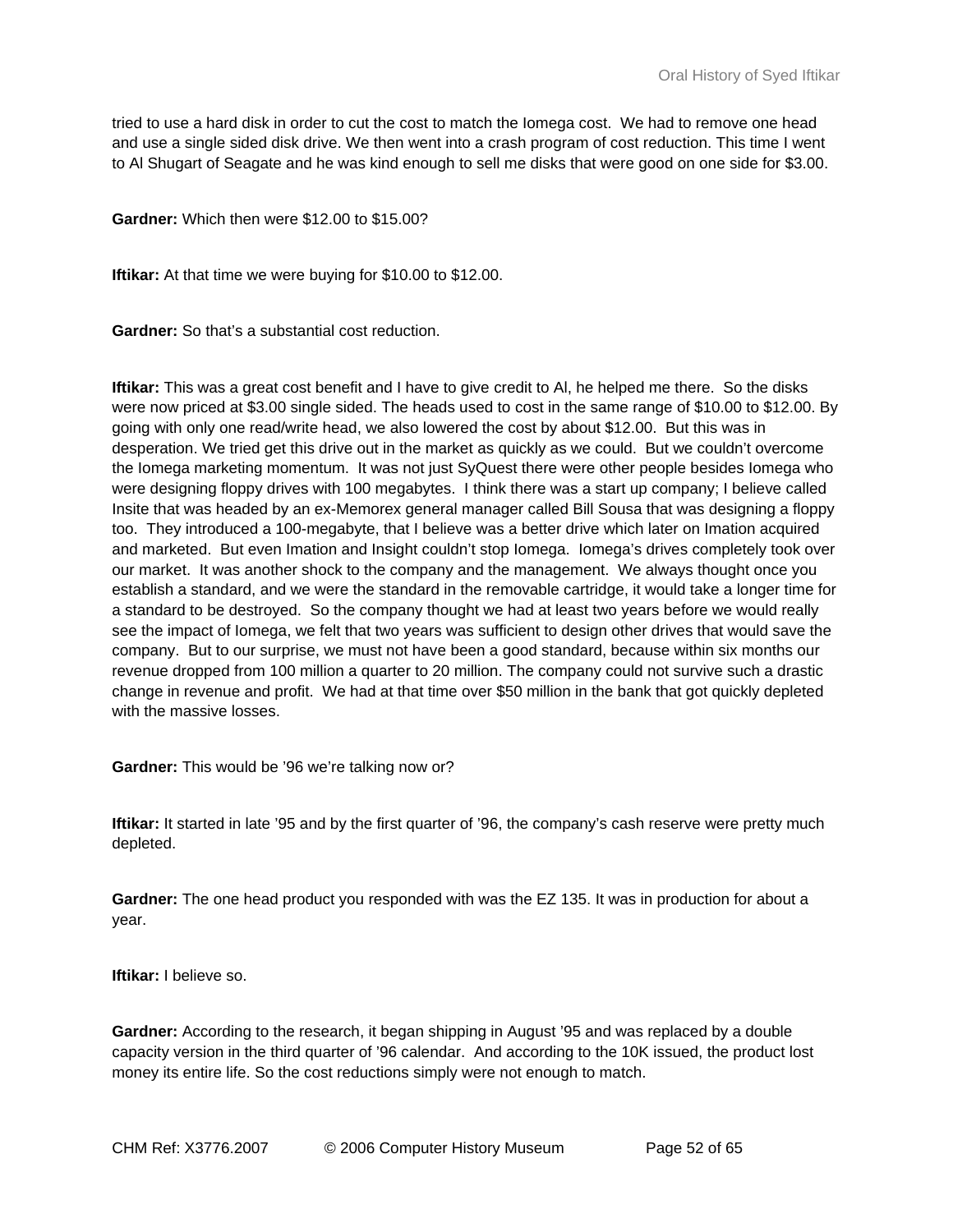**Iftikar:** Not enough to match Iomega because they had a fundamentally different model. We were still selling to the AMOS and not directly to the retailers whereas, Iomega could go directly to the retailers. So phasing the AMOS out took a lot of time and we couldn't bring the price down to the end user as quickly as we could because we were losing money on the single-headed disk drive.

**Gardner:** My recollection is the Zip came out at \$199.99 for the drive and SyQuest's retail – This is Fry's price -- and at the same time the SyQuest drives were in the \$300.00 to \$500.00 price range. But more importantly the media price, Zip 100 megabyte for \$10.99.

**Iftikar:** No it's \$19.99.

**Gardner:** Was it \$19.99?

**Iftikar:** \$20.00.

**Gardner:** \$20.00. And again SyQuest's cartridges were at that point about \$30.00.

**Iftikar:** \$40.00.

**Gardner:** Even a \$100.00 for some of those.

**Iftikar:** Yes. The low end was about \$40.00.

**Gardner:** By the way, my disagreement with Tim Mahoney was when he priced the Iota cartridge at \$100.00. When he tried to introduce that in the DOS market, \$100.00 for a 42MB cartridge, that in retrospect was probably not a good pricing decision.

**Iftikar:** Why's that? Especially with no competition.

**Gardner:** Well, competition did come along; who knows what would have happened if he'd priced it at \$39.99 or something.

**Iftikar:** You know Tom, when you dominate the market and there's no competition, you could pretty much price it as high as you could go until the customers start to balk at the high prices. That's why they say that competition is good for the end user. As soon as there's a competitor, you have no choice but to lower the price. So, I guess that, when Tim Mahoney was quoting a \$100.00 price, there was no competition at that time.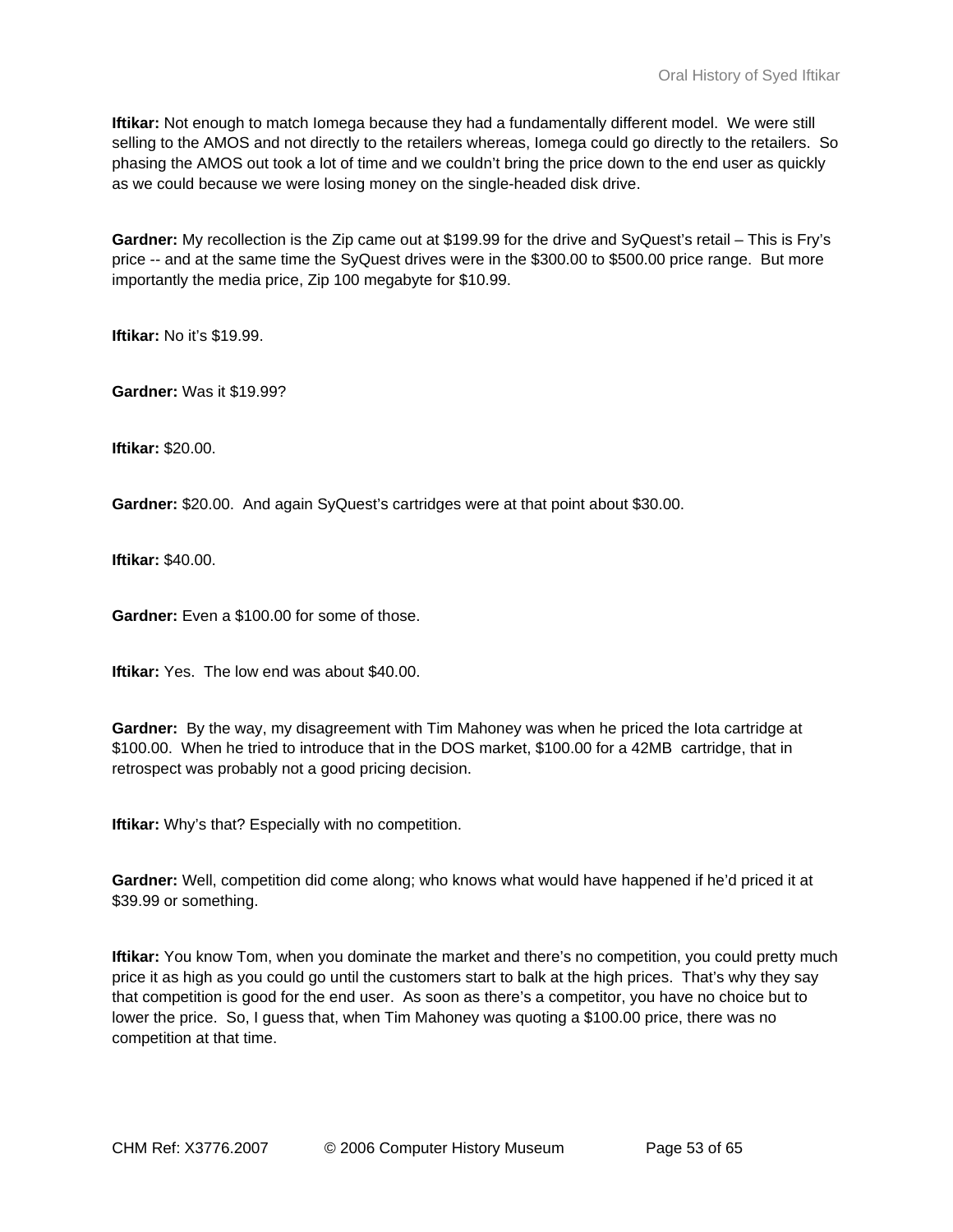**Gardner:** There's another theory though that says eat your own children, because if you don't the competition will eat them.

**Iftikar:** That's right. It's hard to make that decision when you're doing well and you're dominating the market and that's what happened to a lot of companies. Look at IBM, Control Data, Imprimis, they were all in the storage business, but they're not here today.

**Gardner:** I think SyQuest decided that the Iomega cartridge cost \$3.00. The folks there spent a lot of time reverse engineering and cost analysis on the Zip product and my recollection was the folks concluded the zip cartridge cost \$3.00 or something like that.

**Iftikar:** Well I think SyQuest did come up with the higher cost estimate, but I heard from Nomai that Iomega's cartridges actually cost like \$1.20.

**Gardner:** Oh, okay.

**Iftikar:** They had low cost because they were vertically integrated, that was one thing that Iomega always had done, even from the Bernoulli days. They would cut the cookies for the floppy drive. They had plastic molding machines. I saw plastic molding machines in their manufacturing plants. They were truly vertically integrated on the cartridges. So when Nomai tried to clone Iomega's Zip cartridges, they realized that they had to come as low as a \$1.20 to match Iomega's cost.

**Gardner:** So they must of bought the sheet material from Fuji.

**Iftikar:** They bought the sheet rolls from Fuji.

**Gardner:** When Fuji approached SyQuest, was the drive, did they have a drive concept or was it strictly a media approach.

**Iftikar:** No, Fuji wanted us, SyQuest, to design the drive and then Fuji would then supply the floppy for us. That's how Eugene Berti had worked out an understanding with Fuji.

**Gardner:** Now the Zip drive in my opinion was a breakthrough in low cost drive design. For most of us disk drive guys looked at it as a terrible design; it broke all our rules. But I mean they were selling them for \$199.99 retail and I think again we concluded the cost, their manufacturing cost was substantially lower and they actually had some margin in that product. Do you recall any of that analysis?

**Iftikar:** Yes. When Iomega positioned the product, they really positioned it as a very low cost device. They integrated the housing with the drive. There were no two housings like SyQuest. In the SyQuest case we had the drive, base plate, the cover and the front bezel, that itself was a housing enclosure. And we would take that drive and install it inside another metal or plastic enclosure. So the additional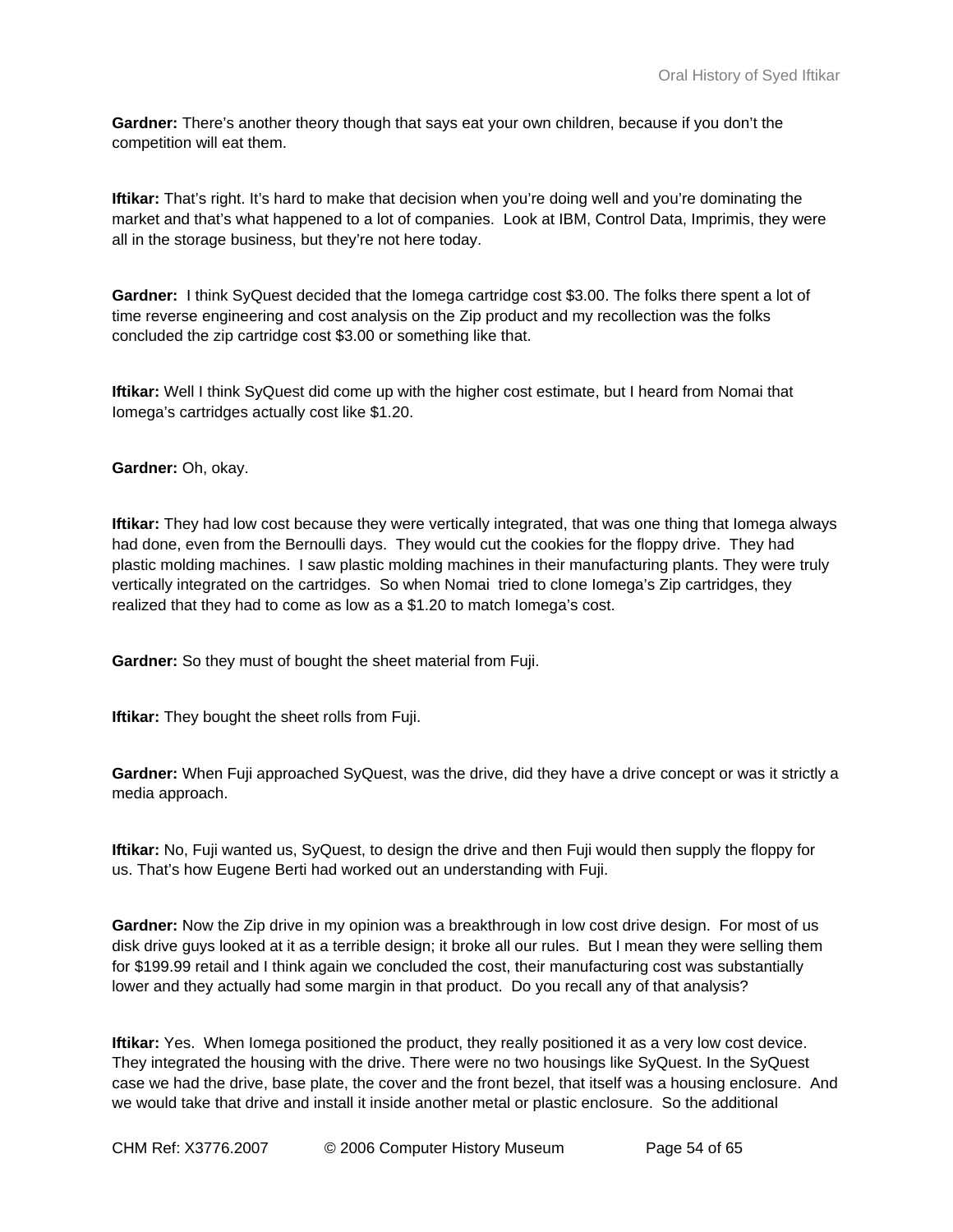enclosure itself would cost money. Iomega did away with that. They looked at every component in the drive and they really did a good job of positioning the product at a very low price.

**Gardner:** As I recall, I mean, they didn't use any ball bearings in the actuator. They didn't even use metal sleeve bearings. They had plastic sleeve bearings on rods, which bent if you actually looked at the drive, the carriage, the rod actually bent. Which as a mechanical engineer I think you would say is a risky design?

**Iftikar:** Well when you look at it, we have to find things wrong with them and yes we did say that most of the design was done cheaply and it would not hold up to the rigors of a disk drive. But we forgot that for years Iomega has been a floppy drive company, and we also forgot the fact that we were not a floppy drive company, we -- SyQuest, we're not a floppy drive company. So Iomega exploited their knowledge of ball bearings, of cartridges and of plastics. They were really and truly experts in that field. And so when we looked at it, Tom, we looked at it through a different set of eyes. We are used to great ball bearings, very high precision, very reliable ball bearings which cost a lot of money and so we looked down at the design of the Zip drive. But as history would prove that low cost design was very reliable and people -- customers, immediately started switching to that design. So much so that Iomega became a billion dollar company very quickly after that. Actually they achieved 1.8 billion. At SyQuest for ten years we wanted to become a billion dollar company, but never did.

**Gardner:** Yeah I remember they had some terrible reliability problems. There was a famous clack clack problem, which is all over the Internet. But every place you looked in that drive, and the head load mechanism was, and SyQuest was expert in head loading, and it bled a lot to get it reliable and I remember the engineers at SyQuest looking at that saying "My God", but it worked it was reliable enough. I think that's the, the disk drive guys had a certain expectation in design reliability that was beyond what the market needed. And Iomega was sufficient, not elegant, but sufficient.

**Iftikar:** You know, like many new products they went through many reliability problems, but they resolved them. It wasn't bad enough to destroy the company. They had enough resources and enough cash flow to fix problems on the fly.

**Gardner:** Oh I think they got up to about 12 Zip disks per disk drive. I think.

**Iftikar:** I think they did sell a lot more drives, cartridges than SyQuest ever did.

**Gardner:** Yeah, no it was, after I left SyQuest I tracked that for intellectual curiosity and the number was astounding. But it's not very far from what we thought we were going to achieve at SyQuest, but it was an impressive business; they were a cartridge company like SyQuest.

**Iftikar:** Yeah, with a cost of a \$1.20 and they sold it for \$20.00, that's great marketing.

**Gardner:** I think they sold at \$10.00 retail.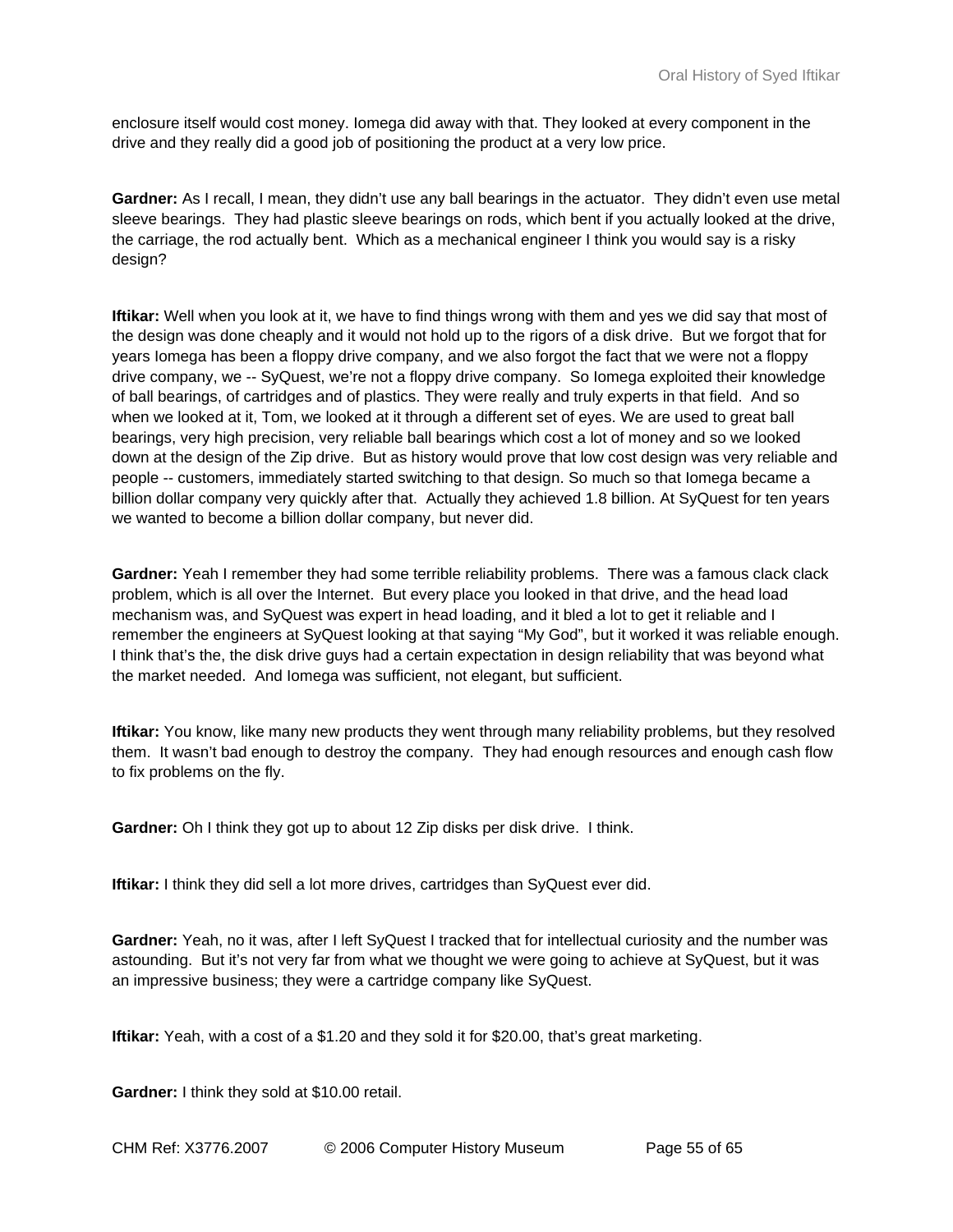**Iftikar:** Eventually yeah.

**Gardner:** But still I mean the margin opportunity there is great. Actually let's cut right now and we'll continue after break.

**Iftikar:** Okay.

END OF TAPE TWO

**Gardner:** So at the low end SyQuest's low-end businesses were impacted by the 100-megabyte Zip. Iomega also came out with a high-end product. Tell me about SyQuest's experience with the high-end market segment.

**Iftikar:** I think within a year of introducing the Zip drive Iomega came up with a high-end 1-gigabyte JAZ drive-- called a JAZ drive, and that also caught us by surprise. Because at that time SyQuest was designing a 600-megabyte single-disk five and a quarter-inch drive, or 3½-inch -- I don't recall which size it was. But it was 600 megabytes. And as soon as we saw that Iomega had leapfrogged us, there was no point in going with the 600 megabyte. We cancelled that program and came up with the SyJet that was a 1.5-gigabyte drive. And again by the time the product came to the market we were, I believe, more than a year, behind Iomega.

**Gardner:** My research suggested that the JAZ began shipping in December '95, and the SyJet 1.3 - which became 1.5 when it shipped -- was announced in MacWorld in January '96 and began shipping at the end of '96. So that would put first units to first units, but I think Iomega's volume showed SyQuest's ramp was not as fast as Iomega even. So it was in effect more than a year late but 50 percent higher capacity.

**Iftikar:** Yes. But I think Iomega's JAZ -- I'm not sure -- peaked in 1995. They sold the highest volumes in 1995. So if SyQuest sold our product after 1995, Iomega was already in very high volume. And again, we played catch up with a company that was hemorrhaging. We did not have enough money for marketing and things like that. So it was very difficult to catch up.

**Gardner:** The real question is -- if there was a space that SyQuest owned, it was the space that JAZ came in. How did they beat you by a year?

**Iftikar:** Well, we had the misfortune of demonstrating a prototype two-disk version in one of COMDEX' computer shows as a future technology. And I believe it was either 1993 or '94 when we demonstrated a two-disk drive -- 3½-inch or 5¼-inch; I don't really remember the size of the platform, but I do remember the two-disk version. And we had no intentions of introducing that product right immediately afterwards. Usually the norm for disk-drive companies -- when you make the announcement, you're either shipping it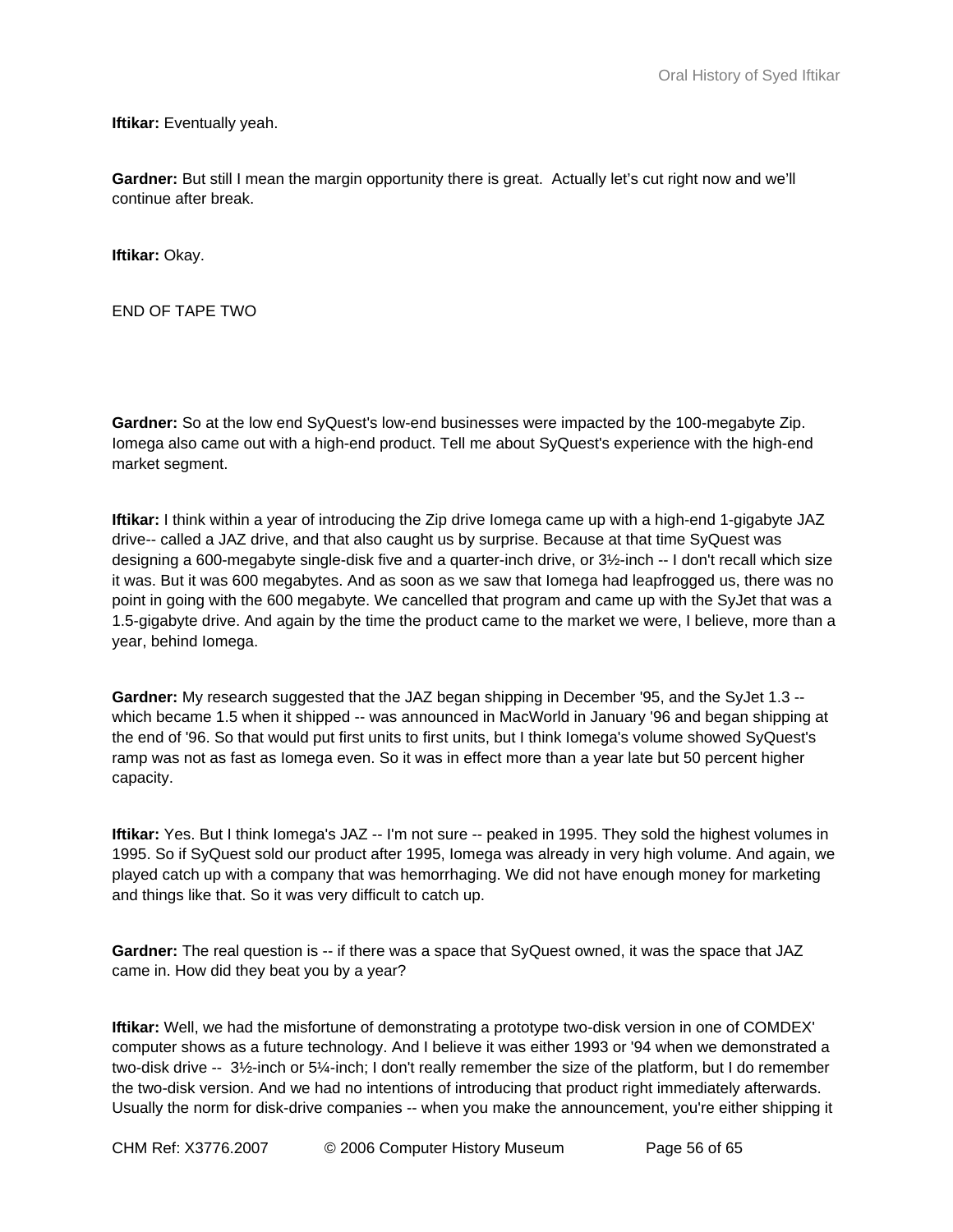around that time or within three months. But this was not really an announcement. It was more like a technology path for the company. And in hindsight that was a mistake, because Iomega saw it and immediately embarked on a program called JAZ while we had no programs for the two-disk at that time. And that was a mistake in hindsight -- letting the competitor know what you are thinking.

**Gardner:** At that time, state-of-the-art '95 was probably about 500 megabytes per 3½-inch disk.

**Iftikar:** Yes.

**Gardner:** So, you know, if you wanted gigabytes or the capacity you had to go to two disks. So you think Iomega took your idea and ran with it and used it then to seal the fate of SyQuest?

**Iftikar:** It's not a matter of what we think. We had already displayed the product, you know, Tom -- and any competitor when he sees a new product -- and especially from a competitor who is much larger than Iomega-- why wouldn't Iomega work on that? And they also had a new CEO at that time that was hired to turn the company around. And he focused on both the Zip and the JAZ – actually, he focused first on the Zip and immediately started on the JAZ program at the same time.

**Gardner:** And he really changed the market -- did the AMOSs disappear as a consequence of Iomega marketing approach?

**Iftikar:** The good news about Iomega was that the consumers benefited. The bad news about the Zip is that the entire AMOS companies -- and there were lots of companies -- and there were a lot of employees working in the AMOS companies that along with SyQuest pretty much disappeared. Right after we introduced products that were plug-and-play like Iomega, the AMOS had no other business, and one-byone they all disappeared.

**Gardner:** That EZ135 announcement was a first for SyQuest, wasn't it? In the sense of being retailoriented?

**Ifitikar:** Yes. In order to compete with Iomega and to get the company back into a profitable mode, we desperately looked at various options. And one was to hire Rod Braido, who was one of the AMOS that got affected. We asked him to put together a team and a marketing plan and a product that would compete with the low-end Iomega products. And that's when Mr. Braido came up with this EZ 135 disk drive. That was sold directly to the end-users.

**Gardner:** And you launched in a whole different way than the way SyQuest had traditionally done a product launch. I mean it was a different channel and a different marketing?

**Iftikar:** Yes. Because the product did not go to the AMOS channel. We pretty much did what Iomega was used to doing. So we got a big space at COMDEX, as big as Iomega, and we had the booth designed to show that we were an end-user company. And the marketing literature, the brochures and the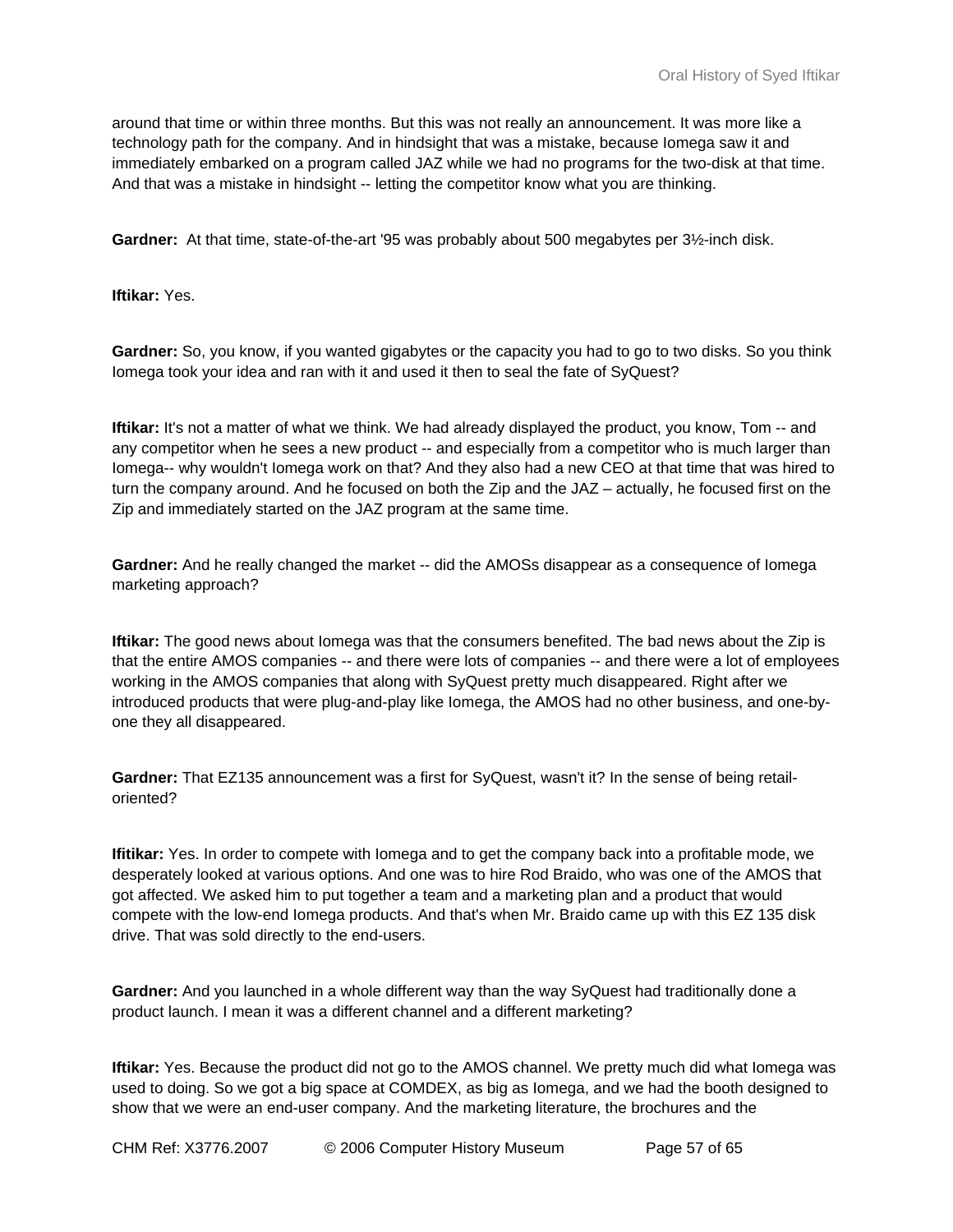presentations were pretty much like what Iomega would have done. Even the posters pretty much looked similar to Iomega in terms of the average person endorsing the drive. That was a big thing with Iomega, how they used their stuff. And so we came up with a similar marketing. So we tried to copy Iomega in what they did best in their marketing.

**Gardner:** I forgot "stuff." That was their word wasn't it?

**Iftikar:** Yes. Protect your stuff.

Gardner: So shortly thereafter you left SyQuest -- you resigned on June 13<sup>th</sup>, 1996. Anything about leaving you'd like to share?

**Iftikar:** Well, after 14 years of running the company, having both good times and bad -- towards the end having very good times after we went public -- then we were caught off guard. Even though there were enough warning signals, I felt as a CEO that I should leave the company. So in the December meeting of the board in 1995, I turned in my resignation to the board and I told the board that we should hire a new CEO to run the company. Well, by this time a lot of investors who had invested in the company at a higher price saw their stock go from \$30 down to about \$6, especially one little old lady from the Midwest called me and said she had invested \$10,000 of her savings, her life savings, into the company -- only to watch it go down to almost nothing. That made a big impact on me, and I said that it was time for me to leave the company. Anyway, in the board meeting the board convinced me that I was the technical architect and asked me to stay on and not leave the company. But at the same time, we talked about bringing in some new managers to help the company in the turnaround. We had those discussions for about like three months. And so around the March timeframe of the following year we hired -- I wouldn't say we hired. We brought in a new board member, Ed Marinaro, and around the March timeframe we talked about making him the chairman. I was opposed to the idea of bringing a new man in as management while I was still in the company. And I mentioned to the board I didn't think it was a good idea. Either I would turn the company around or we'll bring in new management to turn the company around. I didn't see any point in me being in the company. And once again the board talked me into staying with the company but bringing in new management to see how it works. So in the June timeframe of 1996 we had a chairman, a CEO -- that's myself -- and a president of the company. I decided to give it a try, but after one week I realized that I was only a figurehead -- and I didn't think it was in the company's interest to have three high-paid executives running the company when one happens to just sit there as a figurehead. So Tom you're right, I resigned on June  $13<sup>th</sup>$  I believe.

**Gardner:** The president was?

**Iftikar:** Ed Marinaro was the chairman, Harper -- Ed Harper was the president. I guess he ran a tape drive company for Hewlett-Packard in Colorado.

**Gardner:** Yeah. I'd forgotten about Ed. And so you left, but you didn't get out of the cartridge business did you?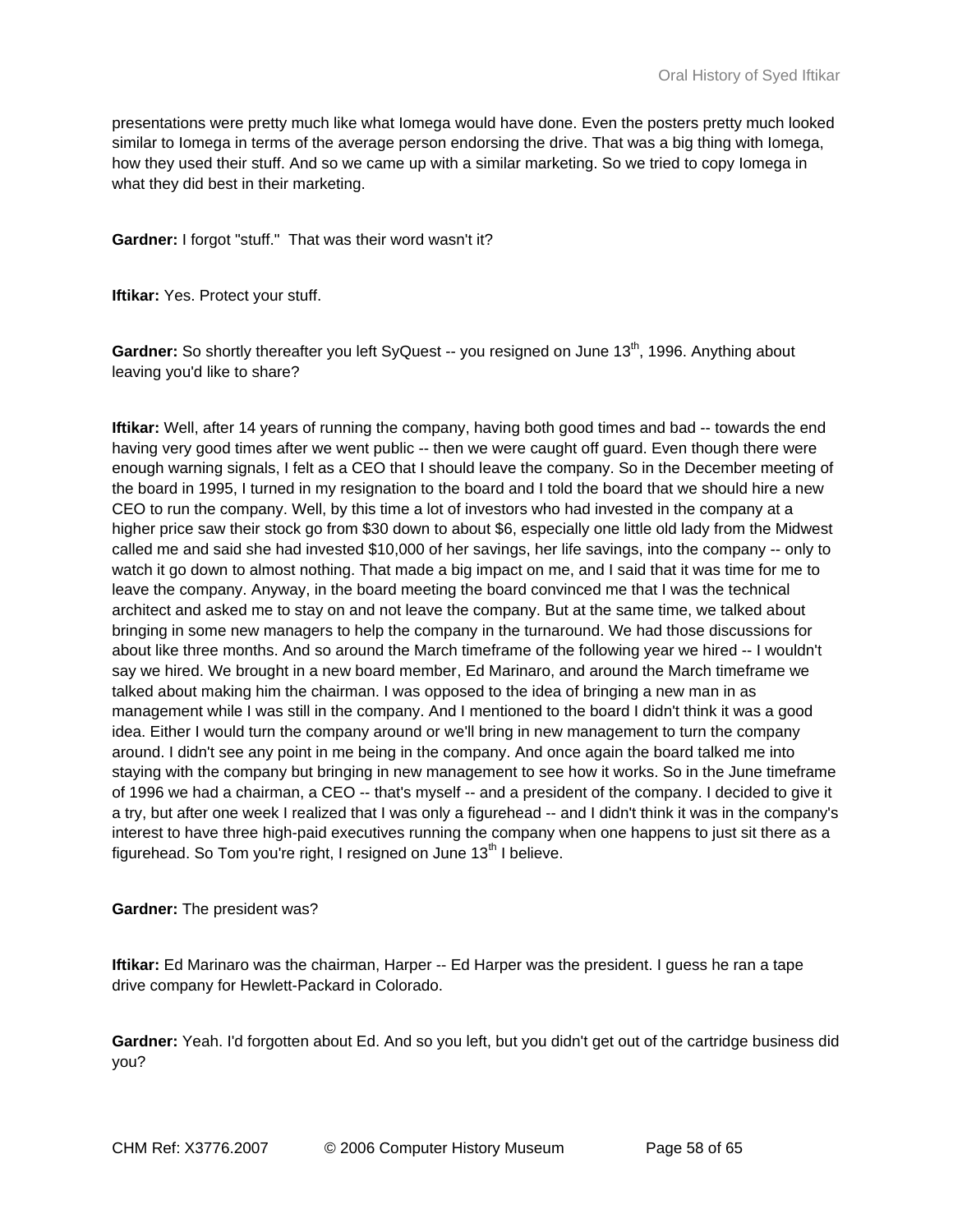**Ifitikar:** No. I'm -- like I said, you'd mentioned a while back I'm a serial entrepreneur, and I can't just stay home and do nothing. So after I left SyQuest I started my third company called Castlewood Systems. And again, it was a removable drive. Ever since I left Seagate I focused on designing removable drives. Because I always felt that there was a market for backup and other functions that the fixed drive is really not suited-- is not well suited for. So at Castlewood we wanted to introduce a removable drive that could play a full-length movie. My initial goal was to design a 4.7-gigabyte minimum capacity removable drive and to focus on the video applications -- not so much data. So Castlewood -- the name in itself kind of implies the same. I coined the name Castlewood from two companies. In Hollywood there's a studio called Castle Rock Enterprises, and that's a film studio. And the "wood" came from an audio company called Kenwood Stereo Systems. So we said, "We will design a drive with audio in mind and video in mind." And that's how the name Castlewood was coined. And so we targeted this product for VCRs and movie applications.

#### **Gardner:** The 4.7 gig capacity coming from the DVD space?

**Ifitikar:** Well, the DVD had just made announcement, and the 4.7 came from the DVD -- but they were very high priced. And at that time the DVDs were selling for over \$1,000, and we thought that Castlewood would come up with a product, again, in the \$200 range that could easily overcome the cost barrier that the DVDs had. And we would do well by signing up a lot of OEMs. But when we got the technical team together, we realized that the head/media combination at that time could not-- the head/media could not produce a product that would give us a capacity of 4.7 gigabytes. At that time, on a single disk the hard drive companies like Seagate, Maxtor had two gigabytes of capacity. So we had no choice at that time to either wait until the magneto-resistive heads were available to design a 4.7 gigabyte drive, or put two disks inside a cartridge, or to go with a half-capacity 2.3 gigabyte or 2.2 gigabyte drive that we came up with. So in order to generate some income, our marketing guys at Castlewood did a market study and said that there was no competitor with the 2-gigabyte product. Iomega did not have a 2-gigabyte product, SyQuest did not have a 2-gigabyte product. So we would introduce a 2-gigabyte product as a steppingstone towards a 4.7 or 5-gigabyte removable product. So that's how Castlewood got started.

**Gardner:** Just backing up for a second, you were involved early on in PVR, personal video recorder, while still at SyQuest. Wasn't there an arrangement with a Japanese company to do a -- this now predates TIVO -- to do a PVR with a removable cartridge device? Or was that at Castlewood?

**Iftikar:** No. I don't recall any PVR at SyQuest with a Japanese company.

**Gardner:** Maybe -- did you do that at Castlewood?

**Iftikar:** At Castlewood, yes.

**Gardner:** Okay. **Iftikar:** That's okay. You're doing great compared to what I can remember.

Gardner: But I remember -- I have strong recollection of Syed Ifitikar with a removable media personal video recorder. And I guess I moved that, but that was a Castlewood experience?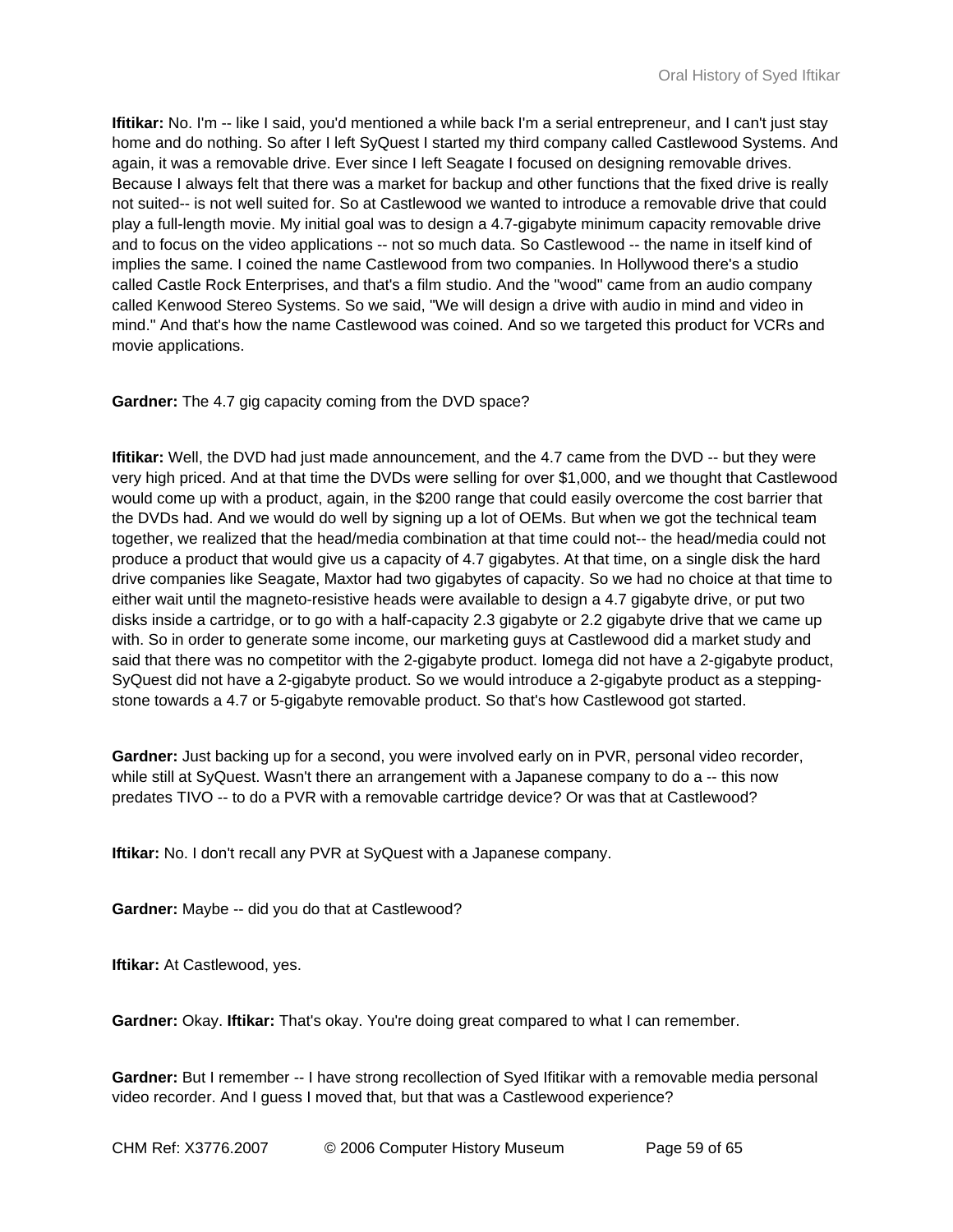**Iftikar:** Yes. The only Japanese company that I was involved with at SyQuest was Hoya Glass. We were thinking about introducing glass. So I met the CEO of Hoya Glass. In fact, Hoya invested in SyQuest. But that's the only Japanese company at SyQuest. However, at Castlewood the whole company strategy was to go raise the money from OEMs. I approached some venture capitalists about starting Castlewood, and one of them was Floyd Kvamme of Apple fame. And I mentioned to Floyd that, since this will be my last company, meaning Castlewood, that I would like the employees to retain 50 percent of the company when it went public. And Floyd's advice was that in order to do that he said I would be better off to raise the money through OEMs and not the VCs. Because ultimately, in a typical company, the VCs end up controlling 80 percent and the employees end up with 20 percent. So based on his recommendation, I went to Japan. And I did sign up quite a few Japanese companies-- one of them was Sanyo -- Aiwa, Sony -- most of them became investors in the company. I was able to raise the initial money through corporate investors in addition to me personally putting some money in. So Castlewood was funded mainly by corporate investors-- and most of them were Japanese.

**Gardner:** And I have a strong recollection of a personal video recorder a -- I guess a Castlewood cartridge built in, which was shown at some show?

**Iftikar:** Yes.

**Gardner:** When? What? Who was the company?

**Iftikar:** Well, we had Sanyo.

**Gardner:** Sanyo?

**Iftikar:** Sanyo had a video recorder. Sony had -- I'm sorry -- Aiwa had a video recorder. But the one we displayed was a Sanyo recorder, PVR.

**Gardner:** That was pre-TiVo right? I mean it was… ?

**Iftikar:** That was before TiVo.

**Gardner:** So I mean it looked -- well TiVo hasn't done well financially, but they certainly have a market name.

**Iftikar:** They have a market name. People are using TiVo. I have two TiVos at home. Yeah, that was before DVD became ubiquitous, before DVR like TiVo became popular. And that was, I believe, the interest from the OEMs to finance Castlewood.

**Gardner:** By the way, saying we have -- I have two TiVos also -- and saying that we have two TiVos make us sound leading edge. But I know at least one person who has six TiVos in his house. TiVo hasn't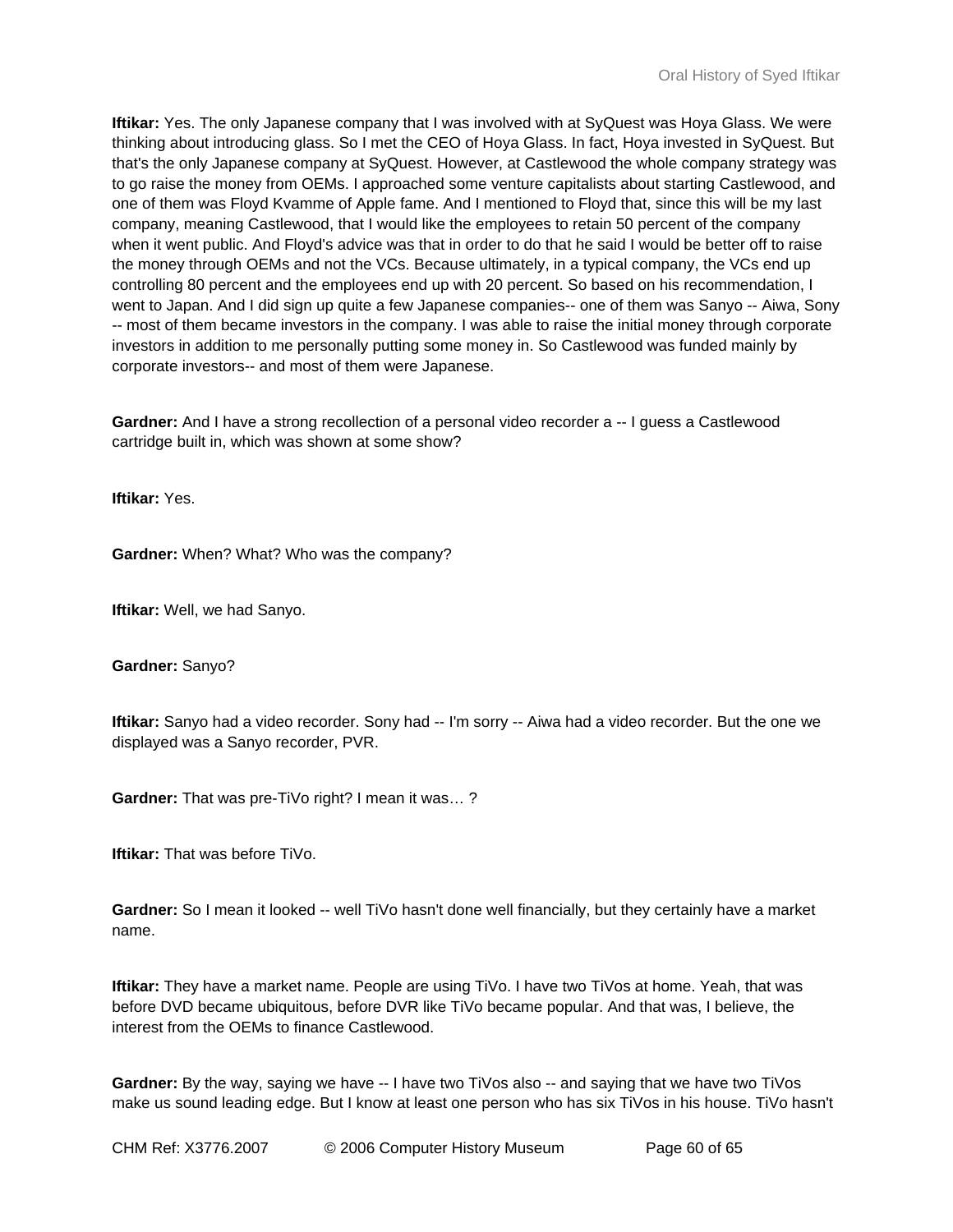made a nickel, but they certainly established the brand. Now, unlike your previous companies, Castlewood was not vertically integrated. You contracted most of your manufacturing.

**Iftikar:** Yes. We could have raised a lot more money to build a manufacturing plant, but the contacts I had were the OEM investors -- they gave me some insight into not doing manufacturing. They suggested that in order not to raise a whole lot of money I would be better off to subcontract the product. So Castlewood's strategy after that was very clear. We would try to market to major OEMs for the video applications, for the DVRs. That would be a major focus. If it happens to go into the PC and the data, that was okay, but our major focus was DVRs. And the second strategy we had was not to do our own manufacturing. So we would subcontract, and the subcontractors would build the factory at their cost. And they would even finance the product for 90 days for Castlewood. So this way our cash flow requirement would be much less. And that's exactly what we did. We…

**Gardner:** I bet you had a patent on the cartridge -- several.

**Iftikar:** We had several patents on the cartridge and drives. We also had good subcontractors. We had three subcontractors, one in Thailand and two in Malaysia, manufacturing the product. And they would finance -- and they did finance -- the product with 90-day terms for the company.

**Gardner:** Now you designed a product here in the States and built it in Thailand and other Malaysian--

**Iftikar:** Overseas.

**Gardner:** Overseas. How did that work out? How was the quality, how was the production ramp?

**Iftikar:** Any time you go overseas, communication becomes a big problem. So this becomes a major obstacle when trying to ramp up the product. We also found that most of the engineers would rather design here and did not want to go and live overseas for weeks on end. They would prefer to go there for a week, look around the place, teach the subcontractors how to manufacture the product, and come back home the next week. And this became a major problem for ramp up, for quality; although the subcontractors were very hard working, they really wanted to build the product well, but that was one problem we had to constantly overcome.

**Gardner:** And you did right? I mean as I understand it you had a fairly successful ramp and then ran into problems -- if I understand that.

**Iftikar:** Yes. We had three manufacturers manufacturing the product.

**Gardner:** All three manufacturing drives and cartridges or…?

**Iftikar:** All manufacturing drives and cartridges. And we had ramped up to 80,000 drives a month.

CHM Ref: X3776.2007 © 2006 Computer History Museum Page 61 of 65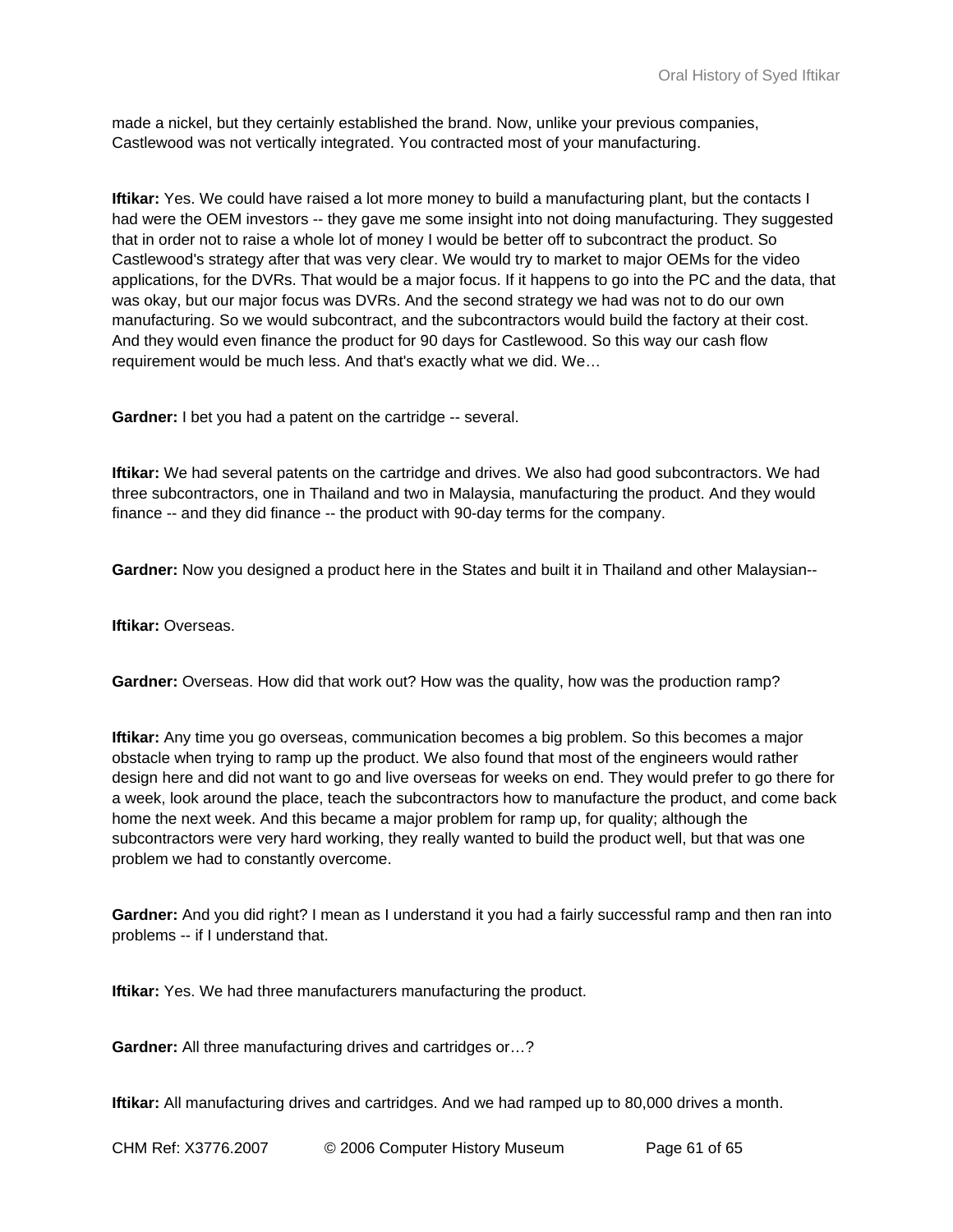**Gardner:** That's -- you know -- a million a year. That's probably exceeding JAZ.

**Iftikar:** Oh, yeah. At that time we exceeded JAZ for a couple of months.

**Gardner:** Even JAZ's peak rate I don't think -- I don't think JAZ got to a million a year-- annualized. That's a huge volume. [Ed. note: According to Iomega's 1998 10K peak JAZ production of 818k units in FY97]

**Iftikar:** Well, one advantage was we had all these OEMs. And we had people like Sony, Sanyo and the after market too. And then Philips had come in from Europe. And Philips expressed interest to buy 80,000 drives a month from us. They were already evaluating the drives.

**Gardner:** The application at Philips was?

**Iftikar:** DVR.

**Gardner:** DVR again?

**Iftikar:** All DVRs. So I guess we were on the top of the peak at just that moment. And then we were at that time -- we were shipping, or at least we were manufacturing, 80,000 drives ramping up. That particular month I remember -- it was February -- I don't know exactly which year. It was probably 2001 or 2000. We had just shipped 40,000 drives that month, and I was in Germany at the Hanover Fair when my technical support manager called me and said that we had problems. And he went on to explain that a majority of the customers and OEMs were finding a lot of problems with the drives in the field -- drive and cartridge in the field and that a lot of product was coming back. So from Germany I had to call all the subcontractors to stop production when they were already ramped up to 80,000. They had actually built 80,000 that month. And then we flew back home to figure out what was going wrong with the drives. And when we physically looked at the drive and the cartridge, we could not detect or discern anything wrong.

**Gardner:** What were the failure symptoms? What sort of problems were the…?

**Iftikar:** The failure was the drive would not read the cartridge. And that was a death knell. If you cannot read the cartridge -- and they would put a second cartridge in -- it will read the second cartridge. And after a couple of days the second cartridge will become ineffective. They'll…

**Gardner:** So the cartridges -- and like if you moved the cartridge to another drive it would not work?

**Iftikar:** It would not work.

Gardner: The cartridges were becoming…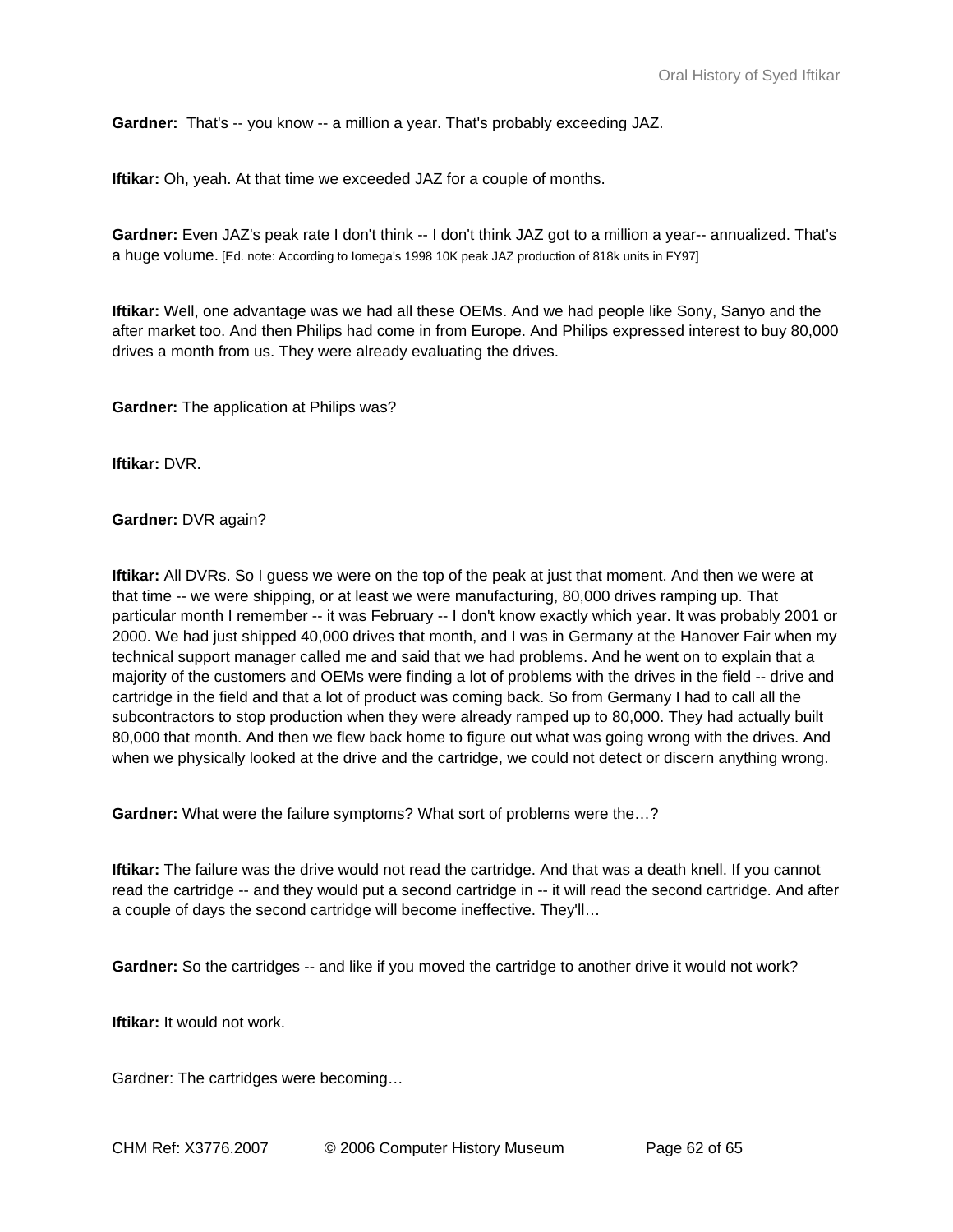**Iftikar:** Yes. The cartridges were bad.

**Gardner:** Bad. Okay. But the drive survived? It wasn't like the head had been destroyed? It was…

**Iftikar:** At that no -- this is what we got the feedback from the field. The feedback from the field was the drives were okay, but the cartridges were bad.

**Gardner:** So we have cartridges appear to be dying, drives appear to be okay. And you go back to California or Malaysia or…?

**Iftikar:** No. I come back to the R&D center in Milpitas, California. And it took us a long time to figure out what was going on. We sent the drive and cartridge to IBM Laboratory in Minnesota, I believe, to find out by chemical analysis what was wrong with the heads and the media. And after about a month of testing at IBM the IBM lab informed us that the glue that we're using to install a motor into the base plate was outgassing or evaporating over time. And this glue that evaporated from the base plate would then condense onto the disk and the heads, which would thereby mean that the heads are flying higher and the data is no longer detectable by the electronics of the drive.

**Gardner:** And it was both on the disk and the head.

**Iftikar:** It was both on the head and the disk.

**Gardner:** So if you put a clean cartridge in the head was flying lower…

**Iftikar:** A little lower and we were barely able to read.

**Gardner:** But as it, this then accumulated and it would fail.

**Iftikar:** It would fail.

**Gardner:** That's a tough problem.

**Iftikar:** That was a really tough problem because you could never rework the drive. Once the glue settled onto the inside of the drive, which is the base plate, the roof and all the components-- you could not remove the glue. The glue would set…

**Gardner:** And it continued to out-gas? Or did it…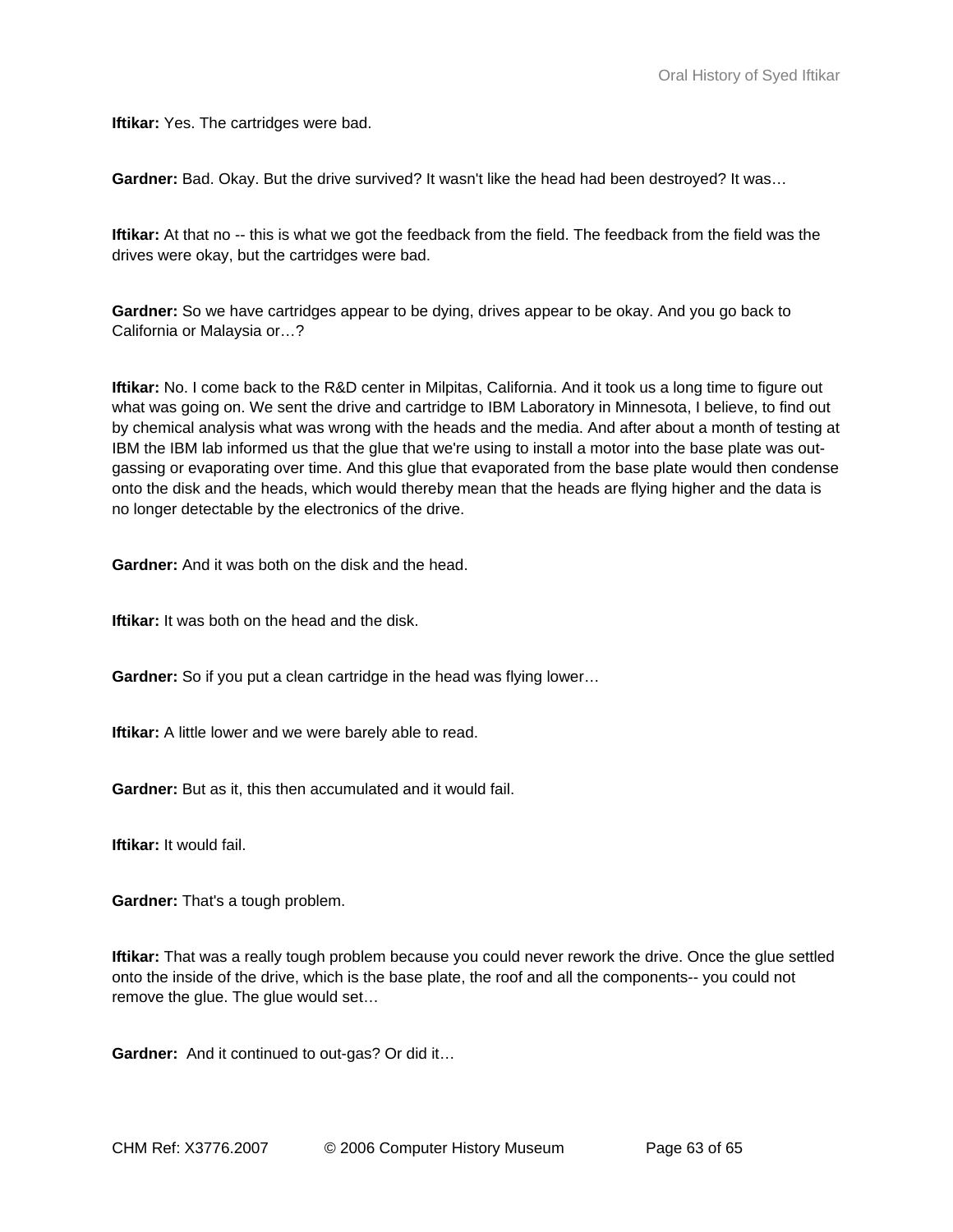**Iftikar:** And it continued to out-gas as long as the drive stayed in the field. And it only happened on about 10 percent of the drives. Not every drive had that problem. But 10 percent was large enough for us to recall the drives.

# **Gardner:** A hundred percent?

**Iftikar:** I told the board in order to save the company's reputation I had to recall all the drives, 100 percent. Because the inherent problem was still there -- and the problem was when we applied this glue to hold the motor in place, you have to cure it. That's called ultraviolet curing -- UV curing cycle. And so in the UV curing process we only ran the drive through the conveyor system on one side. And we should have done both sides to cure the spindle onto the base plate. And the business side of the drive was not cured.

**Gardner:** You mean the side that faced the cartridge was not cured?

**Ifitikar:** We would turn the drive upside down, the spindle motor up, run it through the UV machine and as a result the side that faced the disk was not cured.

**Gardner:** And we all know that you can't seal a cartridge. You do a good job, but you can't seal it. So there's going to be some contamination.

**Iftikar:** That's right. So when the disk would spin, the center of the motor would have negative pressure. Physics went against us. It would suck the glue into the airflow and swirl it around and coat all the components inside. So we had over 350,000 drives in the field, and two-thirds of them were within warranty. The other one-third were out of warranty. But when a company has an inherent problem -- I decided to recall all of them because the customer did pay \$200 a drive. But when you recall 350,000 drives at one time, and to stop production, we needed more money. So I talked to the OEMs about raising another \$30 million. And that's probably the difference between OEMs, corporate investors and venture capitalists. The corporate investors said they didn't want to invest \$30 million again into the company, and that pretty much sealed the company. Although, 90 percent of the drives in the field were still working. And my CFO was totally against making the recall, because he had a USB drive that's on the table, the blue colored USB drive -- and he carried the drive along with him in every meeting we went to with me. And that drive had no problems whatsoever. So I guess it just depends how the glue would cure and the intensity of the ultraviolet light may have penetrated deeper into the drive he had so the glue was cured.

**Gardner:** Or application inconsistencies or dimensional inconsistencies…

**Iftikar:** Yeah, would affect it.

**Gardner:** …would affect it. So Castlewood then shut down?